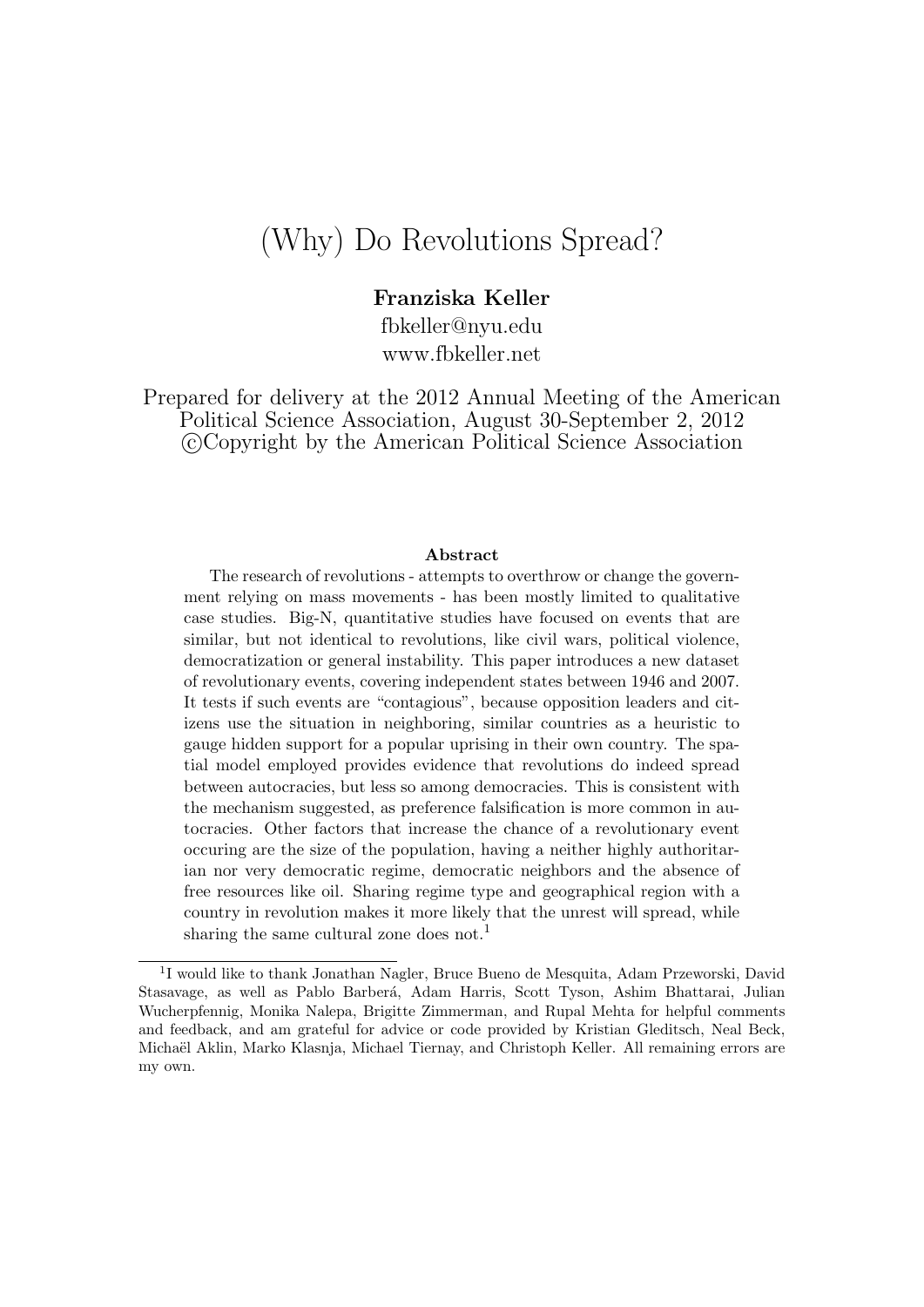## 1 Introduction

Why does the population of a seemingly stable country suddenly rise up against its government? A myriad of explanations have been put forward, from long-term underlying factors like poverty and oppression to short-term triggers like fraudulent elections or other ideosyncratic events that make the regime appear weak. In this paper, I focus on one such trigger factor, and examine quantitative evidence for the widespread belief that neighboring revolutions can cause such uprisings, in other words that revolutions are "contagious". I assemble a new database of revolutionary events covering almost all independent countries of the world since World War II, and conduct a quantitative test of the hypothesis that revolutions spread from a country to its neighbors. I also explore which characteristics of the "sending" and the "receiving" countries are conducive for such a spread.

Scholars have examined and found quantitative evidence that coups d'état (Li and Thompson, 1975), democratization (Brinks and Coppedge, 2006; Gleditsch and Ward, 2006), state failures (Goldstone, 2001) and civil wars (Gleditsch, 2007) spread to neighboring countries. However, no systematic test of a similar hypothesis for revolutions has been conducted so far, probably because the field has been neglected by quantitative research and no well-established global database on revolutions exists<sup>2</sup>. While a qualitative approach has its advantages, especially with such rare phenomena, it is often unclear how representative the few cases examined are, or if a certain finding is not due to pure coincidence. Some of the revolutionary events are also treated more prominently than others in the research.

As basis for my dataset I use the only database with a "revolution" variable in it, the Cross-National Time-Series Data Archive (Banks, 2008). Unfortunately, "revolution" there means any attempt to illegally change the government, and thus contains also events that occur without the level of popular participation commonly associated with revolutionary events, like coups d'état or secessions, and records for some country years appear highly improbable - some apparently had up to 9 "revolutions" in one year.

The following three sections of this paper introduce the first of its new contributions to the research on revolutions - the new dataset of "revolutionary events" covering almost all independent countries between 1946 and 2007. In section 2 I elaborate on their three defining elements: demands for political change with a sufficiently high level of *threat*  $3$  to the central government, coming from groups

<sup>2</sup>Fortunately, while I was working on this paper, Chenoweth and Stephan (2011) have compiled a list of protest campaigns (whose definition seems to be very close to my definition of revolutionary events) and plan to expand this dataset in the future.

<sup>3</sup>This particular criterion could be questioned for two reasons. Firstly, it is difficult to measure objectively. I adress this problem in section 3 by relying on several different sources for the assessment of the threat level. Furthermore, section 5.2 shows that results holds if I use a lower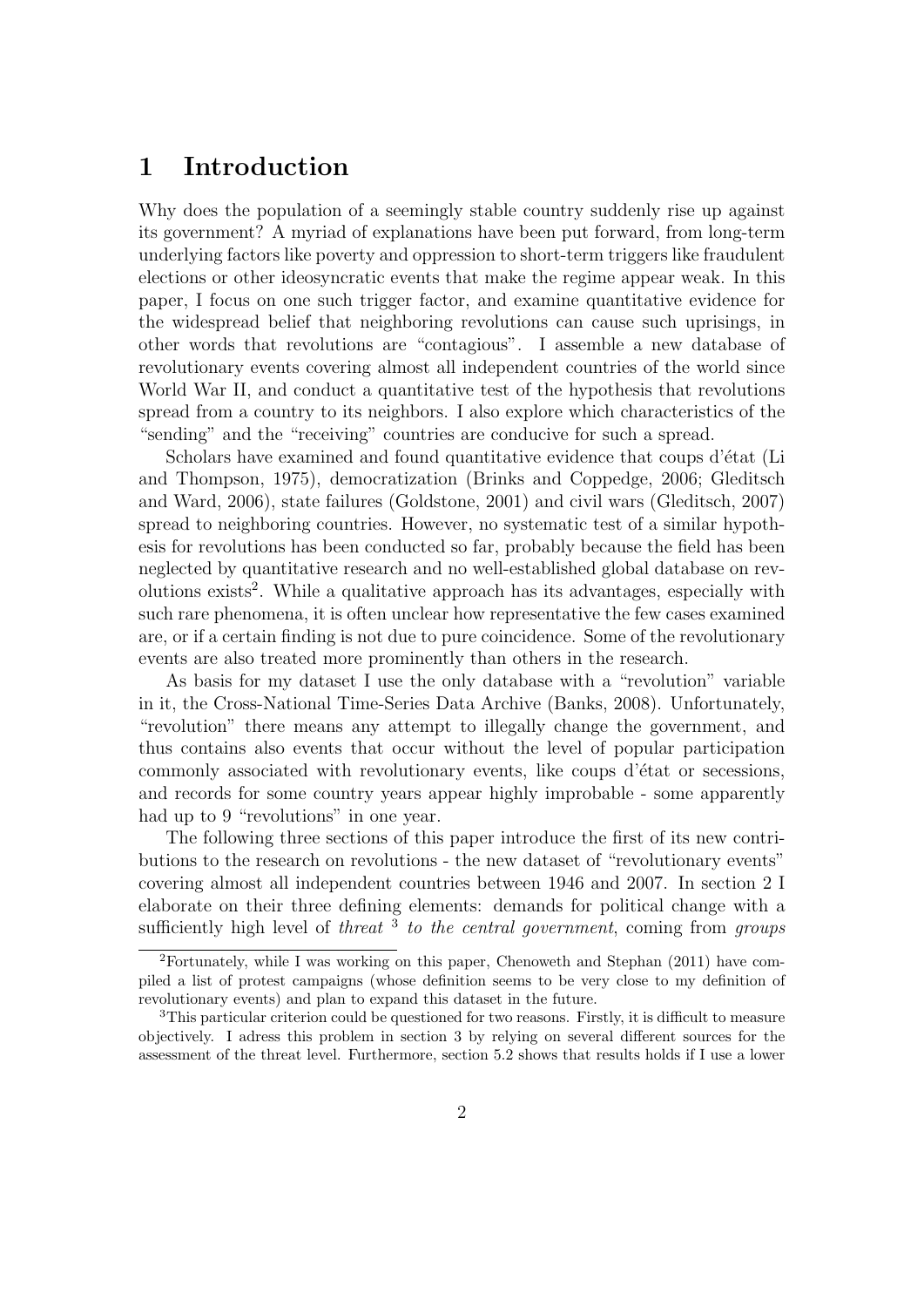not currently associated with the regime, which rely mainly on mass movements. Using those criteria, I explain the coding procedure in section 3 and present some summary statistics in section 4.

Many qualitative regional studies have claimed that revolutions do spread, but given the human tendency to see patterns in random events, this could be due to selective perception. Furthermore, Franzese and Hays (2008, 574) point out that even a statistically signficant clustering can be explained by a clustering of similar trigger factors, like regional economic shocks or changes in the international order. The difficulty of distinguishing between those two explanations is known in the literature as "Galton's problem". The second contribution of this paper is thus the use of statistical analyses to control for other factors likely to increase the revolutionary potential, which might render the "contagion" effect spurious. Causes commonly mentioned in the scholarly literature are discussed in section 2.2, which also introduces the statistical model later used. Those control variables are added throughout section 5, without changing the main results: an increase in the percentage of neighbors experiencing a revolutionary event increases the chance of such an event occurring in a given country. Revolutions do spread.

Despite that this seems to be common wisdom, only a few scholars have tried to explain why revolutionary events would spread to neighbors (Beissinger, 2007). Based on the work of Timur (Kuran, 1989, 1991, 1997) and others (Lohmann, 1994), section 2.1 explains how both organizers and potential participants will be much safer and thus more willing to engage in opposition activities if there is massive support for a revolution. However, no one knows the exact level of support because of the widespread public preference falsification common under authoritarian regimes. I argue that if there is a popular upraising in another, similar country - and neighbors are often similar in regard to their political and economic development, culture, etc - citizens can use these events as a heuristic device to gauge potential support for a revolution in their own country. In section 5.1 I find that the "contagion" effect is stronger and more robust if the country is an autocracy, and if the neighboring countries with the revolutionary event are authoritarian - which is consistent with the mechanism proposed.

Finally, as a fourth new contribution, I explore in section 5.3 which similarities make a particular country a good heuristic device. Preliminary results suggest that sharing the same regime type is important, while a shared language, cultural zone or religion doesn't appear to be relevant. The conclusion summarizes the main points, describes the weaknesses of the approach chosen for this study and

level of threat (anti-government demonstrations with more than 100 participants). Secondly, it can introduce selection bias. For instance, we might never observe certain demonstrations or revolutionary events because the government anticipates them and arrests opposition leaders or cracks down on demonstrators before they can constitute a visible threat. Section 5.2 discusses the selection bias in more detail.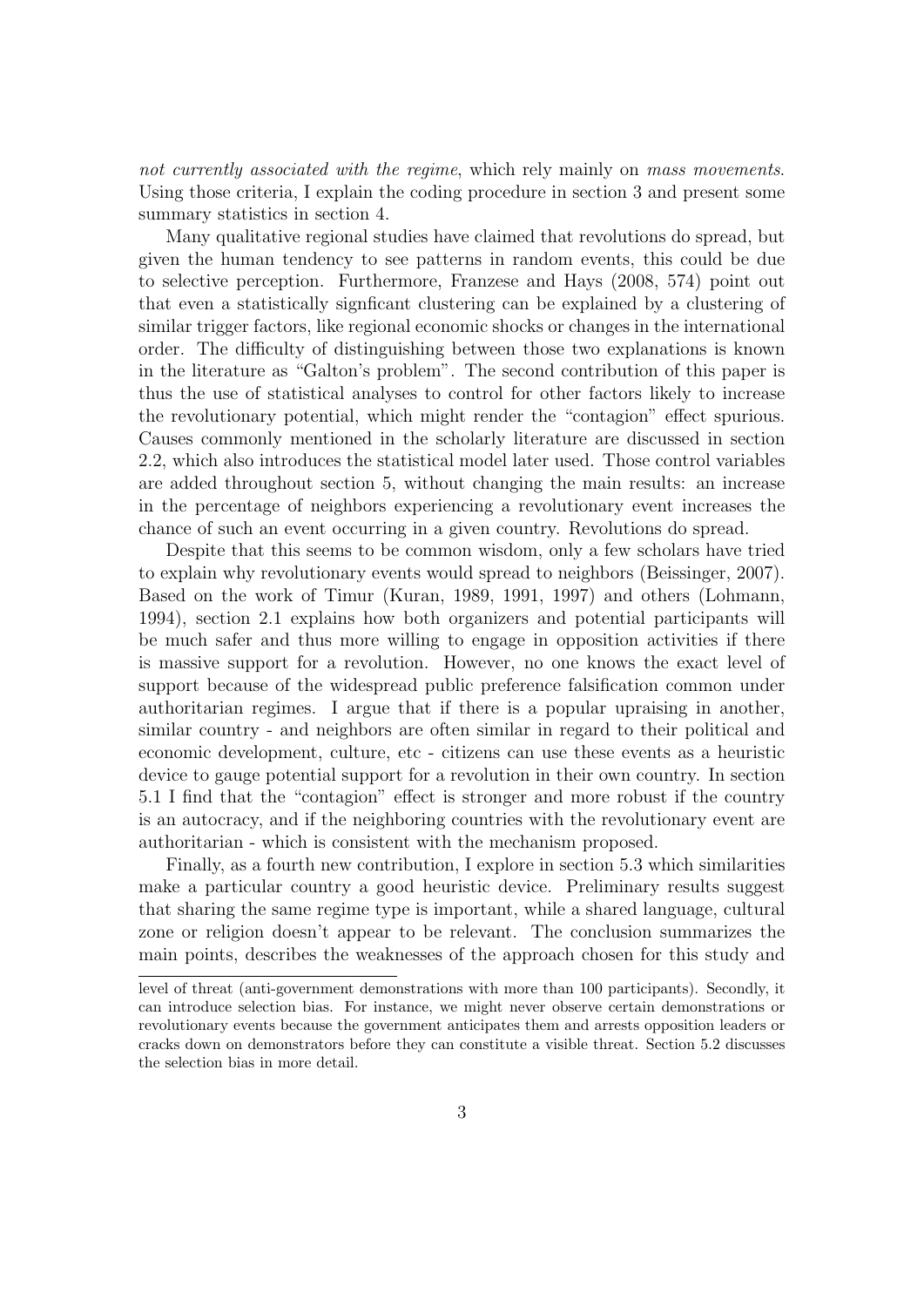discusses further research necessary in this area.

## 2 Revolutions, revolutionary events, and their

#### causes

#### 2.1 Definitions and mechanisms

For a long time, researchers have focused on "the 'great revolutions' of England (1640), France (1789), Russia (1917), and China (1949)" (Goldstone, 2001, 140), defined by Theda Skocpol as "rapid, basic transformations of a society's state and class structures [...] accompanied and in part carried through by class-based revolts from below" (Skocpol, 1979, 4). This definition lent itself to research based on case studies with emphasis on the outcome. Unsuccessful revolutions were seldomly studied, and comparisons with non-events - revolutions that failed to materialize - did not occur systematically.

During the 1980s, the field diversified and started to explore anti-colonial struggles, the relatively peaceful collapse of communist rule in Eastern Europe and the Soviet Union, and guerrilla wars and popular mobilization in Latin America. As Goldstone (2001: 142) points out, those apparently disparate phenomena still had three elements in common: "(a) efforts to change the political regime that draw on a competing vision (or visions) of a just order, (b) a notable degree of informal or formal mass mobilization, and (c) efforts to force change through noninstitutionalized actions such as mass demonstrations, protest, strikes, or violence."

This definition is closer to the notion of revolution that one uncovers in the work of scholars trying to formally model transitions to democracy (Acemoglu and Robinson, 2001) or threats to leadership survival (Bueno de Mesquita and Smith, 2009). There, revolutions are usually initiated by (a) actors outside the inner circle of power, which (b) threaten to change the government or the political system by unconstitutional<sup>4</sup> means mainly through  $(c)$  mass movement action. These three elements - intention and credible threat to change the government, externality of the leading actors, and popular participation - define what I will call "revolutionary events" in the new database. As the spread of civil war has already been docu-

<sup>&</sup>lt;sup>4</sup>"Non-constitutional" as defined by the ruling regime. The revolutionaries themselves usually see their demands as compatible with an alternative interpretation of the constitution. During most of the "color revolutions", for instance, the regimes evoked their constitutionally granted power to establish public order, while the opposition claimed that previous elections had violated electoral laws.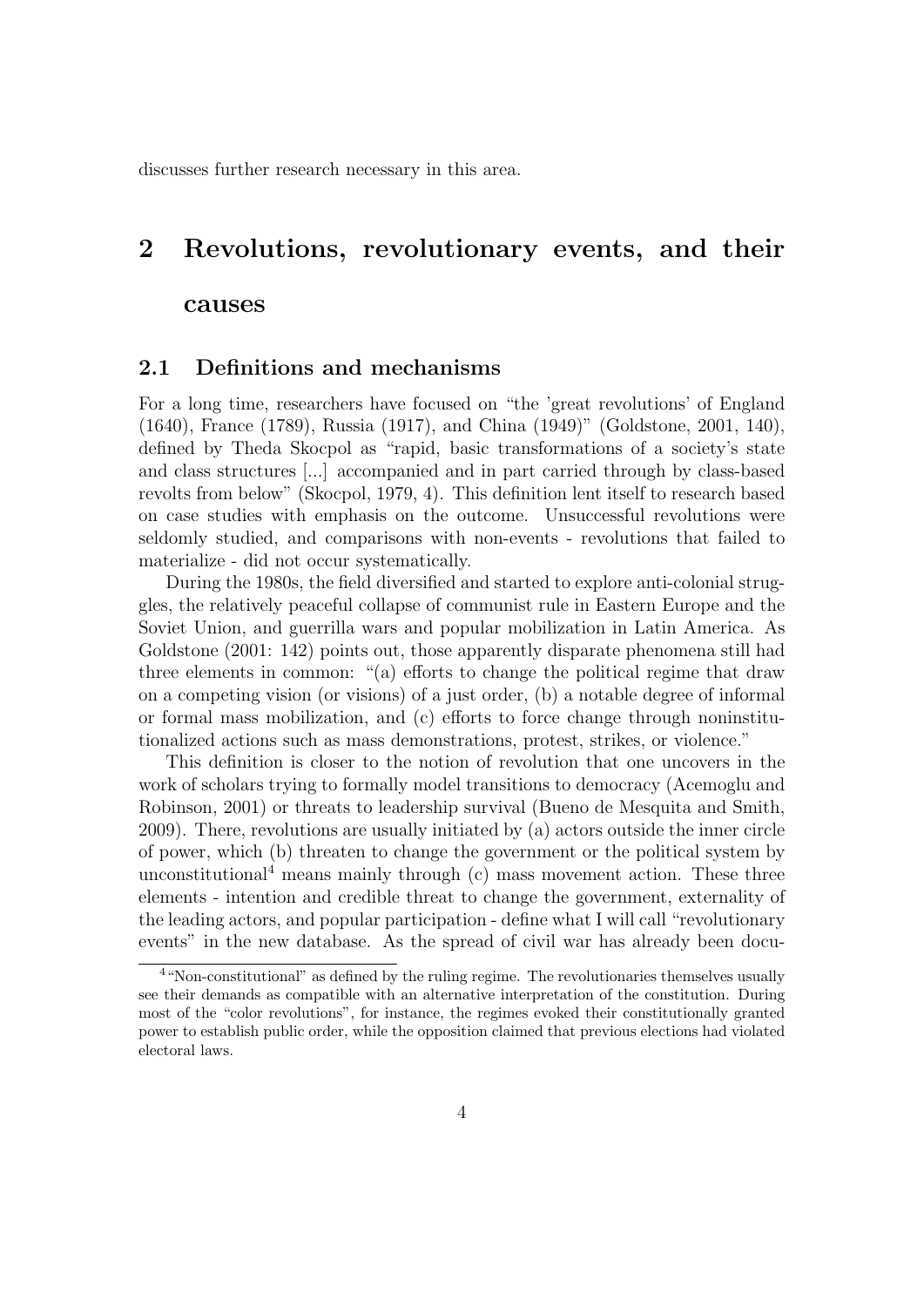mented by Gleditsch (2007), I will, however, exclude organized armed uprisings typical of civil wars. I restrict popular participation to (not necessarily peaceful) actions aimed at demonstrating the level of support in the broader populace, like strikes, demonstrations, and riots. Another reason for excluding armed uprisings is that they, while contagious as well, likely follow a different spread mechanism than the one I am about to propose.

The underlying mechanism for a spread of "revolutionary events" I propose is an adaptation of Kuran (1997)'s explanation of why revolutions are hard to predict. According to him, there is always a difference between the preferences that individuals (secretly) hold and those which they profess in public. The gap is due to the fact that even in a "free" democracy, expressing unpopular opinions comes at least at the price of social ostracism. Under authoritarian regimes it might spell imprisonment or death. But by so falsifying their preference, citizens of an authoritarian state make others believe that the true level of opposition is lower than in reality, further adding to the pressure to adapt public preferences. Thus, even if a vast majority of its citizens would support a revolution, a country may appear calm and stable. However, a simple display of disobedience by a small group may encourage others to reveal their true preferences, resulting in a cascade of very sudden changes in public preferences and thus, potentially, in a revolution.

Kuran's theory, unlike others, can also explain why such a cascade might occur between countries. If there is widespread uncertainty about true public preferences and the costs associated with "guessing incorrectly" are high, then individuals might use events in similar countries as a heuristic to gauge the secret support for the opposition in their own country. And as neighboring countries often are similar to each other (Gleditsch, 2007, 299), the occurrence of a revolutionary event in a neighboring country will presumably increase their estimate of hidden discontent and thus their willingness to take part in protest activities.

Note that public preference falsification is less relevant for armed uprisings: in order to achieve their immediate goal of overthrowing the government, armed groups do not necessarily need broad support, as countless successful military coups indicate. Also, armed revolutionaries who fail to overthrow the government can still hope to carve out a stronghold of their own, and assuage their greed, if not their grievance, to use Collier and Hoeffler (2004)'s terms. The spread of civil wars documented by Gleditsch (2007) is thus likely due to a different mechanism, for example the result of refugee flows, regional availability of small arms and safe havens, etc.

There are of course, also other possible mechanisms that could explain the spread of revolutions: a revolutionary event might serve as a focal point, to use Shelling's terminology, which helps opponents of a regime to coordinate on a time (and, potentially, means) to express their grievances. However, it is not clear why a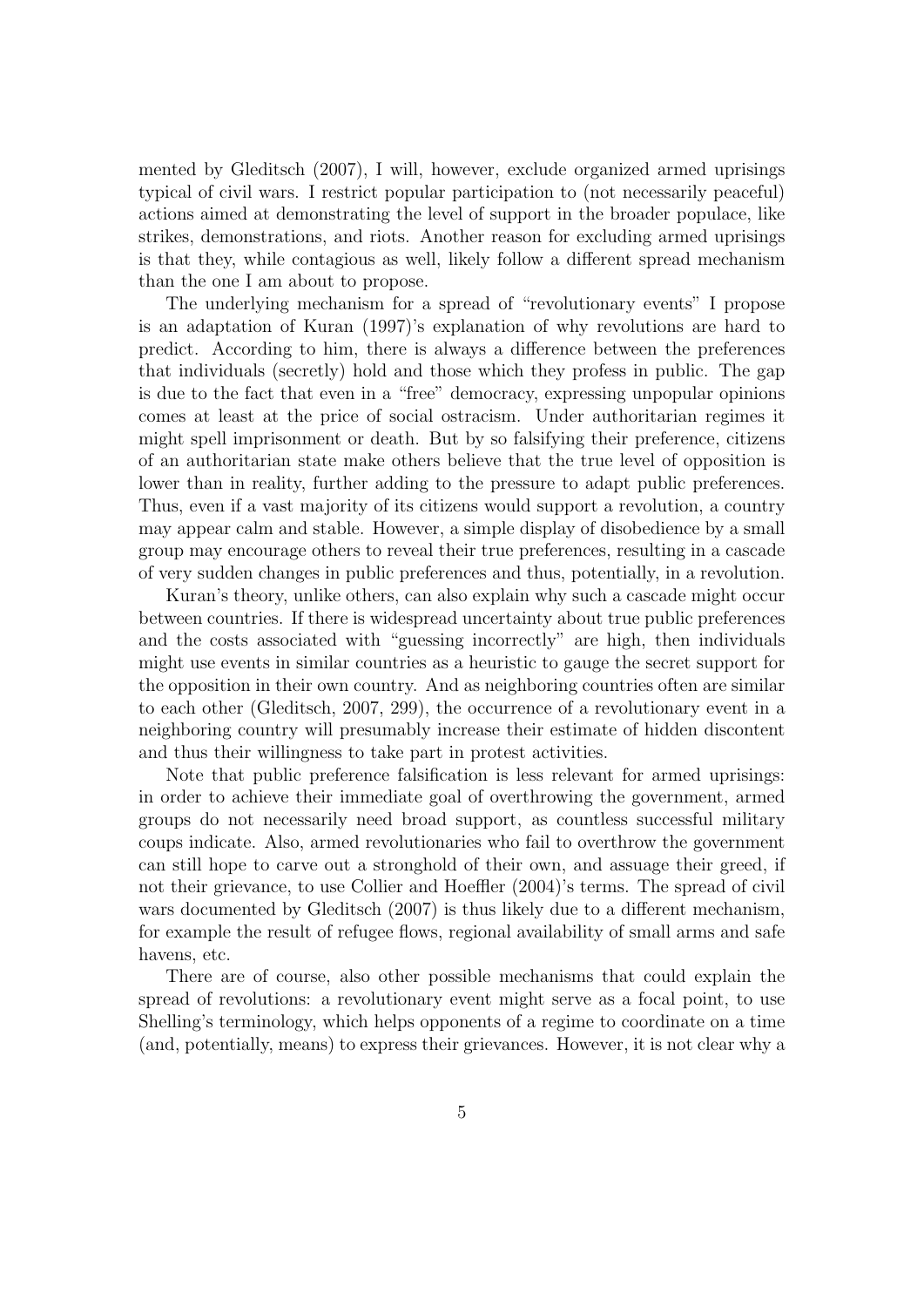nearby revolutionary event would serve as a better focal point than one far away, or why not any kind of event - revolutionary or not - would do. In fact, analysts often trace the onset of a revolution (retroactively) to a trigger event. Unfortunately, those trigger events are usually so ideosyncratic that there is no reliable data available<sup>5</sup> on how often a similar event did not trigger a revolution. Hence I won't be able to test those theories later on, except for the the proposed role of (fraudulent) elections that help coordinate an uprising (Fearon, 2011; Tucker, 2007). However, these theories, while providing an explanation why an uprising would start, don't offer any obvious explanation for how a revolutionary event would spread to a neighboring country.

If my adaption of Kuran's theory describes the true mechanism, then two corollaries concerning the "receiving" and the "sending" country's political system follow. Firstly, the effect of a neighboring revolutionary event will be stronger if the receiving country (whose chances of experiencing a revolutionary event we are trying to predict) is a "closed" regime<sup>6</sup>. In autocracies, citizens are prone to preference falsification, suspect that others engage in it as well, but are unable to asses its exact level. Through the mass media, opinion polls, and simple interaction with each other, citizens of more open societies have a much clearer image of the genuine level of support for their government, and thus are less likely to resort to estimates based on events in neighboring countries.

Secondly, because of widespread preference falsification and no independent means of establishing true public opinion, revolutionary events in authoritarian neighbors should be more surprising, and thus more likely to cause a sudden change in public opinion. The three hypotheses I intend to test are thus:

- 1. An increase in the share of neighboring countries experiencing a revolutionary event in the previous year increases the chance of such an event occurring in a given country.
- 2. The more autocratic the regime in a given ("receiving") country, the bigger the increase in revolutionary potential induced by neighboring events.
- 3. If the revolutionary events occur in a neighboring authoritarian country, the increase in revolutionary potential in the given ("receiving") country will be more pronounced than if the "revolutionary" neighbor is democratic.

<sup>&</sup>lt;sup>5</sup>Examples would be the self-immolation that triggered the Arab Spring or the hecklers interrupting Ceausescu's speech in Romania 1989 - collecting a complete dataset on self-immolations or catcalls during ruler's speeches seems an impossible task.

<sup>6</sup> It seems possible that extremely closed regimes would be able to prevent the news about a neighboring events spreading in their population. This would create a bias against finding any evidence for the spread of revolutions, and this downward bias would be more pronounced in authoritarian regimes.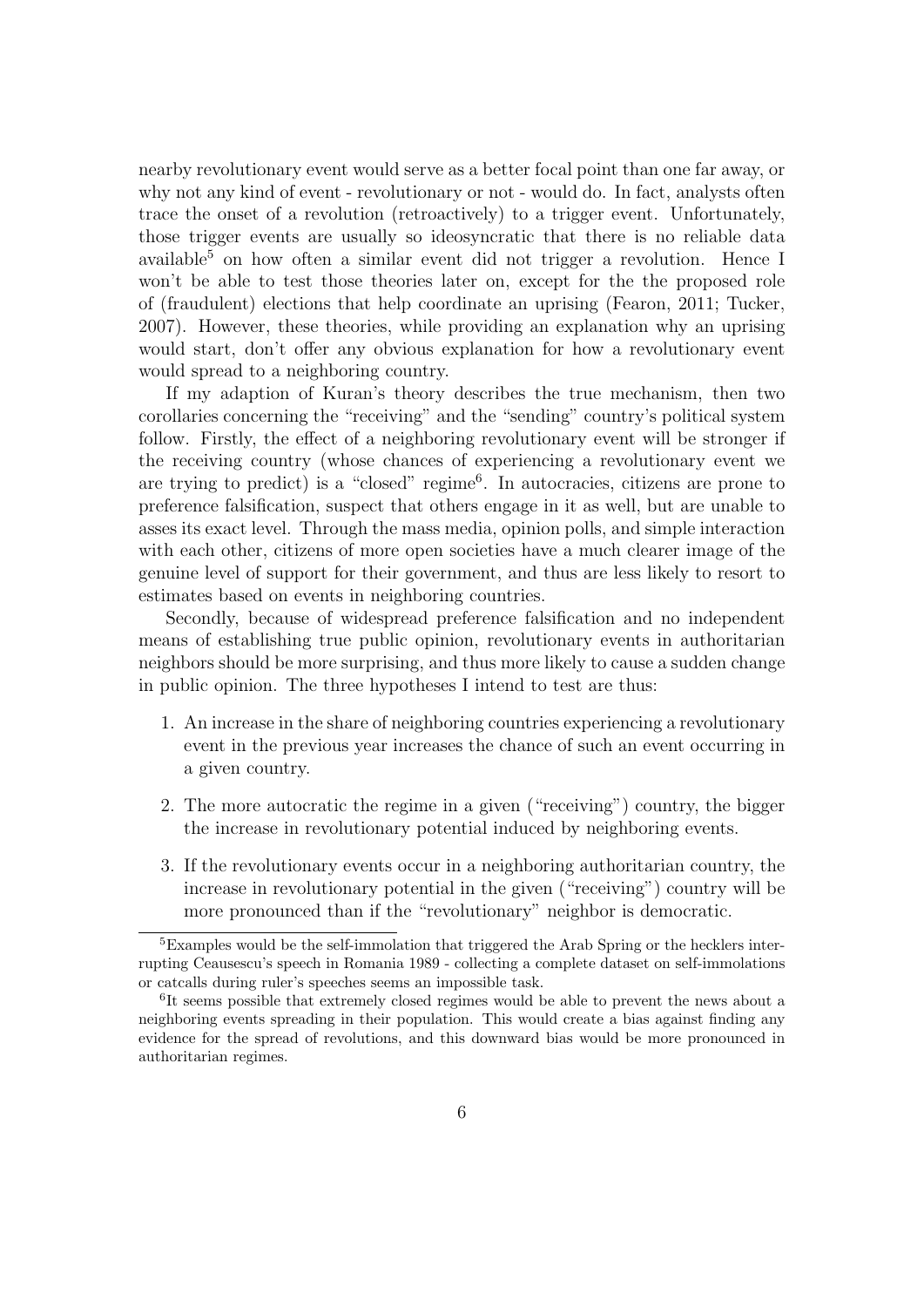#### 2.2 The model and control variables

I model the onset of a revolunary event in the following way:

$$
Pr(y_{i,t_k}^{revonset} = 1) = \frac{e^{\theta_{i,t_k}}}{1 + e^{\theta_{i,t_k}}}
$$

where

$$
\theta_{i,t_k} = \mathbf{F}(y_{-i,t_0-t_{k-1}}) \cdot \gamma + \mathbf{X}_{i,t_0-t_{k-1}} \cdot \beta + \mathbf{G}(y_{i,t_0-t_{k-1}}) \cdot \lambda + \epsilon
$$

The probability of observing the onset of a revolutionary event in a country  $i$ in time period  $t_k$  is a function of the latent "revolutionary threat" variable  $\theta$  in that time period and country. The revolutionary threat, in turn, is determined by three different factors:

The first element is a vector of functions  $(F)$  of revolutionary events occurring in earlier time periods in other countries  $(-i)$ . In this paper, the main function used is the percentage of neighbors within a 500km radius (as calculated by the R package cshape (Weidmann et al., 2010)) having experienced a revolutionary event in the previous year<sup>7</sup>. I thus follow Beck et al.  $(2006, 28)$  in assuming that spatial influences operate with a temporal lag. If, as recent developments in the Middle East would indicate, revolutionary events spread faster than that, this method will bias the results against finding a significant influence<sup>8</sup>.

In section 5.3, I also consider functions of previous revolutionary events in countries with similar regime types, language or culture zones.

Note that while the dependent variable is the "onset" of a revolutionary event, the independent variable measures simply if a country is experiencing such an event. In most cases, this does not make a difference, as most revolutionary event last less than a year. I have decided for this course of action because it is not immediately clear when in the course of several months' of mass movement action the neighboring citizens will update their beliefs. Nevertheless, main results remain the same if only the onset of a revolutionary event is taken for both the dependent and independent variable. Results are also very similar using a count-model with the number of strikes, riots and anti-government protests as dependent and the average number of such events in neighboring countries as the main independent variable.

<sup>7</sup>This specification follows Gleditsch (2007). The results are similar for any cut-off between 1 and more than 2500km, and for more complicated measures that weigh more proximate countries more heavily. As the latter measure is not as easily interpretable as the share of "afflicted" countries, the 500km cut-off was nevertheless retained as basic model.

<sup>8</sup>Using a lag of two years, the results remain the same in some of the models and specifications, but not in others. Any lag larger than two years yields no significant results.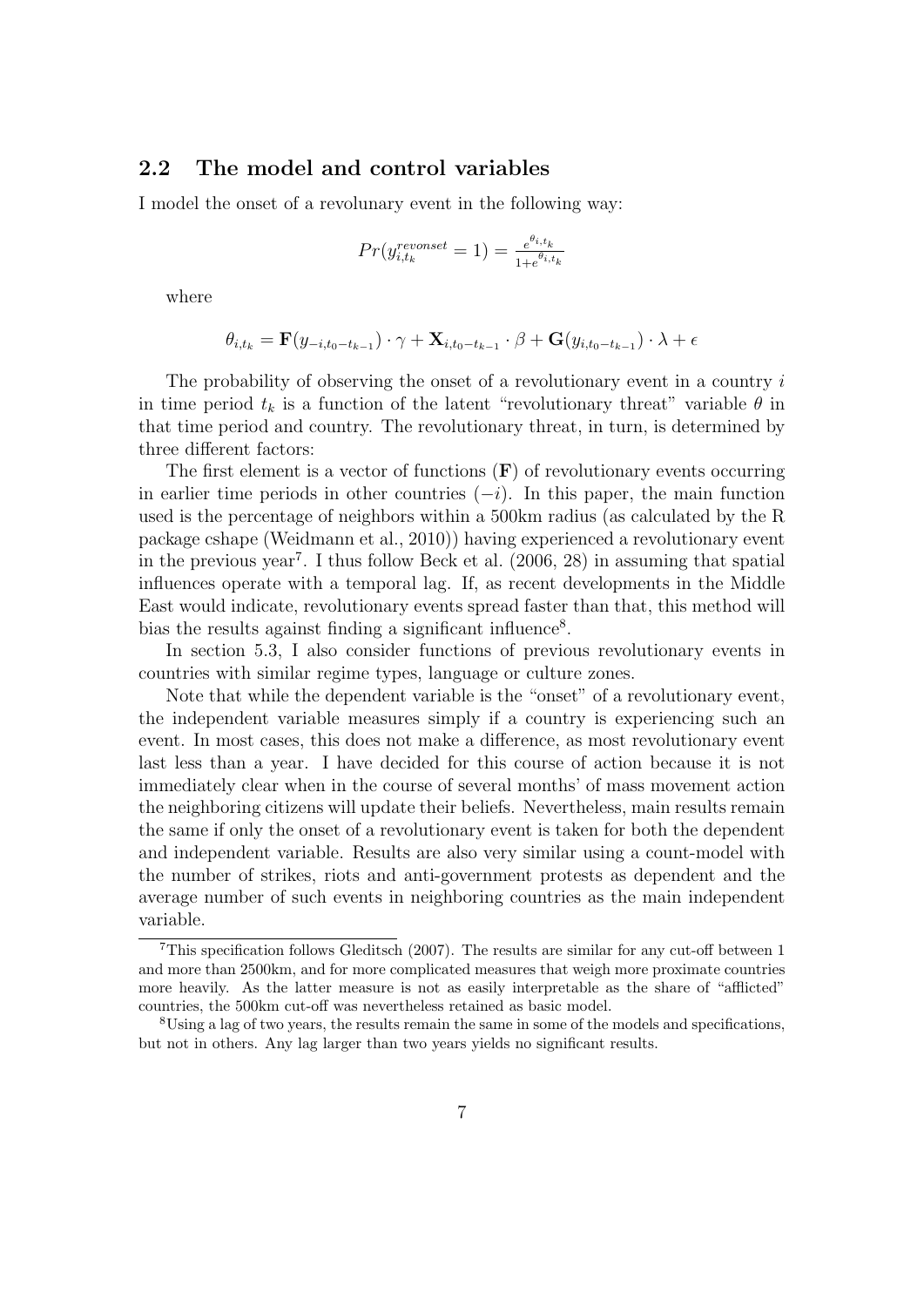The second element is a vector of country specific control variables  $(X)$ . These are important in spatial models, because, if the true model contains both domestic (unit-level), spatially correlated outside influences (common shocks) and interdepent factors ("contagion"), then incorrectly modelling or ignoring any of the three will lead to an overestimation of the remaining factors (Franzese and Hays, 2008, 6). A plethora of possible alternative causes of revolutions have been suggested in the literature (Goldstone, 2001), and no standard model has emerged so far. I thus include the most commonly mentioned factors for which data is readily available, and which are likely confounders as they tend to cluster geographically as well:

Material well-being/long-term grievances (GDP per capita) - some of the most robust findings in the field of regime stability is the fact that countries with higher income tend to be more stable (e.g. Przeworski and Limongi (1997), possibly because deprivation of basic necessities fuels grievances. Alternatively, Bueno de Mesquita and Smith (2010) suggest a non-linear (inverted U) relationship: a very low GDP per capita causes grievances, but citizens lack the "coordination goods" (e.g. means of communication or transportation) to organize mass resistance.

Relative (short-term) deprivation (Growth in GDP)<sup>9</sup>: Gurr (1971) has suggested to focus on relative deprivation instead, and claimed that revolutions are especially common when increasing expectations cannot be met - for instance during economic downturns. A drop in economic growth has indeed been associated with the occurrence of successful revolutions (Kricheli and Livne, 2011), and is often attributed to a growth in unemployment.

The direction of the effect of *regime type* is frequently debated and might depend on the type of instability concerned (Goldstone et al., 2010). In our case, democracies should experience fewer revolutionary events, as the people have more legal means at their disposal to oust unpopular governments.

Finally, population size is often included in models of instability, as a "larger population is more likely to contain some group willing to rebel" (Gleditsch, 2007, 300).

This list is obviously far from exhaustive, but for many of the other causes proposed by qualitative studies, quantitative measures are not available or limited to a few observations. I do however experient with adding additional control variables, like the effects of government oppression or a high percentage of young

<sup>&</sup>lt;sup>9</sup>I use GDP growth instead of GDP per capita growth for two reasons. Firstly, while the exact level of GDP growth is often already a contested number in an authoritarian regime (see the debates surrounding China's figures), population estimates add another sources of error. Secondly, as data on unemployment is often unreliable or not available I use GDP growth also to capture the suggested effect of unemployment. Higher population growth certainly means that - in the long term - more jobs have to be created to keep unemployment low (and GDP growth high), but the newborn do not immediately enter the job market. GDP growth thus seems the more direct measure of the quantity of interest.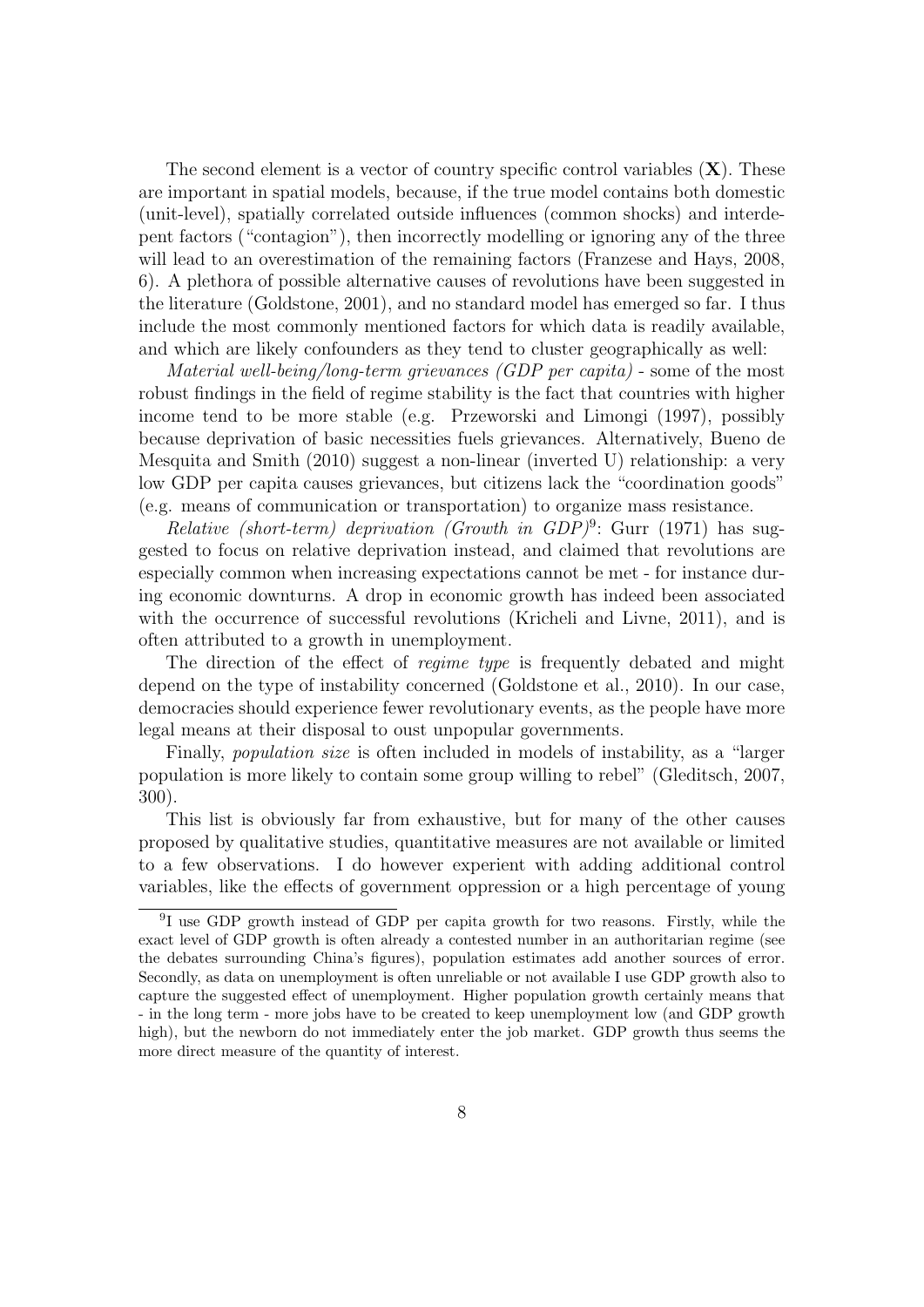people among the population (Urdal, 2006).

The third element is a vector of functions  $(G)$  of the country's "revolutionary" history". As the unit of analysis is country-years, observations are not independent of each other. I follow Carter and Signorino (2010) by including time since the last occurrence of the event, as well as time squared and cubed to model time dependency.

### 3 Assembling the dataset of revolutionary events

Banks' "Cross-National Time Series Archive" appears to be the only dataset covering revolutions comprehensively. Unfortunately, its "revolutions" variable should rather be called "government instability". It is defined in the accompanying manual as "illegal or forced change in the top government elite, any attempt at such a change, or any successful or unsuccessful armed rebellion whose aim is independence from the central government". Thus it also contains attempts from within the government or by small military groups, which are more commonly referred to as coups d'état.

An independent coding of all the 10'000 country-years between 1946 or the year of independence and 2007 would have been a formidable task. Instead I chose to double-check Banks' 1300 country-years with at least one "revolution" to assess the nature of the events, and consult alternative compilations of revolutions<sup>10</sup> to ensure that events not recorded in Banks are not left out. The latter led to an additional 16 revolutionary events covering 33 country-years being added. Start or end dates of some events sometimes also needed adjustment, if the sources consulted indicated so.

The examination of each "revolution" in Banks followed a two-step procedure during which a variety of sources issued by different national and international organizations were consulted - see list in annex  $C^{11}$ .

It turned out that Banks' "revolutions" contain very different events: from IRA's terrorist attacks in Northern Ireland and the activities of the Sendero Luminoso in Peru, to countless military coups, both by high-level generals and lower level officers, armed uprisings by ethnic groups demanding autonomy or secession (e.g. the Tamils in Sri Lanka), urban and jungle guerrillas claiming to represent minorities, oppressed classes or the rural population (e.g. the FARC in Colombia or the Zapatistas in Mexico) to strikes, riots or demonstrations with demands for

<sup>10</sup>E.g. the 114 state-failure events examined in the State Failure Task Force (Goldstone et al., 2010), and the 30 revolutions listed by John Foran (2005)

 $11$  For events that occurred before those organizations started reporting on a regular basis, accounts in scientific journals were also consulted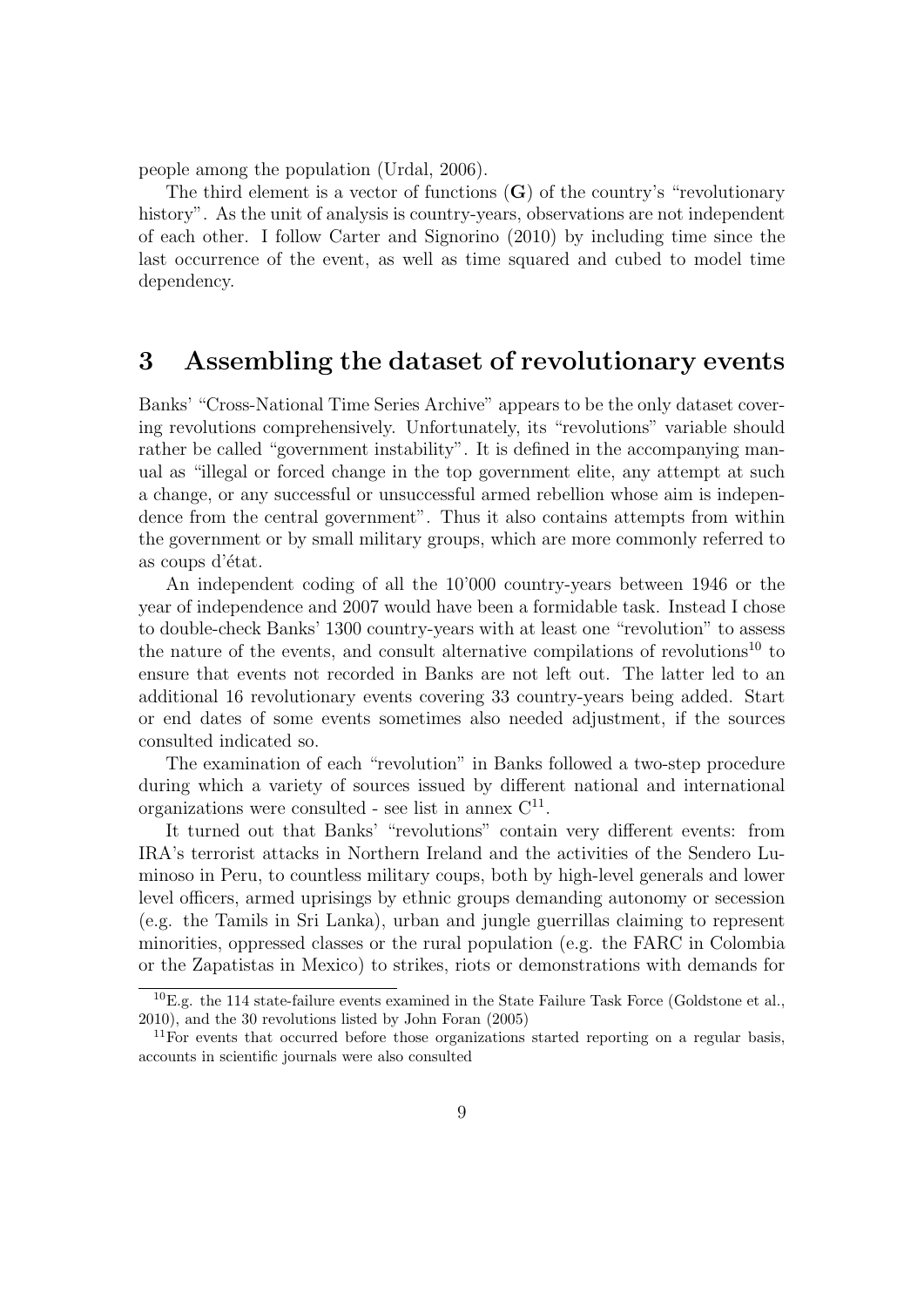the resignation of top officials or a change in government policy (e.g. Kyrgyzstan's "Tulip Revolution").

The three defining elements mentioned in section 2.1 helped to single out revolutionary:

External nature of the threat: if the leaders of the attempt to change the government were themselves high-ranking officials or close relatives of the current leaders (e.g. the overthrow of Zahir Shah by his cousin in Afghanistan 1973), I classified it as a coup d'état. Unless the sources consulted mentioned accompanying or preceding anti-government demonstrations or riots, I also didn't code military coups by low-ranking officers as revolutionary events, because even "mutinies" rarely involve more than a few hundred combatants and thus lack the element of "mass participation". I ignored demonstrations occurring after the fact, because of the difficulty of assessing the sincerity of such displays. "Pacted" transitions or reforms from above, like Gorbachev's Perestroika, or Taiwan's transition to democracy, were also not coded as revolutionary events<sup>12</sup>.

Mass participation is thus a key component: in order for an event to be coded as revolutionary event, the sources consulted had to mention demonstrations, strikes, or riots demanding the resignation of the government or a change in its key policy. Unfortunately, the sources didn't consistently mentioned the number of participants in such protest activities, which could have been a good measure for the level of the opposition's support and threat to the government.

The level of threat to the government is probably the aspect most difficult to asses. By defining revolutionary events not in terms of their outcome on society and the political system, one necessarily has to define a threat threshold level beyond which an event qualifies as a serious attempt to overthrow the government. At least the threat level of unsuccessful revolutions thus remains a subjective estimate that may differ considerable between observers. With a few exceptions I thus relied on Banks' assessment. However, the other sources usually mentioned actions by the government supporting the notion of a serious threat (e.g. declaration of state of emergency, deploying the army, mass arrests, etc).

If none of the sources mentioned any event that even remotely resembled a threat to the regime in a given country year, I departed from Banks' assessment and coded it as non-revolutionary. Of the 1305 country-years under scrutiny (containing altogether 1608 "revolutions"), 264 had at least one event which I couldn't clearly identify. If not completely miscoded, those 264 events are likely less noticeable threats like attempted coups and assassinations, or strives within the

 $12$ This is not to claim that the opposition's mobilization strategy wasn't an important factor in those changes, or that those countries could not have experienced a revolution if the government wouldn't have implemented reforms. But in the case of Taiwan, for instance, the demonstrations never seem to have posed such an immediate threat that the opposition could have forced the regime's hand.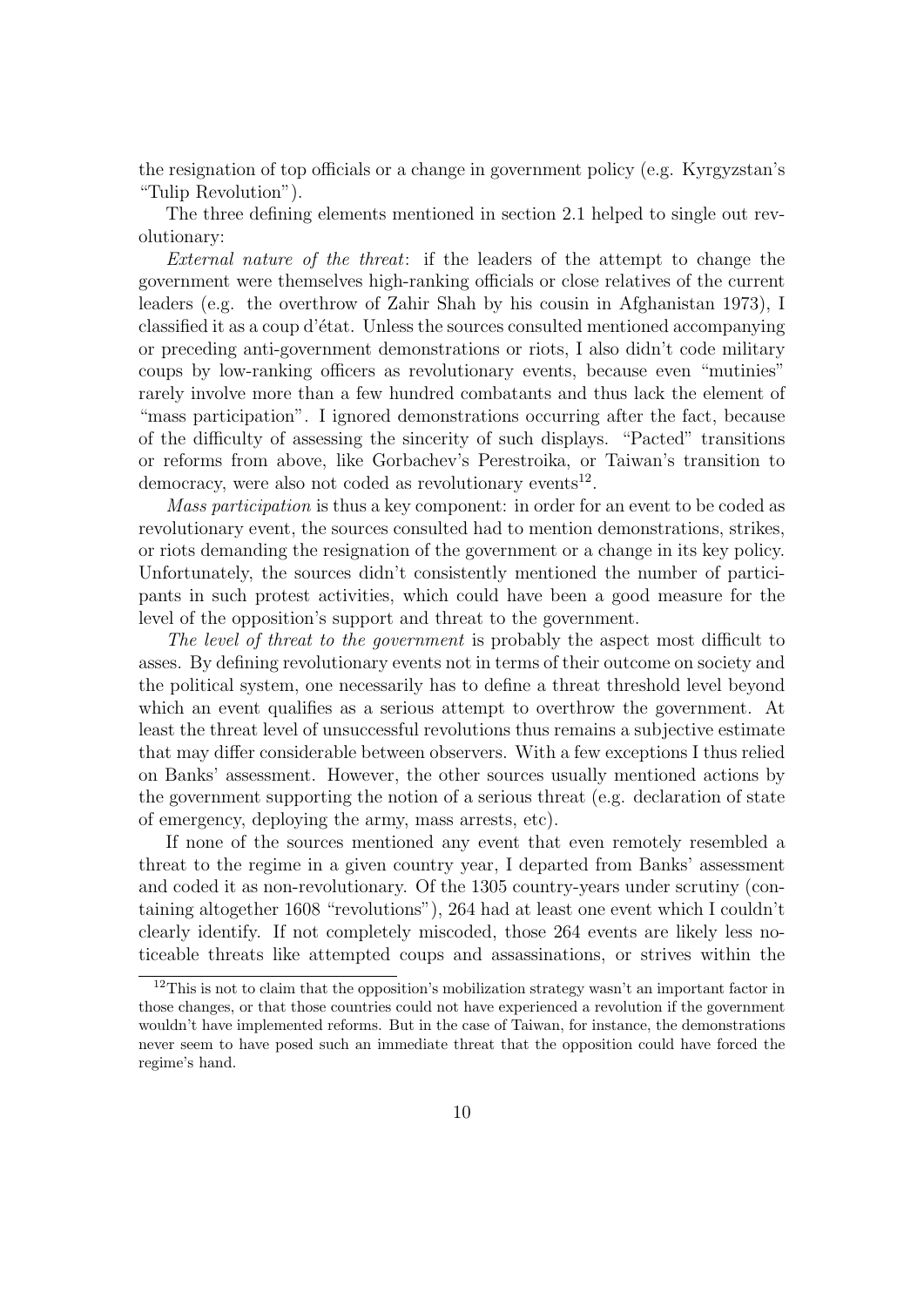

Figure 1: Map of Revolutionary Events Worldwide 1946-2007

government coalition.

Civil wars often pose a serious threat to governments, and there is a considerable overlap between the concepts of revolution and civil war. While some revolutionary events have occurred with no or little bloodshed, others have quickly deteriorated to an armed conflict (e.g. the recent events in Libya) or protracted terrorist campaigns (Algeria after 1992). As I am not interested in the eventual outcome of a revolutionary event, I saw no reasons not to code the initial years until deterioration as revolutionary. Civil wars that were triggered by coups d'état or limited armed uprisings (e.g. Fidel Castro's guerrilla operations against Batista), however, were coded as revolutionary events only during the period when they were accompanied by strikes, demonstrations or riots (outside the rebel controlled areas), or else not coded as revolutionary events at all.

## 4 Descriptive statistics

The final dataset covers all the world's countries - with the exception of a few small (island) states - from 1946 or their year of independence and 2007. It contains more than 8760 observations (country-years), but only 123 revolutionary events<sup>13</sup>, which last for 246 country-years. Figure 1 shows a map of the world, indicating for each country how many revolutionary events have occurred since 1946 or the year of its independence from colonial occupation.

Contrary to common perception, revolutionary events do not only occur in authoritarian regimes, although they are more common there. About a third of all

<sup>13</sup>For a complete list of revolutionary events, see annex D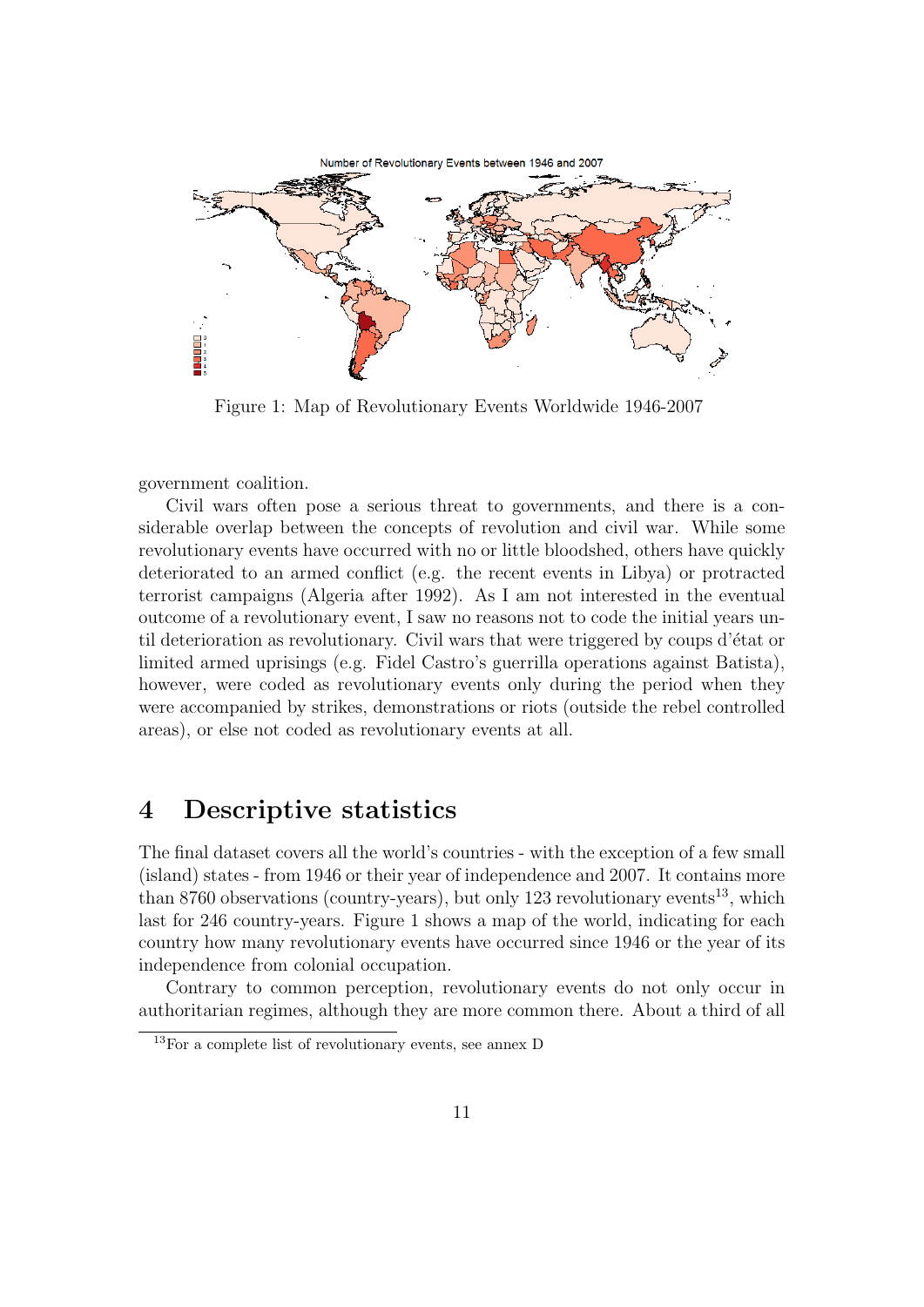

Figure 2: Revolutionary events under different regimes

revolutionary events have occured in countries that are classified as democracies by Cheibub et al.  $(2009)^{14}$ .

This is not just an artifact of the specific definition or measurement of democracy. If Gurr et al. (2011)'s Polity Index is used instead, the results look rather similar, as figure 2 shows: 16 revolutionary events have occurred in countries that have a Polity score of 7 or above, a level often taken as cut-off point for "full democracies". Some of them are secessionist movements, for which we might question the level of popular participation or threat to the central government, e.g. Great Britain's "Irish troubles", Israel's Intifadas, or India's Kashmir conflict. But they also contain the Philippine's "People Power II" demonstrations against President Estrada, resulting in the Supreme Court declaring the presidency vacant, or the unrest in Costa Rica in 1948 that led the National Republicans to admit their electoral defeat.

Revolutionary events also appear fairly equally distributed across time (figure 3), with the exception of two noticeable increases in the 1970s and around 1990.

How "good" is this new measure of revolutionary events? In the absence of a well-established alternative measure for revolutions with which one could correlate the new measure, this question is difficult to answer. However, there is one

<sup>&</sup>lt;sup>14</sup>They follow Przeworski (2000) in defining democracy according to whether executive and legislative powers are elected, whether (opposition) parties exist, are legal and have seats in the legislature, and if there was alternation in power.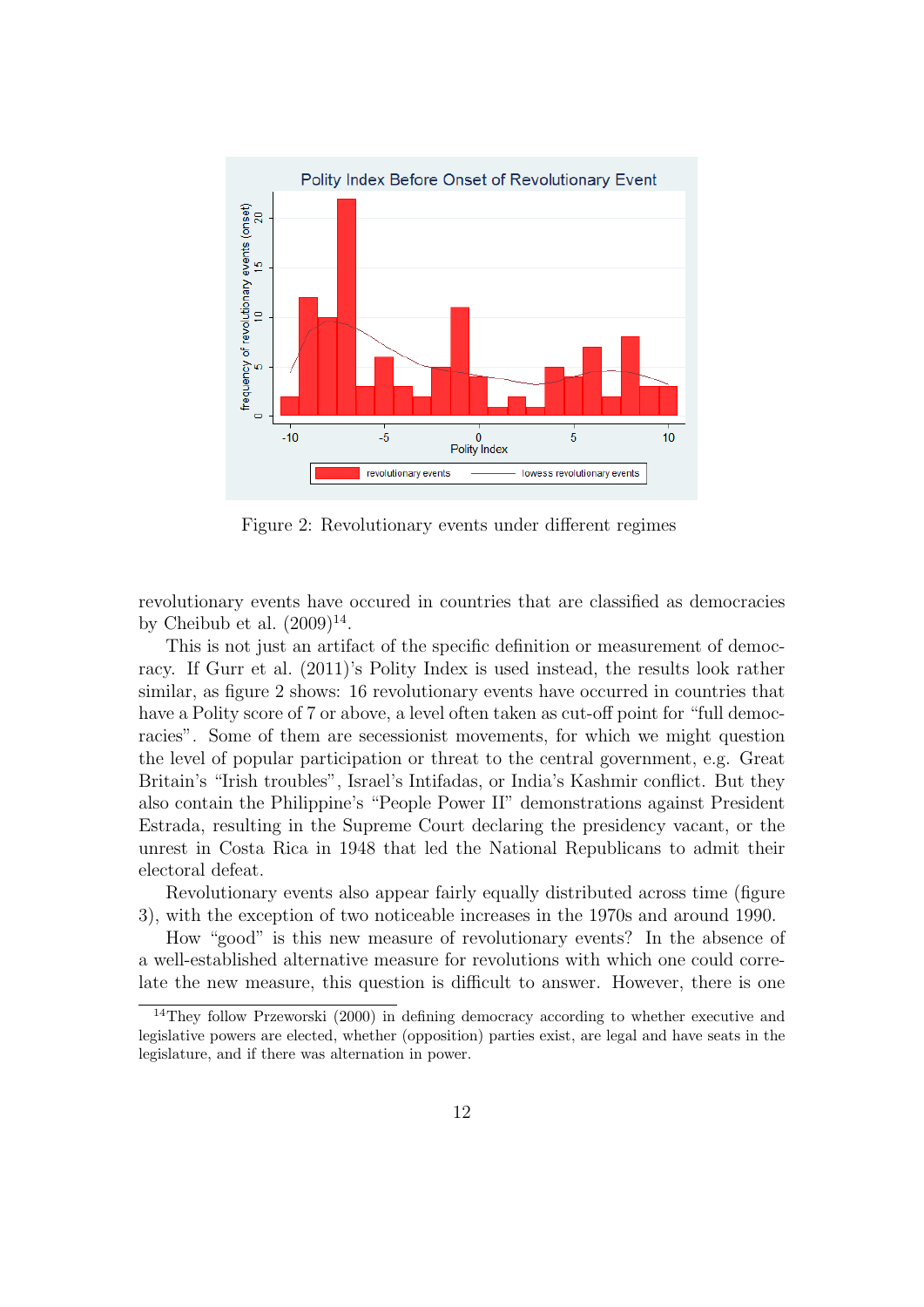

Figure 3: Revolutionary events over time

indication that the new database is indeed superior in measuring revolutionary events as defined above. Banks' database contains variables measuring the number of anti-government demonstrations and riots with at least 100 participants, and the number of general strikes aimed at national government policies or authority. Those three activities form an essential part of the opposition's repertoire during revolutions, and one would thus expect them to occur more often in country-years with revolutionary events than those without. This is indeed true for both Banks' and my new measure.

But as table 1 shows, the coefficients for the three activities added individually or jointly are more robustly significant with the new revolutionary events measure, despite the fact that Banks' dataset draws from the same source (the New York Times) for all four variables. The fit of the models using the new measure is also higher (see the expected percentage correctly predicted - ePCP) and adding the number of activities improves the predictive power over the modal category  $(ePRE)$  more<sup>15</sup>.

<sup>15</sup>ePCP is a measure of goodness of fit, calculating how many country-years the model correctly predicts as experiencing an onset of a revolution/revolutionary event or not. The ePRE indicates how much the model improves over one that would simply predict the modal category (no revolution) every time. Both ePCP and ePRE take into consideration how far off the prediction was (see Herron (1999)). The STATA code of Christopher N. Lawrence (http://www.cnlawrence.com/research/data) was used to calculate those measures.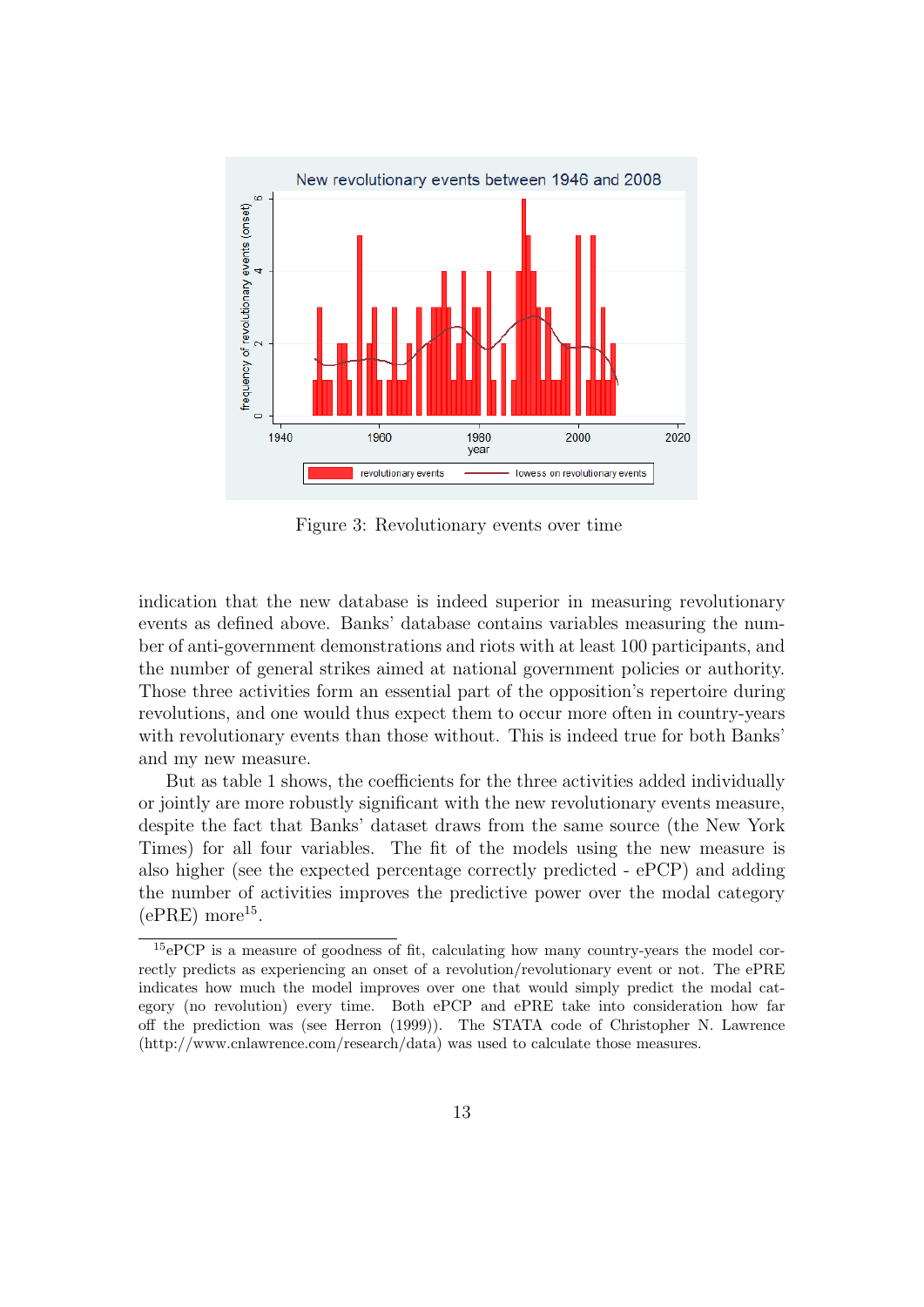| revolution measure               | Banks                | <b>Banks</b> | <b>Banks</b> | Banks               | new                  | new        | new         | new                    |
|----------------------------------|----------------------|--------------|--------------|---------------------|----------------------|------------|-------------|------------------------|
| demonstrations                   | (0.052)<br>$0.101 +$ |              |              | 0.069               | $0.278**$<br>(0.104) |            |             | $0.241**$              |
| strikes                          |                      | $0.252***$   |              | $(0.048)$<br>0.165* |                      | $0.785**$  |             | $(0.088)$<br>$0.625**$ |
|                                  |                      | (0.052)      |              | (0.073)             |                      | (0.111)    |             | (0.127)                |
| riots                            |                      |              | $0.086*$     | 0.029               |                      |            | $0.186**$   | $-0.032$               |
|                                  |                      |              | (0.035)      | (0.025)             |                      |            | (0.067)     | (0.045)                |
| constant                         | $-1.774**$           | $-1.753**$   | $-1.761**$   | $-1.795**$          | $-3.850**$           | $-3.793**$ | $-3.724***$ | $3.979**$              |
|                                  | (0.096)              | (0.095)      | (0.095)      | (0.097)             | (0.175)              | (0.141)    | (0.153)     | (0.147)                |
| country years                    | 8260                 | 8260         |              | 8260                | 8732                 | 8735       | 8734        | 8731                   |
| revolutionary country years      | 1258                 | 1258         | 8260<br>1258 | 1258                | 239                  | 239        | 239         | 239                    |
| Log pseudolikelihood             | 3502.82              | $-3511.90$   | $-3507.18$   | $-3495.31$          | 1011.25              | 1026.94    | $-1052.74$  | 970.85                 |
| ePCP                             | $74.32\%$            | 74.27%       | 74.30%       | 74.38%              | 94.93%               | $94.89\%$  | 94.76%      | 95.06%                 |
| ePRE                             | $0.56\%$             | $0.35\%$     | 0.47%        | $0.76\%$            | 4.75%                | 4.00%      | 1.64%       | $7.17\%$               |
| $+:10\%$<br>Significance levels: | $*: 5\%$             | **: $1\%$    |              |                     |                      |            |             |                        |

Significance levels: +: 10% ∗: 5% ∗∗: 1%

Table 1: Number of anti-government demonstrations, strikes, and riots occurring in the same year as a "revolution" (Banks) or revolutionary event (new), logistic regression with standard errors (in parentheses) clustered (Banks) or revolutionary event (new), logistic regression with standard errors (in parentheses) clustered on countries Table 1: Number of anti-government demonstrations, strikes, and riots occurring in the same year as a "revolution"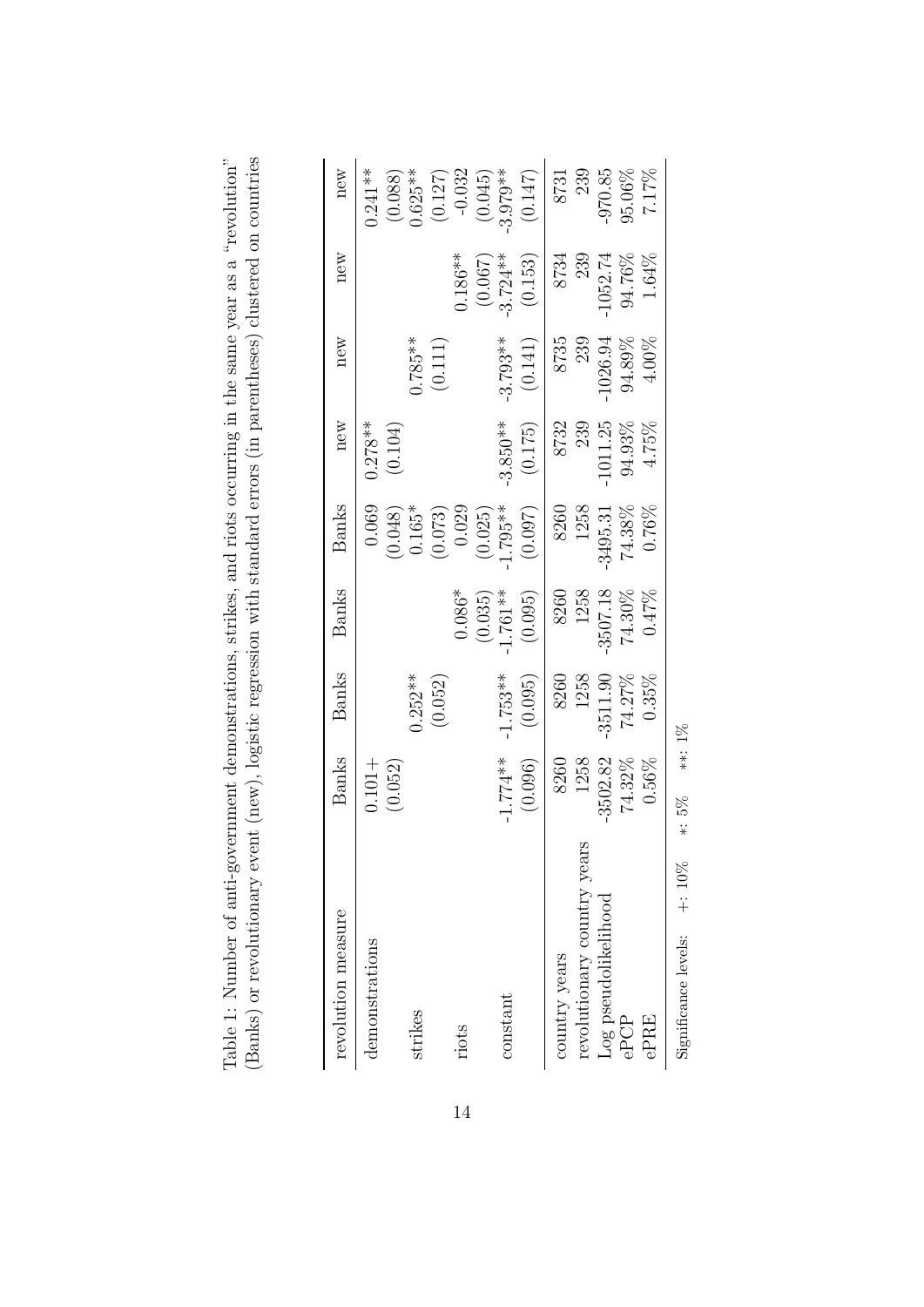## 5 Analysis of explanatory and control variables

#### 5.1 Testing the main hypotheses

Table 2 presents the main results for the three hypotheses  $^{16}$ , with each model predicting the probability that a given country experiences the onset of a revolutionary event.

The first column of table 2 shows that an increase in the percentage of countries within a 500 km radius of the given country's borders experiencing a revolutionary event significantly increases the chance of a revolutionary event occurring. Not all of the control variables fare that well - while all of them except GDP growth do at least have the expected sign, only the democracy dummy and the log of the population have a significant effect<sup>17</sup>. Given these results, it is unsurprising that the fit of the model is weak, and increases predictive power by less than one percent.

In column 2 I add an interaction term between the democracy dummy and the neighborhood variable. As Berry et al. (2010) point out, a non-signficant interaction term does not necessarily mean that the calculation of a meaningful difference will be insignificant. And indeed do the results of the calculation correspond to the predictions of hypothesis 2: if the percentage of neighbors with revolutionary increases from half a standard deviation below the mean to half a standard deviation above, an autocracy is 0.18 percentage points more likely to experience a revolutionary event (from a yearly baseline probability of 1.13%, holding all covariates at their mean). This is equivalent to an almost 16% increase in the probability of experiencing a revolutionary event, and statistically significant at the 5% level. In a democracy, which has a yearly baseline probability of a revolutionary event occurring of 0.69%, the same change leads only to an insignficant increase of 0.05 percentage points.

Comparing the effect of revolutionary events in neighboring authoritarian states (columns 3 and 4) with those in neighboring democracies (columns 5 and 6) finds some evidence for hypothesis 3, as only the coefficients in the first two columns

<sup>16</sup>Annex A explains the sources for all the variables used, annex B presents summary statistics <sup>17</sup>Using non-corrected GDP per capita data from the World Bank (instead of purchasing power corrected and imputed data from Gleditsch (2008)), which unfortunately is only available for some countries starting in 1961, the coefficient does reach significance on at least the 10% level in most models. GDP growth remains insignificant. Alternative measures of relative deprivation (e.g. change in GDP growth with respect to previous year, difference to neighbors' growth or GDP per capita, infant mortality, unemployment, the level of government oppression or the "youth bulge") also remain insignificant. The same ist true for adding GDP per capita squared in order to simulate the possibility that citizens in an underdeveloped country might have grievances, but are unable to coordinate because they lack the resources.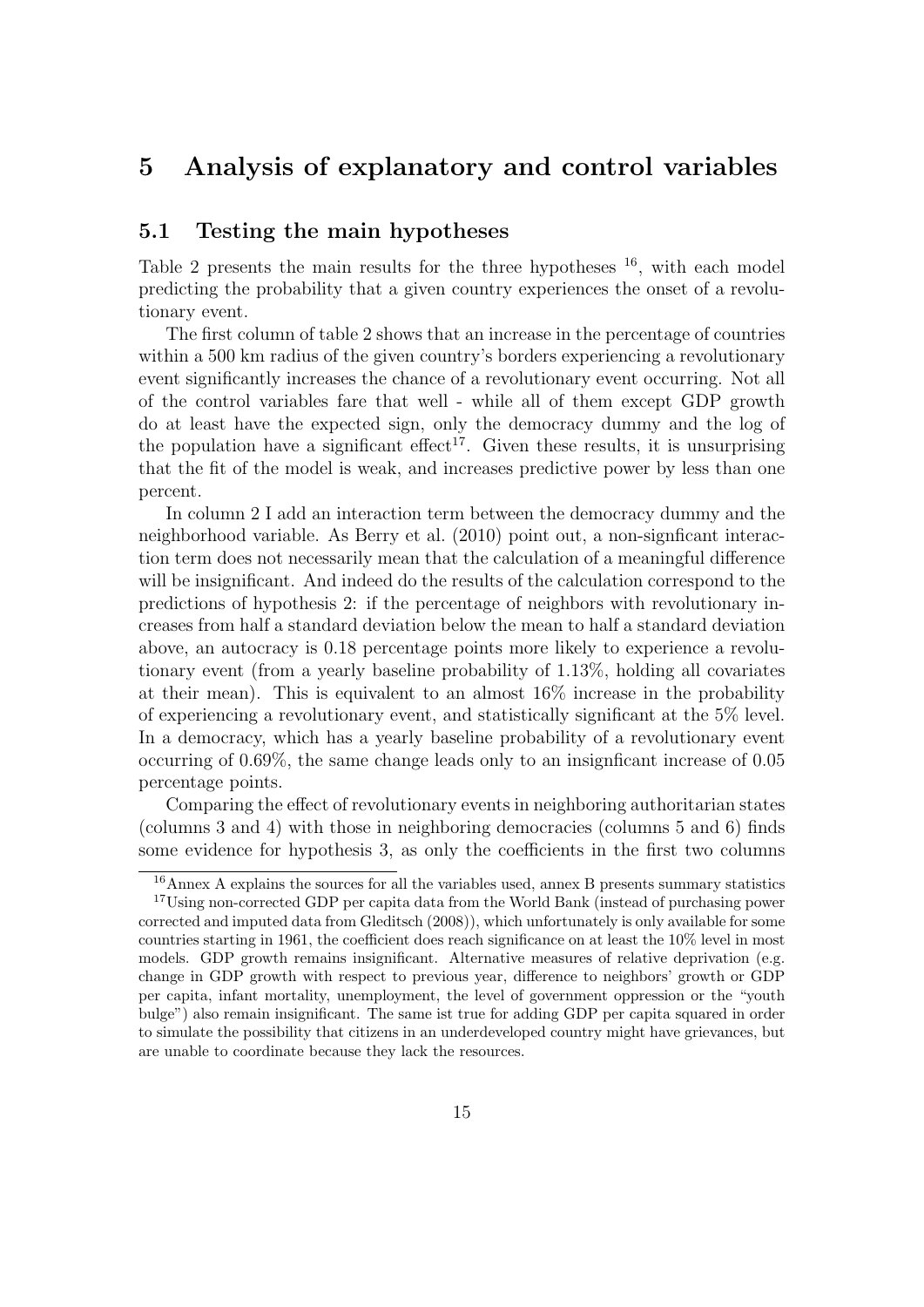| dep. var.: revolution onset | R1         | $\mathbf{R}2$ | R3         | R4         | R5         | R6         |
|-----------------------------|------------|---------------|------------|------------|------------|------------|
| % neighbors with rev.       | $1.680*$   | $1.949*$      |            |            |            |            |
| events                      | (0.749)    | (0.804)       |            |            |            |            |
| neighboring rev. events     |            | $-1.113$      |            |            |            |            |
| * democracy                 |            | (1.809)       |            |            |            |            |
| rev. events in              |            |               | $2.534*$   | $2.766*$   |            |            |
| neighboring autocracies     |            |               | (1.056)    | (1.178)    |            |            |
| rev. events (aut.)          |            |               |            | $-0.849$   |            |            |
| * democracy                 |            |               |            | (2.292)    |            |            |
| rev. events in              |            |               |            |            | 0.706      | 1.403      |
| neighboring democracies     |            |               |            |            | (1.473)    | (1.425)    |
| rev. events (dem.)          |            |               |            |            |            | $-2.853$   |
| * democracy                 |            |               |            |            |            | (4.749)    |
| democracy (dummy)           | $-0.541*$  | $-0.489+$     | $-0.508+$  | $-0.477+$  | $-0.514+$  | $-0.486+$  |
|                             | (0.272)    | (0.276)       | (0.271)    | (0.278)    | (0.273)    | (0.270)    |
| log GDP per capita          | $-0.096$   | $-0.098$      | $-0.110$   | $-0.112$   | $-0.108$   | $-0.109$   |
|                             | (0.094)    | (0.094)       | (0.093)    | (0.094)    | (0.095)    | (0.095)    |
| GDP growth                  | 0.008      | 0.008         | 0.008      | 0.008      | 0.008      | 0.008      |
|                             | (0.009)    | (0.009)       | (0.009)    | (0.009)    | (0.009)    | (0.009)    |
| log of population           | $0.218**$  | $0.220**$     | $0.201**$  | $0.201**$  | $0.203**$  | $0.204**$  |
|                             | (0.058)    | (0.057)       | (0.057)    | (0.057)    | (0.057)    | (0.057)    |
| no. of previous rev. events | 0.223      | 0.223         | $0.254+$   | $0.254+$   | $0.245+$   | $0.243+$   |
|                             | (0.136)    | (0.135)       | (0.135)    | (0.135)    | (0.134)    | (0.135)    |
| time since last rev. events | $-0.047$   | $-0.048$      | $-0.045$   | $-0.046$   | $-0.049$   | $-0.049$   |
|                             | (0.049)    | (0.050)       | (0.050)    | (0.050)    | (0.050)    | (0.050)    |
| time squared                | 0.002      | 0.002         | 0.002      | 0.002      | 0.002      | 0.002      |
|                             | (0.002)    | (0.002)       | (0.002)    | (0.002)    | (0.002)    | (0.002)    |
| time cubed                  | $-0.000$   | $-0.000$      | $-0.000$   | $-0.000$   | $-0.000$   | $-0.000$   |
|                             | (0.000)    | (0.000)       | (0.000)    | (0.000)    | (0.000)    | (0.000)    |
| constant                    | $-5.261**$ | $-5.274**$    | $-5.053**$ | $-5.056**$ | $-5.009**$ | $-5.012**$ |
|                             | (0.953)    | (0.949)       | (0.939)    | (0.937)    | (0.935)    | (0.933)    |
| No. of country years        | 7312       | 7312          | 7346       | 7346       | 7346       | 7346       |
| No. of rev. onsets          | 104        | 104           | 104        | 104        | 104        | 104        |
| Log pseudolikelihood        | $-524.37$  | $-524.23$     | $-524.97$  | $-524.92$  | $-526.84$  | $-526.67$  |
| ePCP                        | 97.21%     | 97.21%        | 97.22%     | 97.22%     | 97.22%     | 97.22%     |
| $e{\rm PRE}$                | $0.60\%$   | 0.61%         | 0.58%      | 0.58%      | 0.53%      | 0.54%      |

Table 2: Explaning the onset of revolutionary events: logistic regression with standard errors (in parentheses) clustered on countries

Significance levels: +: 10% ∗ : 5% ∗ ∗ : 1%, independent variables are lagged by one year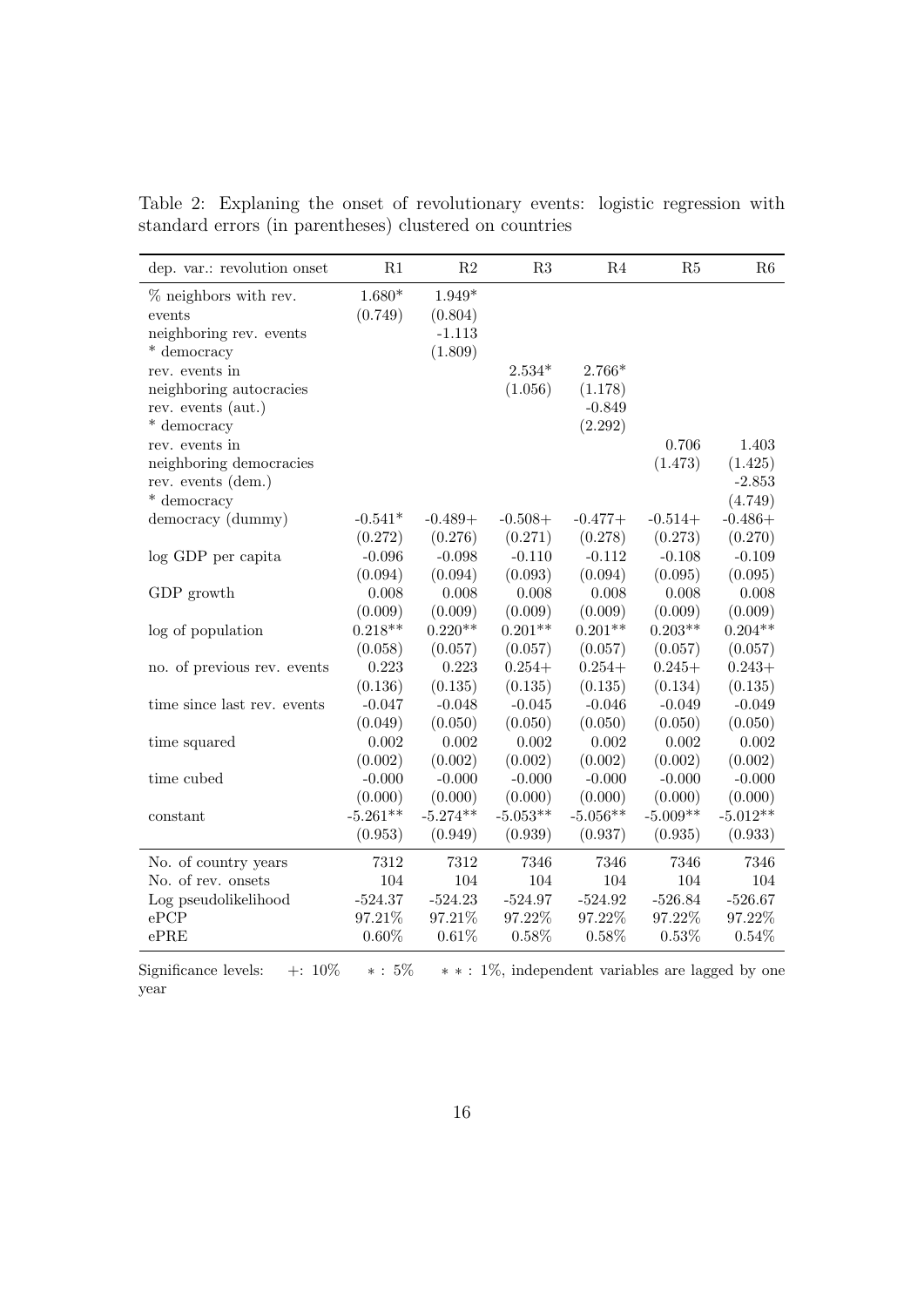are significant. An increase in revolutionary events among neighboring democracies apparently doesn't significantly increase the chance of revolutionary event occurring under either regime type. This is exactly what we would expect see if the "contagiousness" of revolutions is due to neighboring citizens adjusting their estimations about each other's preferences - neither would we see much public preference adjustments in open societies, nor would we expect events in open societies to cause surprise and hence adjustments in neighboring countries.

#### 5.2 Robustness checks and supporting evidence

What if the results hinge not on the definition and measurement of democracy, but on that of revolutionary event? A second person is currently coding the material independently, in order to check for inter-coder reliability. In the meantime, Banks (2008)'s dataset provides an alternative measure for revolutionary events: the variable "anti-goverment demonstrations".

Independent of the results from the second coding, this an alternative measure seems useful. If there are fewer revolutionary events under democracies than among autocracies, the difference in significance could simply be due to the small number of observations in democracies. Table B in annex B thus shows that the results hold if revolutionary events are measured with this lower threat threshold: it uses the occurrence of "anti-government demonstrations" - which are roughly equally common under democracies and autocracies - as dependent variable instead.

Among the control variables, only one change is notable: if revolutionary events are measured with this very low level or threat, the regime type becomes a significant predictor - democracies are much more likely to see demonstrations in any given year than autocracies. This is not surprising and tails with the general observation (Ginkel and Smith, 1999) that the opposition in autocracies is less likely to demonstrate because it's costly. But if they do, it is a sign that they are sure of their own ability to threaten the government.

Another worry is the small size of our dataset, which could make the results depend unduely on one or a few cases. While more than 7000 observations of about 180 countries might appear more than sufficient, King and Zeng (2001, 143) point out that in rare events data, "non-events" often contain little information. Their rule of thumb would indicate that this dataset contains as much information as a more "balanced" dataset of 300-600 country-years - a number close to the threshold where logit coefficients start to suffer from small sample bias. I have thus rerun all models presented here using their estimate that corrects for problems due to finite samples and rare events. However, the size of the coefficients, their significance, and other estimates remained the same.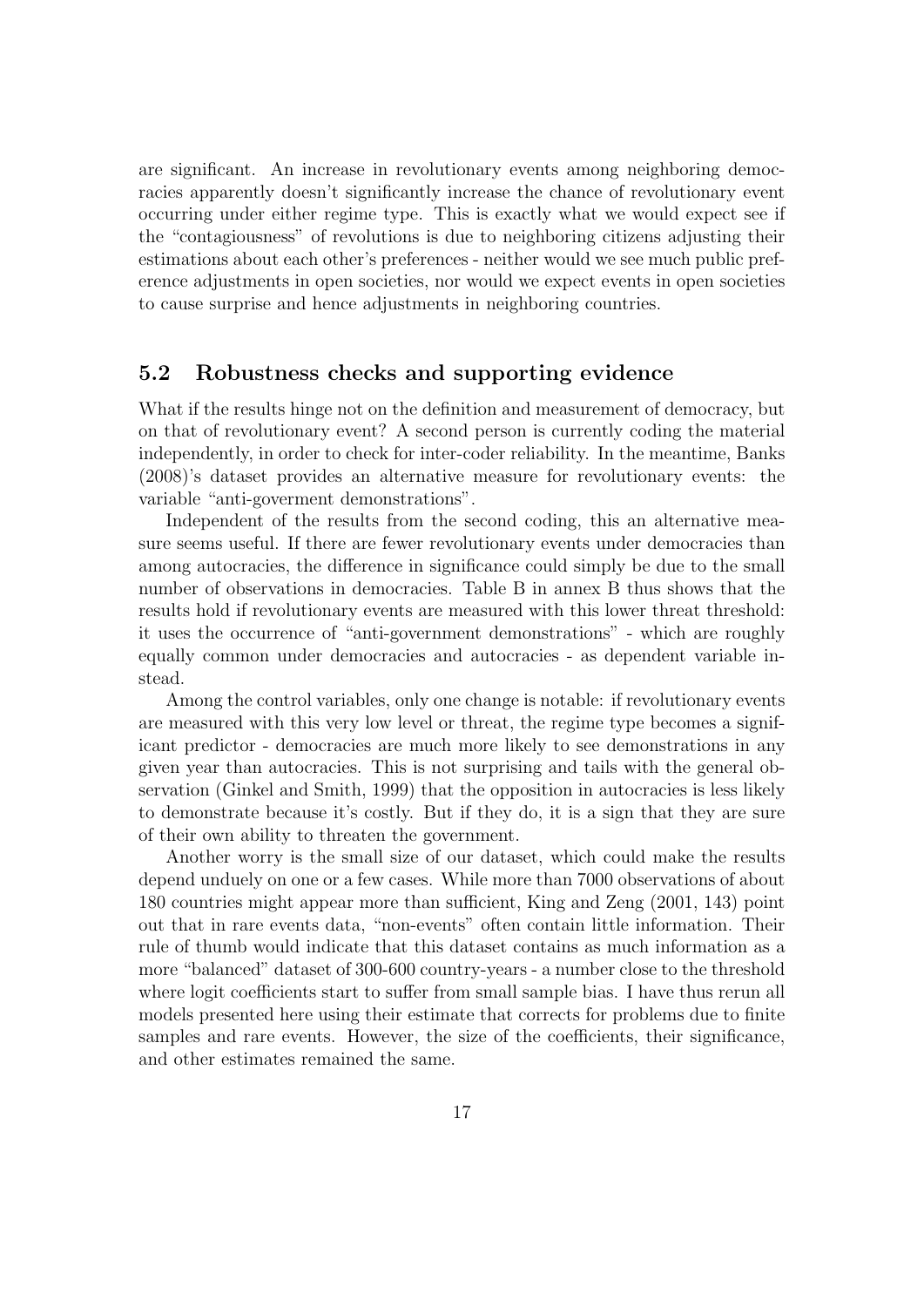Nevertheless, with an effective number of 100 revolutionary events in a bit more than half a century, it seemed advisable to test if the results depend on the presence of one specific country or year in the sample. Dropping one country at a time and rerunning the logistic regression of column 2 in table 2 reveals that if either Nepal or Ivory Coast were excluded from the sample, the size of the coefficient would decrease, but remain significant on the  $10\%$  level. The relationship between neighboring revolutionary events and event onset in authoritarian countries becomes less robust if the year 1989 is omitted (see figure 5 in annex B) - although it remains significant on the 10% level if King and Zeng's rare events estimation technique is used. Year fixed effects also leave the results unchanged. Overall the estimations thus do not seem to be unduly influenced by one specific observation.

Is it possible that the effect is an artifact of the data-collecting process? One alternative explanation for the clustering of revolutions could be a "spotlight" effect: once a revolution unfolds, the attention of journalists and the global public will be drawn to the region as a whole, and newspapers are thus more likely to report on another revolutionary event occuring nearby. The use of country reports and other sources that appear in regular intervals and focus on one country only to verify the entries in the database make this explanation less likely, however. It is possible, though, that neighboring events influence how the country report assesses the threat level of a local event: if a dictator has just been overthrown nearby, a relatively small demonstration might suddenly appear a lot more dangerous - and thus worthy of being mentioned - than it would otherwise have seemed.

So far I have measured the level of openness of a society (and hence how well the government and opposition know the masses' "true" preferences) using a dichotomous measure defined mainly by whether elections result in changes in the government or not. However, the more relevant aspect is presumably the level of freedom of speech and press or open party competition in a country. As a first robustness check, I thus substitute a different measurement of democracy, the Polity IV index (Gurr et al.,  $2011$ )<sup>18</sup>.

Scholars have often proposed an inverted U-shaped connection between democracy and stability, with the very autocratic and very democratic regimes being most stable (Urdal, 2006, 613). Column 1 in table 3 shows this to be true for revolutionary event attempts as well: a higher Polity score increases the chance of such an event, but this effect is at some point overpowered by the negative effect of Polity score squared.

Figure 4<sup>19</sup> below demonstrates the effect of one standard deviation increase in the percentage of neighbors experiencing a revolutionary event for countries with

 $18$ For easier readability, the polity score was recoded to range from a highly autocratic 0 to a highly democratic 20.

 $19B$ rambor et al. (2006)'s code was used to construct this graph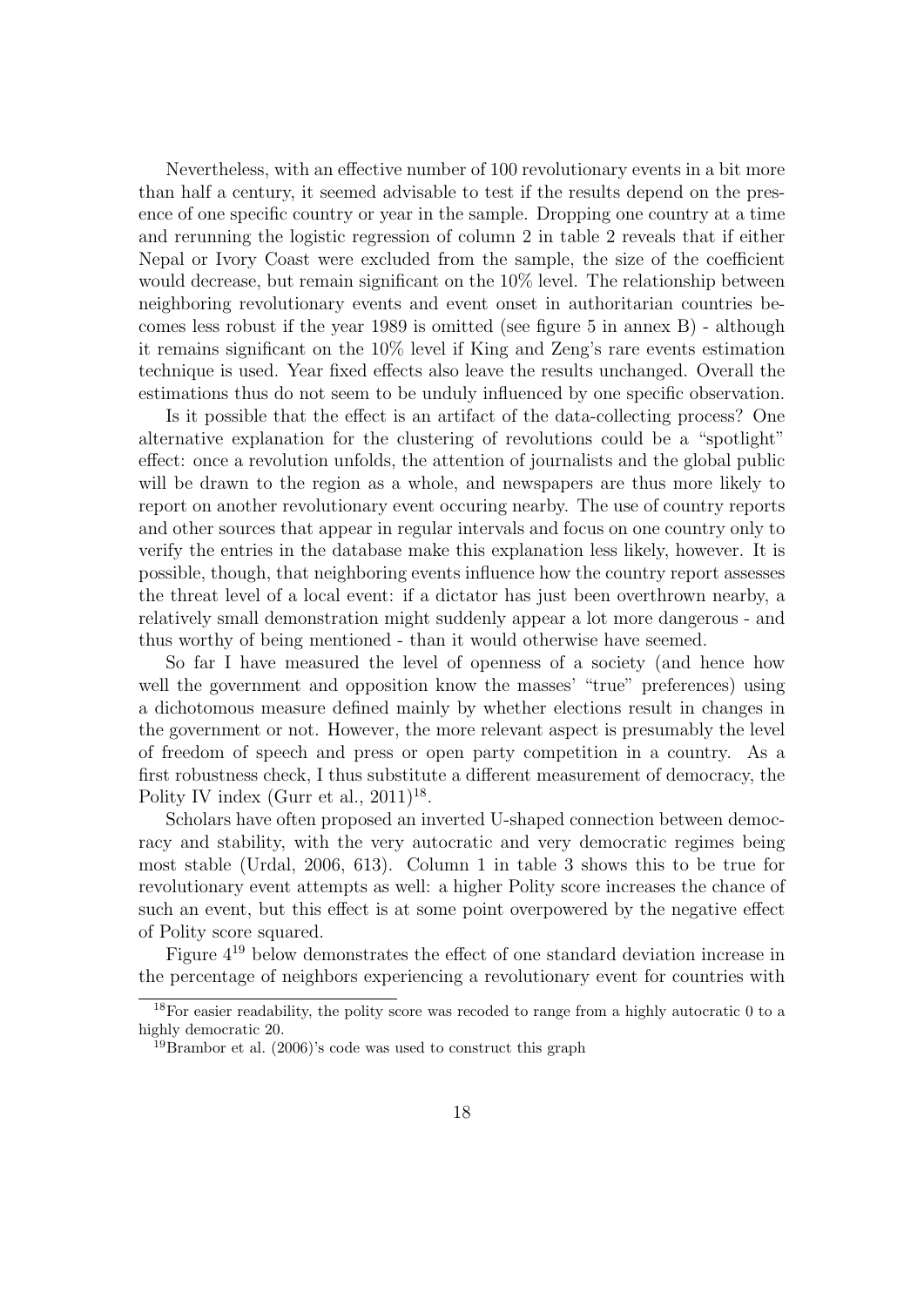

Figure 4: Percentage point increase in the chance of experiencing a revolutionary event if the percentage of neighbors with revolutionary events increases by one standard devation for different regimes ranging from 0 (highly authoritarian) to 20 (highly democratic)

different polity index scores.

The effect of neighboring revolutionary events is, as predicted, the largest for very authoritarian governments and decreases as the regimes becomes more democratic. Beyond an (adjusted) Polity index score of 6 the effect is not significant anymore<sup>20</sup>.

Some of the earlier attempts to explain revolutions, like that of Skocpol, endorsed relatively deterministic explanations: a combination of structural and societal factors cause revolutions, while the actions of the government and the revolutionaries seemed irrelevant (Goldstone, 2001, 140). I treat them as strategic actors instead, as players that anticipate the actions of others and act accordingly. This implies, however, that the actions that we observe are interdependent and censored (Smith, 1999, 1254), and it seems worth pondering how strategic action not just by the opposition (which is the focus of this paper), but also by the government, might bias the results.

In analogy to Smith's assessment on how strategic behavior changes what out-

 $^{20}$ In figure 6 in annex B, the same relationship is even more distinct for revolutionary events measured at the lower threat level of anti-government demonstrations.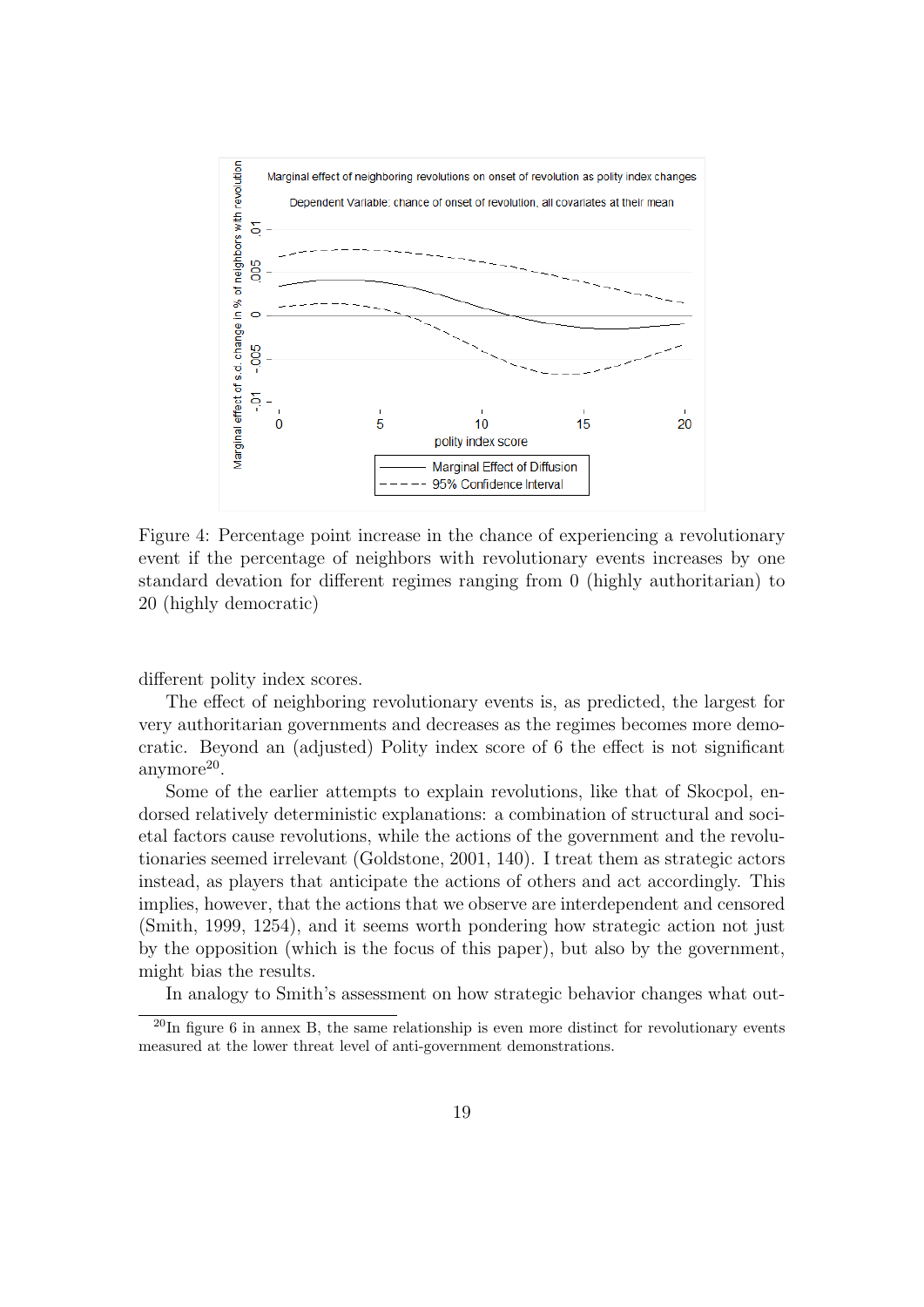| $3.929**$<br>$6.252*$<br>$3.843**$<br>$4.562*$<br>$0.0803*$<br>$%$ of neighbors with rev. events<br>(1.253)<br>(2.638)<br>(1.235)<br>(1.954)<br>(0.0375)<br>$-0.963**$<br>$-0.360+$<br>$-0.358+$<br>$-0.437$<br>$-0.0055*$<br>neighboring rev. events<br>* polity index<br>(0.292)<br>(0.213)<br>(0.351)<br>(0.207)<br>(0.0024)<br>$0.253**$<br>polity index score<br>$0.244**$<br>$0.255*$<br>$0.170 +$<br>$0.0027*$<br>(0.096)<br>(0.075)<br>(0.116)<br>(0.076)<br>(0.0013)<br>$-0.014**$<br>$-0.014**$<br>$-0.0002**$<br>$-0.013**$<br>$-0.008+$<br>polity squared<br>(0.003)<br>(0.005)<br>(0.005)<br>(0.0001)<br>(0.004)<br>0.010<br>$-0.094$<br>$-0.027$<br>$-0.096$<br>$-0.0007$<br>log GDP per capita<br>(0.101)<br>(0.142)<br>(0.107)<br>(0.116)<br>(0.0012)<br>GDP growth<br>0.006<br>0.012<br>0.005<br>$-0.004$<br>0.0001<br>(0.010)<br>(0.018)<br>(0.010)<br>(0.013)<br>(0.0002)<br>$0.245**$<br>$0.226**$<br>$0.220**$<br>$0.166+$<br>$0.0027*$<br>log population<br>(0.097)<br>(0.0011)<br>(0.065)<br>(0.064)<br>(0.075)<br>$0.0049 +$<br>0.177<br>0.058<br>0.169<br>$\,0.093\,$<br>no. of previous rev. events<br>(0.147)<br>(0.200)<br>(0.146)<br>(0.162)<br>(0.0026)<br>oil exports<br>$-0.079+$<br>(0.046)<br>$0.006*$<br>oil exports * polity<br>(0.003)<br>$%$ neighbors democratic<br>$1.298*$ |
|---------------------------------------------------------------------------------------------------------------------------------------------------------------------------------------------------------------------------------------------------------------------------------------------------------------------------------------------------------------------------------------------------------------------------------------------------------------------------------------------------------------------------------------------------------------------------------------------------------------------------------------------------------------------------------------------------------------------------------------------------------------------------------------------------------------------------------------------------------------------------------------------------------------------------------------------------------------------------------------------------------------------------------------------------------------------------------------------------------------------------------------------------------------------------------------------------------------------------------------------------------------------------------------------------------------------|
|                                                                                                                                                                                                                                                                                                                                                                                                                                                                                                                                                                                                                                                                                                                                                                                                                                                                                                                                                                                                                                                                                                                                                                                                                                                                                                                     |
|                                                                                                                                                                                                                                                                                                                                                                                                                                                                                                                                                                                                                                                                                                                                                                                                                                                                                                                                                                                                                                                                                                                                                                                                                                                                                                                     |
|                                                                                                                                                                                                                                                                                                                                                                                                                                                                                                                                                                                                                                                                                                                                                                                                                                                                                                                                                                                                                                                                                                                                                                                                                                                                                                                     |
|                                                                                                                                                                                                                                                                                                                                                                                                                                                                                                                                                                                                                                                                                                                                                                                                                                                                                                                                                                                                                                                                                                                                                                                                                                                                                                                     |
|                                                                                                                                                                                                                                                                                                                                                                                                                                                                                                                                                                                                                                                                                                                                                                                                                                                                                                                                                                                                                                                                                                                                                                                                                                                                                                                     |
|                                                                                                                                                                                                                                                                                                                                                                                                                                                                                                                                                                                                                                                                                                                                                                                                                                                                                                                                                                                                                                                                                                                                                                                                                                                                                                                     |
|                                                                                                                                                                                                                                                                                                                                                                                                                                                                                                                                                                                                                                                                                                                                                                                                                                                                                                                                                                                                                                                                                                                                                                                                                                                                                                                     |
|                                                                                                                                                                                                                                                                                                                                                                                                                                                                                                                                                                                                                                                                                                                                                                                                                                                                                                                                                                                                                                                                                                                                                                                                                                                                                                                     |
|                                                                                                                                                                                                                                                                                                                                                                                                                                                                                                                                                                                                                                                                                                                                                                                                                                                                                                                                                                                                                                                                                                                                                                                                                                                                                                                     |
|                                                                                                                                                                                                                                                                                                                                                                                                                                                                                                                                                                                                                                                                                                                                                                                                                                                                                                                                                                                                                                                                                                                                                                                                                                                                                                                     |
|                                                                                                                                                                                                                                                                                                                                                                                                                                                                                                                                                                                                                                                                                                                                                                                                                                                                                                                                                                                                                                                                                                                                                                                                                                                                                                                     |
|                                                                                                                                                                                                                                                                                                                                                                                                                                                                                                                                                                                                                                                                                                                                                                                                                                                                                                                                                                                                                                                                                                                                                                                                                                                                                                                     |
|                                                                                                                                                                                                                                                                                                                                                                                                                                                                                                                                                                                                                                                                                                                                                                                                                                                                                                                                                                                                                                                                                                                                                                                                                                                                                                                     |
|                                                                                                                                                                                                                                                                                                                                                                                                                                                                                                                                                                                                                                                                                                                                                                                                                                                                                                                                                                                                                                                                                                                                                                                                                                                                                                                     |
|                                                                                                                                                                                                                                                                                                                                                                                                                                                                                                                                                                                                                                                                                                                                                                                                                                                                                                                                                                                                                                                                                                                                                                                                                                                                                                                     |
|                                                                                                                                                                                                                                                                                                                                                                                                                                                                                                                                                                                                                                                                                                                                                                                                                                                                                                                                                                                                                                                                                                                                                                                                                                                                                                                     |
|                                                                                                                                                                                                                                                                                                                                                                                                                                                                                                                                                                                                                                                                                                                                                                                                                                                                                                                                                                                                                                                                                                                                                                                                                                                                                                                     |
|                                                                                                                                                                                                                                                                                                                                                                                                                                                                                                                                                                                                                                                                                                                                                                                                                                                                                                                                                                                                                                                                                                                                                                                                                                                                                                                     |
|                                                                                                                                                                                                                                                                                                                                                                                                                                                                                                                                                                                                                                                                                                                                                                                                                                                                                                                                                                                                                                                                                                                                                                                                                                                                                                                     |
|                                                                                                                                                                                                                                                                                                                                                                                                                                                                                                                                                                                                                                                                                                                                                                                                                                                                                                                                                                                                                                                                                                                                                                                                                                                                                                                     |
|                                                                                                                                                                                                                                                                                                                                                                                                                                                                                                                                                                                                                                                                                                                                                                                                                                                                                                                                                                                                                                                                                                                                                                                                                                                                                                                     |
| (0.568)                                                                                                                                                                                                                                                                                                                                                                                                                                                                                                                                                                                                                                                                                                                                                                                                                                                                                                                                                                                                                                                                                                                                                                                                                                                                                                             |
| % neighbors democratic<br>$-0.091+$                                                                                                                                                                                                                                                                                                                                                                                                                                                                                                                                                                                                                                                                                                                                                                                                                                                                                                                                                                                                                                                                                                                                                                                                                                                                                 |
| * polity<br>(0.051)                                                                                                                                                                                                                                                                                                                                                                                                                                                                                                                                                                                                                                                                                                                                                                                                                                                                                                                                                                                                                                                                                                                                                                                                                                                                                                 |
| $\Delta$ US military aid<br>$-0.000$                                                                                                                                                                                                                                                                                                                                                                                                                                                                                                                                                                                                                                                                                                                                                                                                                                                                                                                                                                                                                                                                                                                                                                                                                                                                                |
| (0.000)                                                                                                                                                                                                                                                                                                                                                                                                                                                                                                                                                                                                                                                                                                                                                                                                                                                                                                                                                                                                                                                                                                                                                                                                                                                                                                             |
| $0.514*$<br>foreign aid shock (dummy)                                                                                                                                                                                                                                                                                                                                                                                                                                                                                                                                                                                                                                                                                                                                                                                                                                                                                                                                                                                                                                                                                                                                                                                                                                                                               |
| (0.237)                                                                                                                                                                                                                                                                                                                                                                                                                                                                                                                                                                                                                                                                                                                                                                                                                                                                                                                                                                                                                                                                                                                                                                                                                                                                                                             |
| $1.962*$<br>Soviet Union 1989                                                                                                                                                                                                                                                                                                                                                                                                                                                                                                                                                                                                                                                                                                                                                                                                                                                                                                                                                                                                                                                                                                                                                                                                                                                                                       |
| (0.994)                                                                                                                                                                                                                                                                                                                                                                                                                                                                                                                                                                                                                                                                                                                                                                                                                                                                                                                                                                                                                                                                                                                                                                                                                                                                                                             |
| 0.290<br>Africa 1990-92                                                                                                                                                                                                                                                                                                                                                                                                                                                                                                                                                                                                                                                                                                                                                                                                                                                                                                                                                                                                                                                                                                                                                                                                                                                                                             |
| (0.719)                                                                                                                                                                                                                                                                                                                                                                                                                                                                                                                                                                                                                                                                                                                                                                                                                                                                                                                                                                                                                                                                                                                                                                                                                                                                                                             |
| $\lambda$<br>$-0.0185*$                                                                                                                                                                                                                                                                                                                                                                                                                                                                                                                                                                                                                                                                                                                                                                                                                                                                                                                                                                                                                                                                                                                                                                                                                                                                                             |
| (0.0081)                                                                                                                                                                                                                                                                                                                                                                                                                                                                                                                                                                                                                                                                                                                                                                                                                                                                                                                                                                                                                                                                                                                                                                                                                                                                                                            |
| 6434<br>No. of country-years<br>6546<br>3511<br>3996<br>5934                                                                                                                                                                                                                                                                                                                                                                                                                                                                                                                                                                                                                                                                                                                                                                                                                                                                                                                                                                                                                                                                                                                                                                                                                                                        |
| No. of rev onsets<br>101<br>59<br>101<br>69<br>94                                                                                                                                                                                                                                                                                                                                                                                                                                                                                                                                                                                                                                                                                                                                                                                                                                                                                                                                                                                                                                                                                                                                                                                                                                                                   |
| Log pseudolikelihood<br>$-495.53$<br>$-277.71$<br>$-492.11$<br>$-334.07$<br>3960.03                                                                                                                                                                                                                                                                                                                                                                                                                                                                                                                                                                                                                                                                                                                                                                                                                                                                                                                                                                                                                                                                                                                                                                                                                                 |
| ePCP<br>98.46%<br>98.32%<br>98.43%<br>96.64%                                                                                                                                                                                                                                                                                                                                                                                                                                                                                                                                                                                                                                                                                                                                                                                                                                                                                                                                                                                                                                                                                                                                                                                                                                                                        |
| 0.83%<br>1.24%<br>ePRE<br>0.89%<br>1.01%                                                                                                                                                                                                                                                                                                                                                                                                                                                                                                                                                                                                                                                                                                                                                                                                                                                                                                                                                                                                                                                                                                                                                                                                                                                                            |

Table 3: Explaning the onset of revolutionary events. Logistic regression with standard errors (in parentheses) clustered on countries

Significance levels:  $+:10\%$  \* :5% \* \*: 1%, independent variables are lagged by one year, time, time squared, time cubed, and constant omitted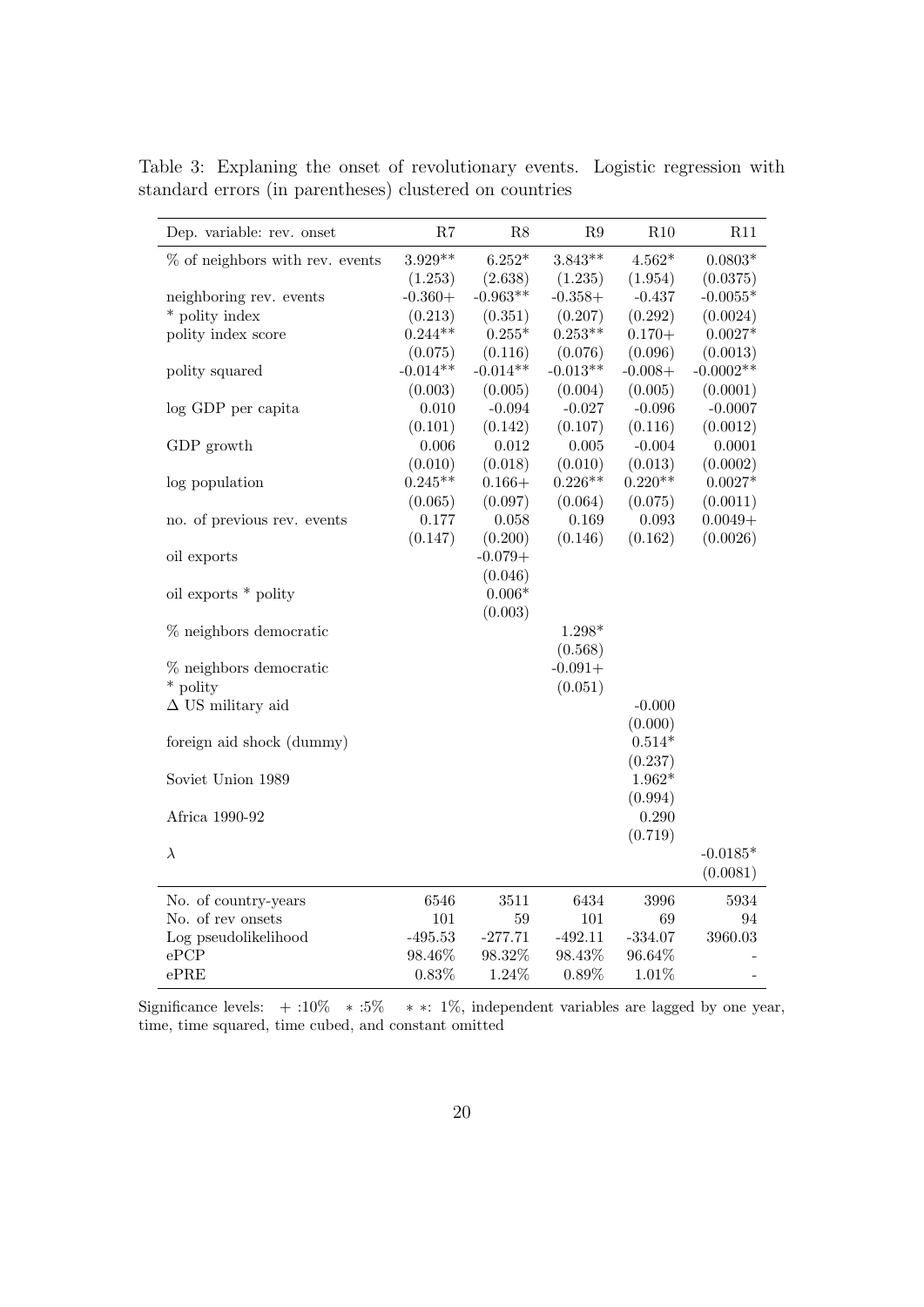comes we will actually observe in conflicts between two governments, we would expect to see less revolutionary events occurring than in a "deterministic" world. Successful and unsuccessful revolutions are costly for both sides, and thus both sides should prefer a negotiated transition or reform. Thus we are less likely to find any impact of neighboring revolutionary events: assuming that the support for revolution is higher than previously thought, the opposition will indeed try to initiate revolutionary activities - but as the government can observe neighboring events as well, it will attempt to counteract any revolutions, thus biasing the size of any effect downwards.

The size of this downward bias, however, presumably varies with how well the government can in fact react to increased revolutionary pressure. This ability is of course multi-faceted, and hence I will once again focus on factors that could create the appearance of "contagion". Bueno de Mesquita and Smith (2010) provide a theoretical explanation and evidence that dictators with access to "free" resources like oil revenues (which, as we know, also show regional clustering) or foreign aid are more likely and able to respond to an increase in unrest with repression. If revolutionaries facing such dictators are aware of this, they should thus hesitate to initiate protests. In table 3, I add as control variable the percentage that oil exports make up of a country's GDP and an interaction term with the polity index. The respective coefficient in column 2 does indeed have the expected sign and is significant. As predicted by the selectorate theory, it diminishes in size the more democratic a government is, as the positive sign of the interaction term indicates. Access to oil revenues thus is not just detrimental for democratization in general, but also appears to specifically prevent revolutions<sup>21</sup>. Note, however, that the effect of neighboring revolutionary events remains once again positive and significant.

As mentioned in section 2.2, common regional shocks could account for an apparent "clustering" of revolutionary events. Any regional economic shock is likely to be proxied by GDP growth. A regional policy shock, however, is not as easily captured. What if the withdrawal of support by a regional hegemon (e.g. the refusal of Gorbachev to intervene on behalf of the communist regime in Poland after the 1989 elections) instead of a domino effect causes a cluster of revolutions?

One such common foreign policy shock could be a change in the international system that prompts countries to withdraw support for (authoritarian) regimes in a region - as supposedly happened to developing countries (especially in Africa) after the end of the cold war. Such a change would presumably show up in the level of international aid granted to a government. Column 4 in table 3 thus adds a dummy indicating a decrease in the level of foreign aid (of GDP) from one year

<sup>21</sup>Other free resources like foreign aid or nontax revenue did not turn out to have a significant effect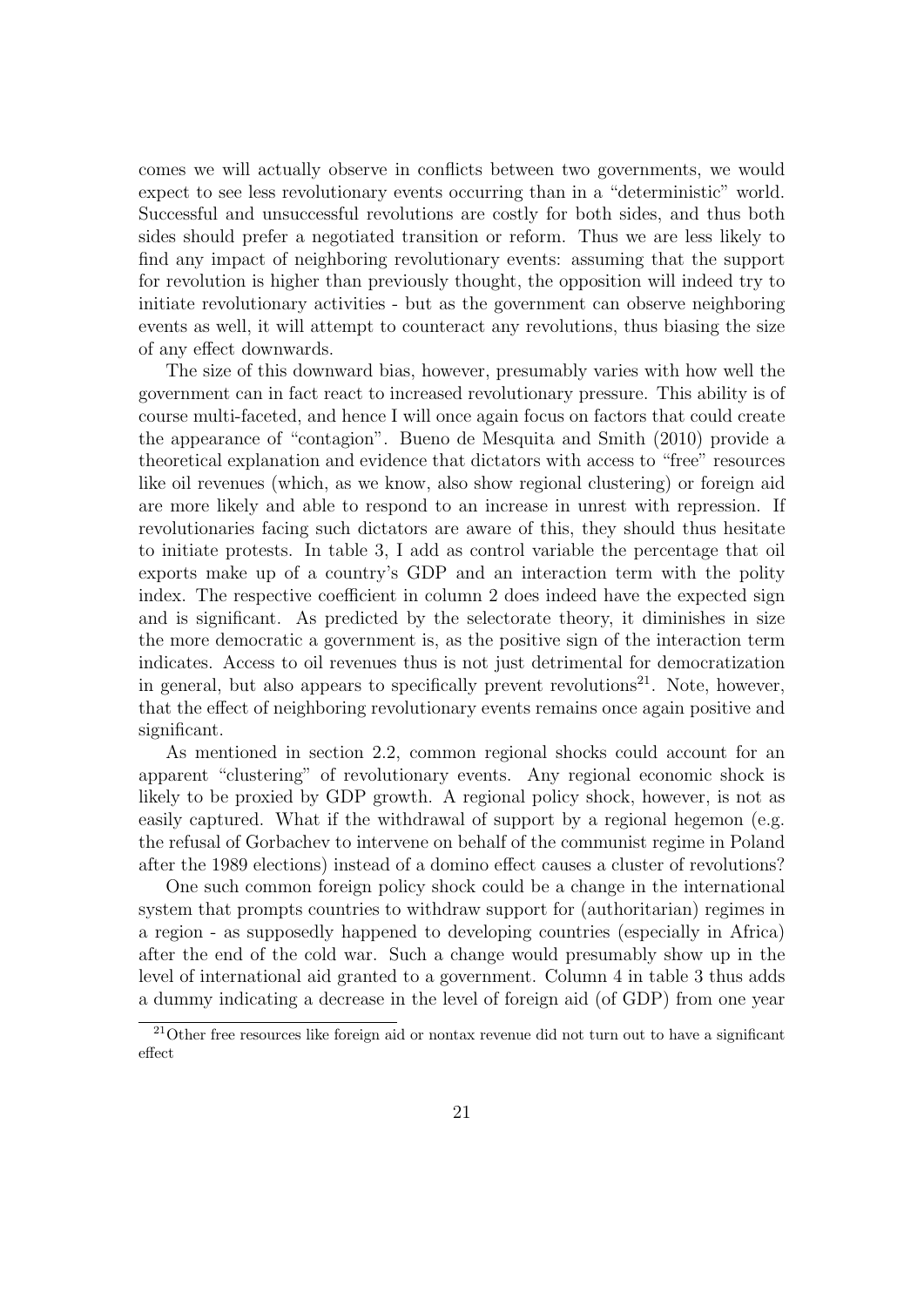to the other<sup>22</sup>.

Alternatively, withdrawal of military support could increase the revolutionary threat. However, at least the change in military support by the United States (for which there is reliable data available) does not seem to have any effect<sup>23</sup>.

Unfortunately, there is no such data on support provided by the Soviet Union. I thus include a dummy variable for all Soviet Union clients in 1989, as well as dummy for African states in 1990-1992 (the end of the cold war). While the coefficient on the Soviet Union dummy is signficant, the main result is again unchanged.

Column 5 finally shows the result of a spatial error model. In a spatial error model the value of y is not expected to be influenced by the value of y for other countries - instead, the errors of the model are assumed to be spatially correlated (Ward and Gleditsch, 2008, 55). Such a correlation of the errors among certain countries (e.g. allies of the Soviet Union) at certain times is exactly what one would expect to see if the "common foreign policy shock" hypothesis is correct. I thus estimate the following cominbed lag and error model, using two different weight ("neighborhood") matrices - the first matrix  $(F$  for the spatially and temporally lagged revolutions) assigns as neighbors again countries that are geographically close, while the second (W for the error terms) assigns as neighbors allies<sup>24</sup> in different years (see also Franzese and Hays (2007, 10):

$$
\mathbf{y}^{revonset} = \gamma \mathbf{F} \mathbf{y} + \mathbf{X}\beta + \epsilon
$$

$$
\epsilon = \lambda \mathbf{W} \epsilon + u
$$

Where  $X$  is a vector of domestic factors including past revolutions.

Unfortunately, available macros or packages for STATA and R only calculate spatial error models for continuous dependent variables. The results of the final column in table 3, where I use a generalized least square maximum likelihood estimation technique implemented in the "spatreg" macro for STATA, should thus be viewed with caution. The coefficient on  $\lambda$ , the measure of how correlated the error terms among allies are, is indeed signficant, but so is that on the neighboring revolutionary events<sup>25</sup>.

By now this study has presented several pieces of evidence that revolutionary events do indeed spread. But there are alternative mechanisms that could explain

<sup>22</sup>Any other way of coding the foreign aid shock, e.g. just taking the difference in aid level over time or a dummy for considerable decreases in foreign aid, are not signficant and do not change the main result.

 $^{23}$ Data from http://gbk.eads.usaidallnet.gov/, missing values assumed to be 0 USD

<sup>&</sup>lt;sup>24</sup>The data on alliances worldwide between 1950-2000 was downloaded from the correlates of war project, version V3.03 Gibler and Sarkees (2004)

 $^{25}$ It is negative because the alliance data had to be coded in reverse - i.e. 1 meaning not allied, 0 meaning allied.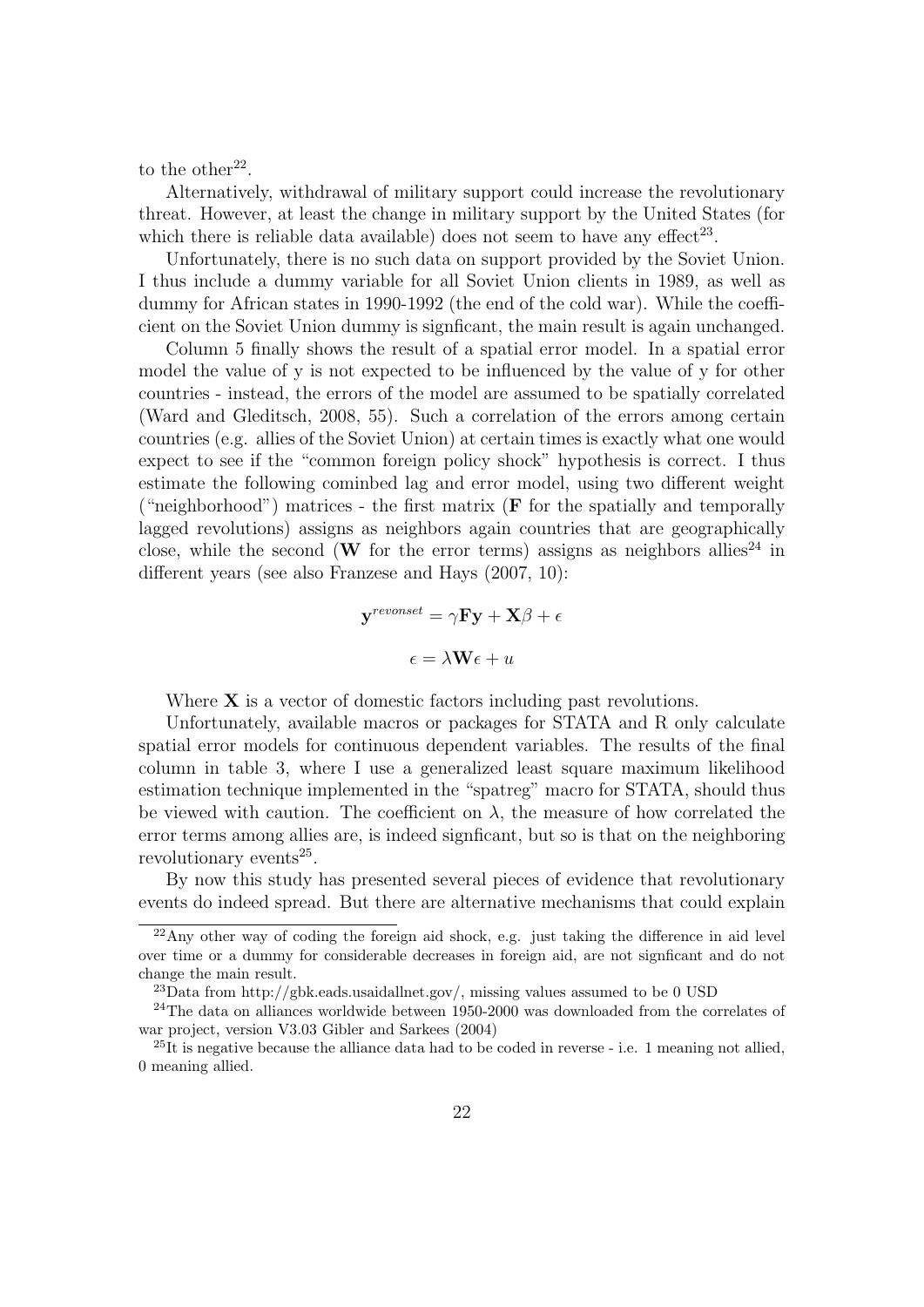such a spread. Brinks and Coppedge (2006), for instance, have established that authoritarian countries surrounded by democracies are more likely to democratize. Two explanations for this "democratic diffusion" effect have been suggested. Cederman and Gleditsch (2004) model a system in which democracies (a) do not attack each other, (b) aid other democracies under attack, and (c) foster democratic reforms in neighboring countries. Modelski and Perry (1991, 32) treat the process as a form of diffusion of technological innovation. Being exposed to a democracy in the neighborhood, citizens, opposition and government members have a higher chance of learning about democracy's advantages. It thus seems possible that a high number of democratic neighbors increases the revolutionary potential: either because those neighbors provide support for the opposition, or because citizens value the possible success of a revolution more. In both cases such an increase is likely to be less pronounced or inexistent in democratic "receiver" countries. In this alternative mechanism, the cause of the "revolutionary spread" wouldn't be the neighboring revolutionary event itself, but the fact that some revolutions will succeed in creating democratic regimes in the region, which then in turn excert influence on neighboring countries.

To separate those two effects, I estimate what Plümper and Neumayer (2010) call a "spatial-x" model. In this model, the independent variables of neighboring countries influence the dependent variable of the country in question, irrespective of the outcome in the dependent variable in the neighboring countries. In table 3, column 3, I add a control variable for the percentage of democratic neighbors. This control is indeed significant, and so is its interaction term with the receiving state's polity score - a closer analysis reveals that a standard deviation change in the percentage of democratic neighbors<sup>26</sup> (from about 18\% to 50\%) significantly increases the chance of a revolutionary event occurring in any authoritarian regime with a (adjusted) Polity score lower than 7.

However, the coefficients of the neighboring revolutionary events variable and its interaction term remain significant and their size is largely unchanged. Thus democratic "peer pressure" seems to contribute to the revolutionary potential, but neighboring revolutionary events maintain their own specific impact.

<sup>&</sup>lt;sup>26</sup>As the democracy dummy is coded according to what regime was in place at the end of the year, I use the percentage of democratic neighbors in the previous year as independent variable. It is possible that it would take the revolutionaries more than until the end of the year of revolution onset to achieve their goal. However, not lagging the variable does not change the results.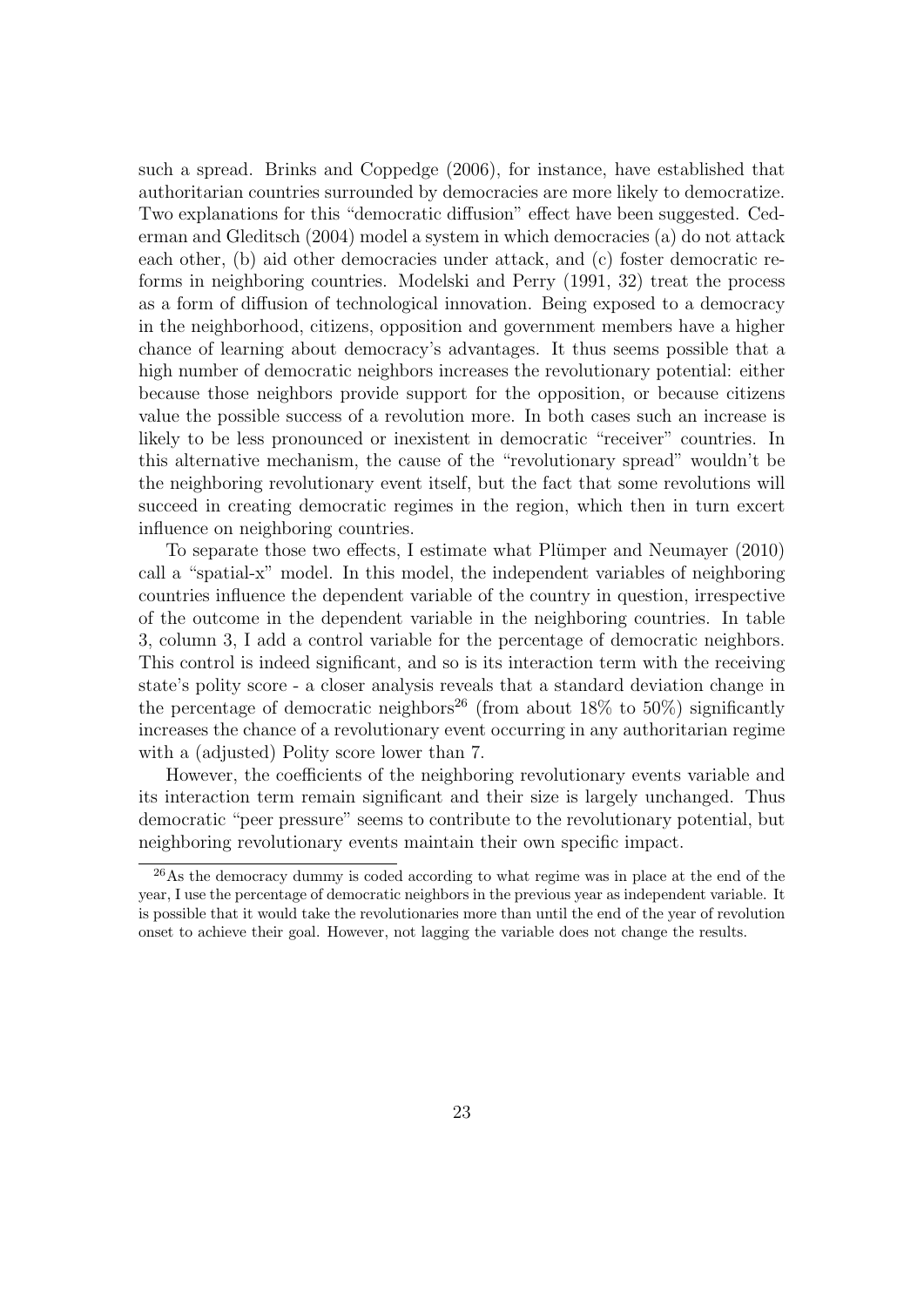#### 5.3 Why do revolutionary events spread to some countries

#### and not to others?

Table 4 explores the question why some countries would be perceived as similar enough to serve as heuristics for a given country. Column 1 examines the effect of revolutionary events occurring in countries with a shared official languages. Column 2 looks at countries in the same "culture zone" - as defined by Huntington (1997) and implemented by Henderson  $(2005, 467-9)^{27}$ . Column 3, finally, looks at countries with similar regime types. Following Geddes (1999b), the possible regime types are democratic, military, personalist, one-party and monarchy.

The coefficients all have the expected sign, but remain insignificant except for that on similar regime types. One possible interpretation of this result is that revolutionary events grant the opposition in other countries the opportunity to gauge the strength of their regime type in suppressing the people.

This finding is relatively robust to changing the measure of openness and adding different control variables (remains significant at least on the 10% level) and dropping countries or years from the dataset, which is surprising, given the relatively high correlation (between 0.19 and 0.39) between the different conceptions of "neighborhood".

### 6 Conclusion

In my research, I have put together what I believe is the first systematic database on revolutionary events worldwide between 1946 and 2007, and have found evidence in favor of the hypothesis that revolutions "spread" to neighboring countries. The effect appears to be robust to controlling for a variety of confounders, and remains significant even when a different measure for revolutionary events with a lower-threat level is used. The results should nevertheless be treated with caution, as the methods and models used cannot account for all possible sources of endogeneity. Especially reverse causality is a possible problem, as governments anticipate revolutionary events and react accordingly. Nevertheless, the evidence suggests that future research into the causes of revolutions should not treat them as independent events and instead attempt to model the interdependence.

I have also found evidence for a specific mechanism through which revolutionary events spread. The effect of neighboring events is stronger in autocracies,

<sup>27</sup>Huntington conceptualizes cultural zones as clearly delineated geographic areas mainly determined by a pre-eminent religion. It has been criticized (e.g. Henderson (2005) but seems to correspond to a notion often employed by the wider public. The different culture zones are: Western, Latin American, African, Islamic, Sinic, Hindu, Orthodox, Buddhist, and Japanese.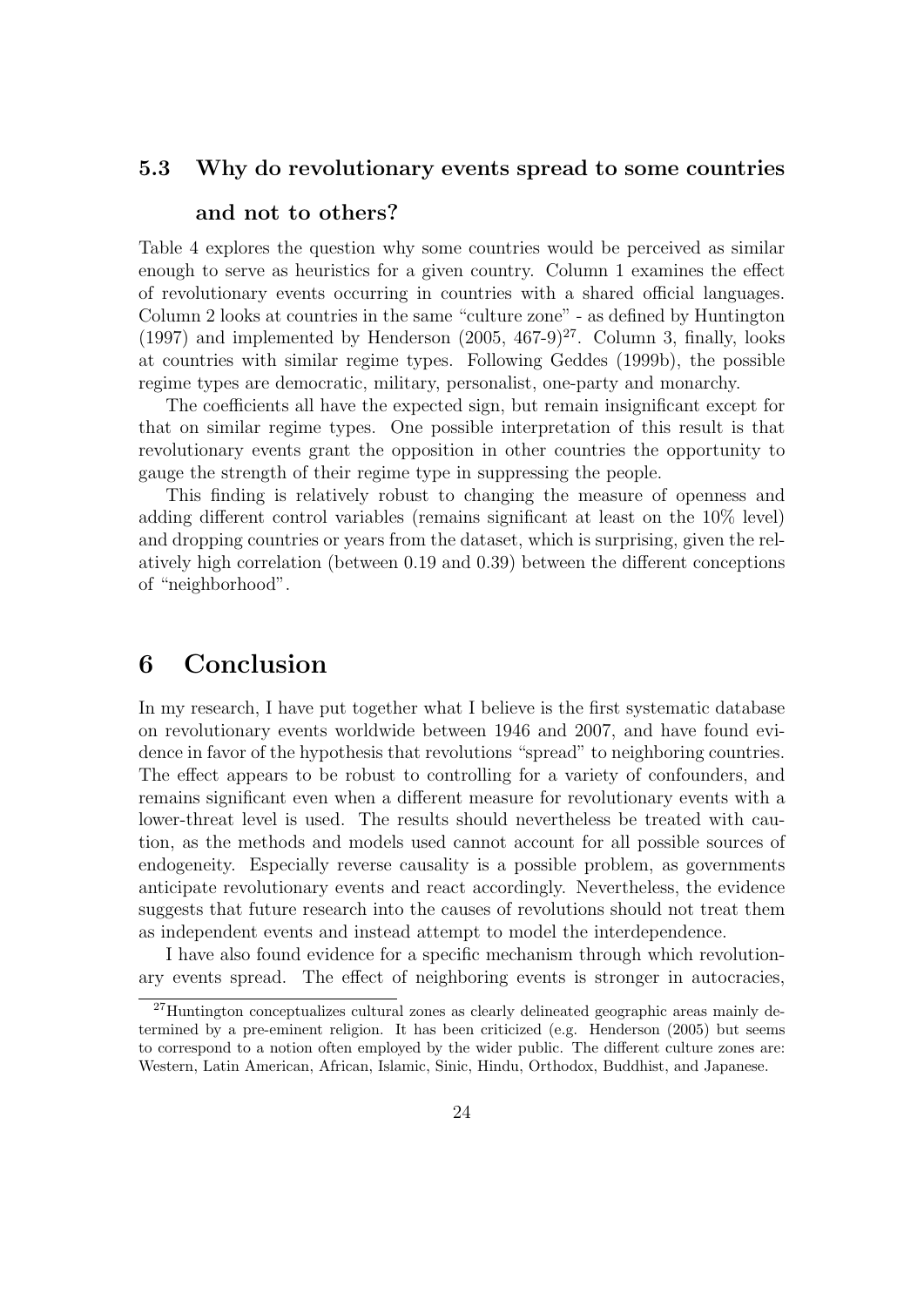| Dep. var.: rev. onset          | R12                   | R13                   | R14                   | R15                   |
|--------------------------------|-----------------------|-----------------------|-----------------------|-----------------------|
| $%$ neighbors with rev. events | $3.823**$             | $3.517**$             | $2.846+$              | 2.194                 |
|                                | (1.203)               | (1.348)               | (1.493)               | (1.589)               |
| neighbors' rev. events         | $-0.302$              | $-0.298$              | $-0.244$              | $-0.146$              |
| * polity                       | (0.194)               | (0.220)               | (0.231)               | (0.230)               |
|                                |                       |                       |                       |                       |
| rev. in countries with         | 1.005                 |                       |                       | 0.140                 |
| same language                  | (1.652)               |                       |                       | (1.882)               |
| same language rev. events      | $-0.646+$             |                       |                       | $-0.410$              |
| * polity                       | (0.376)               |                       |                       | (0.375)               |
|                                |                       |                       |                       |                       |
| rev. in countries with         |                       | 1.407                 |                       | 0.212                 |
| same culture/religion          |                       | (2.552)               |                       | (3.048)               |
| same culture rev. events       |                       | $-0.021$              |                       | 0.208                 |
| * polity                       |                       | (0.269)               |                       | (0.242)               |
|                                |                       |                       |                       |                       |
| rev. in countries with         |                       |                       | $7.796*$              | $10.253**$            |
| same regime type               |                       |                       | (3.681)               | (3.785)               |
| same regime type rev. events   |                       |                       | $-1.367*$             | $-1.711*$             |
| * polity                       |                       |                       | (0.659)               | (0.708)               |
|                                |                       |                       |                       |                       |
| polity index score             | $0.264**$             | $0.271**$             | $0.286**$             | $0.352**$             |
|                                | (0.078)<br>$-0.014**$ | (0.083)<br>$-0.016**$ | (0.091)<br>$-0.015**$ | (0.102)<br>$-0.018**$ |
| polity squared                 |                       |                       |                       |                       |
|                                | (0.004)               | (0.004)               | (0.004)               | (0.004)               |
| log GDP per capita             | 0.006                 | $-0.013$              | 0.026                 | 0.008                 |
|                                | (0.101)               | (0.107)               | (0.107)               | (0.115)               |
| GDP growth                     | 0.005                 | 0.010                 | 0.005                 | 0.009                 |
|                                | (0.010)               | (0.010)               | (0.013)               | (0.013)               |
| log population                 | $0.235**$             | $0.272**$             | $0.244**$             | $0.256**$             |
|                                | (0.065)               | (0.073)               | (0.069)               | (0.077)               |
| No. of country years           | 6546                  | $5971\,$              | 5971                  | 5517                  |
| No. of rev onsets              | 101                   | 89                    | 93                    | 83                    |
| Log pseudolikelihood           | $-494.27$             | $-434.28$             | $-451.27$             | $-397.89$             |
| ePCP                           | 96.99 %               | 97.09%                | 96.96%                | 97.08%                |
| ePRE                           | 0.88%                 | 1.01%                 | 0.98%                 | 1.31%                 |

Table 4: Non-geographical concepts of "neighborhood": logistic regression with standard errors (in parentheses) clustered on countries

Significance levels: +:10% ∗:5% ∗∗:1%, independent variables are lagged by one year; time, time squared, time cubed, and constant omitted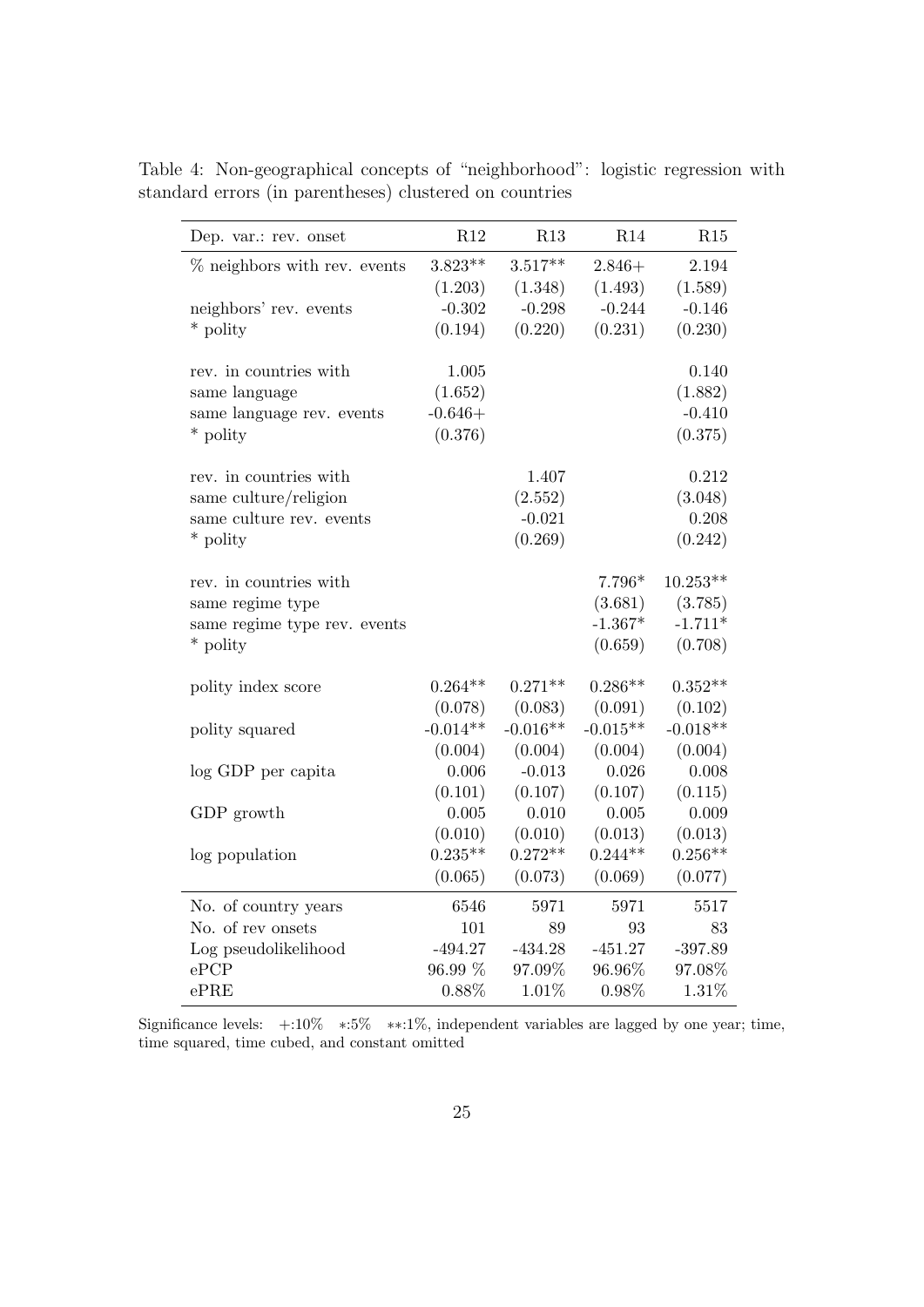and revolutionary events occurring under authoritarian regimes are more likely to threaten neighboring regimes. This is consistent with the hypothesis that citizens in a closed country use revolutionary events and demonstrations in other countries as a way to estimate support for opposition activities in their own country. It appears, however, that not any revolutionary event anywhere on the world will do: the revolutionary event has to occur in a country with a similar regime and in geographical proximity, while shared religious believes, culture or official language don't seem to play an important role.

However, the regime types created by Geddes (1999a) are a relatively crude measure for how governments differ amongst each other, and hence further analysis is needed to establish which similarities in the government structures make the revolutionary threat spread. Svolik (2012)'s continuous classifications of different aspects of regimes could form the basis for a "similarity matrix" between different regimes.

The study is limited by the small sample size - the number of revolutionary events that have occurred so far is rather small for a quantitative analysis. And while I am reasonably confident that this new database now contains all successful revolutions, I am less certain about unsuccessful ones, as these depend on the elusive concept of "level of threat to the government". I will be able to at least test for inter-coder reliability once the material has been fully coded by a second person.

My initial interest was to explore how different governments react to revolutionary pressure, using neighboring revolutions as a reasonably exogenous shock. Table 5 gives a first preview of my future research. It shows how governments react with reforms to increased revolutionary pressure from abroad - the dependent variable is the difference between the polity score one year before and one year after the country year under observation. The positive coefficient indicates that most governments react with reforms (column 1). This effect is not just due to successful revolutions replacing authoritarian governments or governments reacting to revolutionary pressure in their own countries, as column 2 shows. There, I add a dummy for whether the country in question has experienced a revolutionary event during the previous, current or following year. Neighboring revolutionary events remain a signficant predictor.

The influence of neighboring revolutionary events is robust to confounders like the initial level of openness and economic developments - which all have a signficant effect on their own - (column 3) and exists independently of the level of democratization among neighbours (column 4). Recoding the dependent variable to a binary "Polity score did/did not increase" gives similar results.

However, all is not well: neighboring revolutions also appear to increase the chance of the country's human rights records being downgraded by Amnesty In-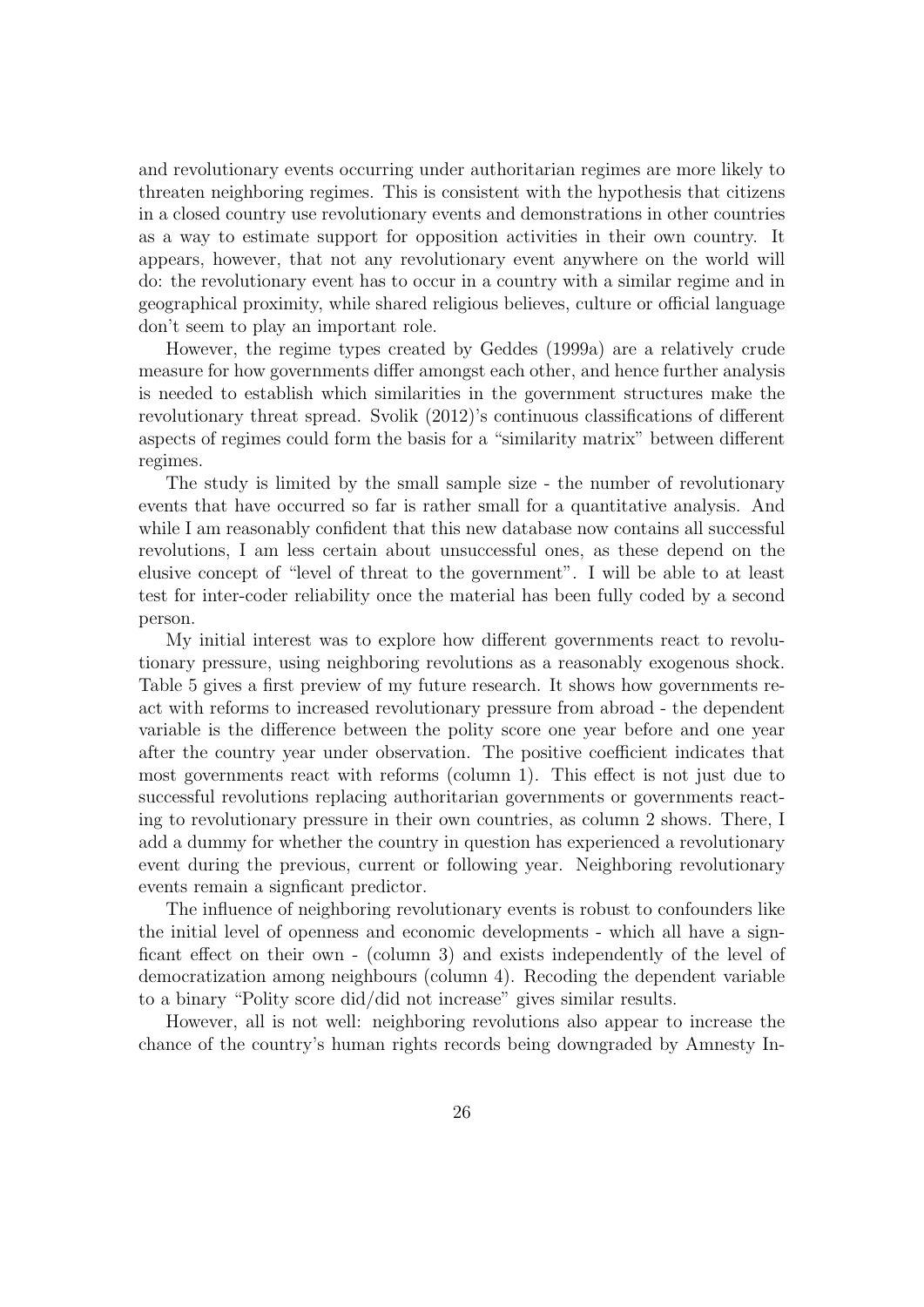|  |  |  | Table 5: Reforms as reaction to increased revolutionary pressure: regression with |  |  |
|--|--|--|-----------------------------------------------------------------------------------|--|--|
|  |  |  | standard errors (in parentheses) clustered on countries                           |  |  |

| Dep. var.: 2 year $\Delta$ polity score | C1        | C <sub>2</sub> | C <sub>3</sub> | C4         |
|-----------------------------------------|-----------|----------------|----------------|------------|
| share of neighbors with rev. events     | $1.727*$  | $1.574*$       | $1.235*$       | $1.246*$   |
|                                         | (0.689)   | (0.666)        | (0.619)        | (0.618)    |
| rev. event                              |           | $0.903**$      | $1.016**$      | $1.014**$  |
|                                         |           | (0.229)        | (0.233)        | (0.233)    |
| polity index score                      |           |                | $-0.075**$     | $-0.085**$ |
|                                         |           |                | (0.010)        | (0.010)    |
| log GDP per capita                      |           |                | $0.291**$      | $0.249**$  |
|                                         |           |                | (0.049)        | (0.048)    |
| GDP growth                              |           |                | $-0.010**$     | $-0.010**$ |
|                                         |           |                | (0.004)        | (0.004)    |
| share of democratic neighbors           |           |                |                | $0.672**$  |
|                                         |           |                |                | (0.162)    |
| constant                                | $0.097**$ | 0.047          | $-1.344**$     | $-1.162**$ |
|                                         | (0.028)   | (0.031)        | (0.278)        | (0.277)    |
| N                                       | 7251      | 7251           | 6848           | 6714       |
| $R^2$                                   | 0.00      | 0.01           | 0.06           | 0.06       |

Significance levels: +:10% ∗:5% ∗∗:1%, independent variables lagged by one year, except rev. events and neighboring rev. events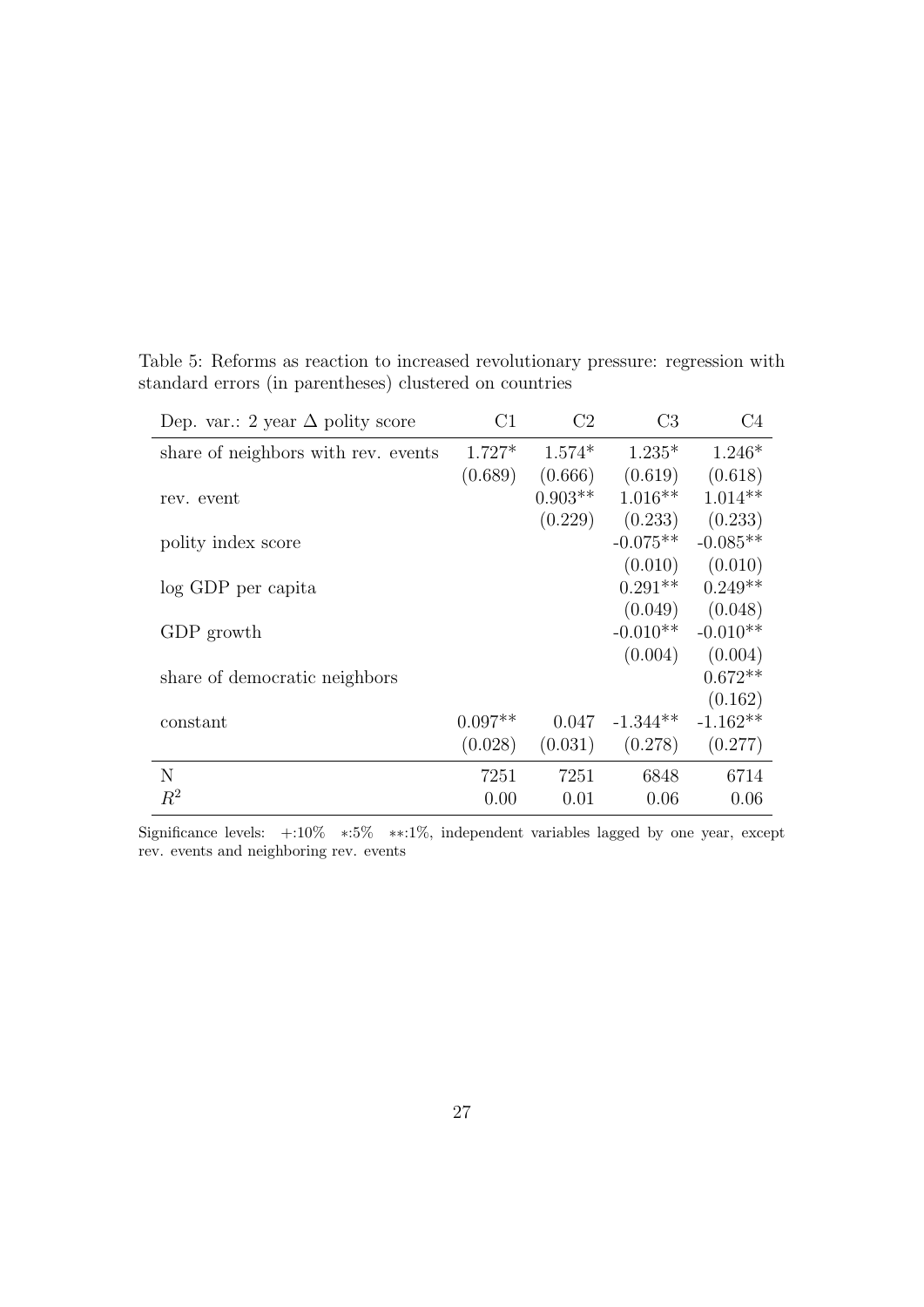ternational or the US State Department (Gibney et al., 2009). While the latter result is not that robust, it still indicates that governments' reactions are far from uniform. In my next study, I hope to explore these initial results, and examine what makes regimes react to such an "external shock" in one way or the other.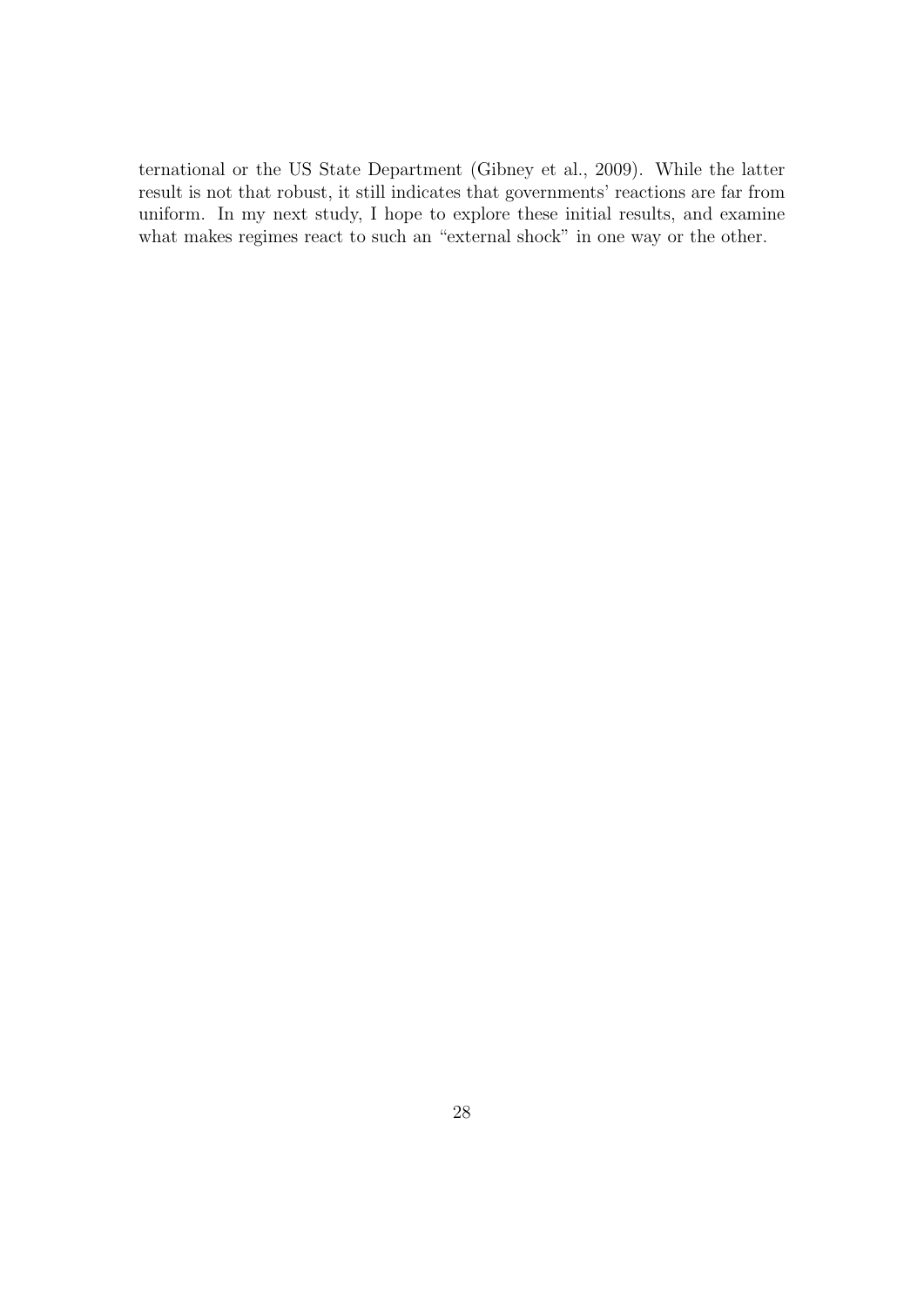## References

- Acemoglu, D. and Robinson, J. A. (2001). A theory of political transitions. American Economic Review, 91(4):938–963.
- Banks, A. (2008). Cross-National Time-Series Data Archive. [Accessed through NYU Bobst, March 2011].
- Beck, N., Gleditsch, K. S., and Beardsley, K. (2006). Space is more than geography: Using spatial econometrics in the study of political economy. International Studies Quarterly, 50(1):27–44.
- Beissinger, M. R. (2007). Structure and example in modular political phenomena: The diffusion of bulldozer/rose/orange/tulip revolutions. Perspectives on Politics, 5(02):259–276.
- Berry, W. D., DeMeritt, J. H. R., and Esarey, J. (2010). Testing for interaction in binary logit and probit models: Is a product term essential? American Journal of Political Science, 54(1):248–266.
- Brambor, T., Clark, W. R., and Golder, M. (2006). Understanding interaction models: Improving empirical analyses. Political Analysis, 14(1):63–82.
- Brinks, D. and Coppedge, M. (2006). Diffusion is no illusion. Comparative Political Studies, 39(4):463–489.
- Bueno de Mesquita, B. and Smith, A. (2009). Political survival and endogenous institutional change. Comparative Political Studies, 42(2):167–197.
- Bueno de Mesquita, B. and Smith, A. (2010). Leader survival, revolutions, and the nature of government finance. American Journal of Political Science, 54(4):936– 950.
- Carter, D. B. and Signorino, C. S. (2010). Back to the future: Modeling time dependence in binary data. Political Analysis, 18(3):271 –292.
- Cederman, L.-E. and Gleditsch, K. S. (2004). Conquest and regime change: An evolutionary model of the spread of democracy and peace. International Studies Quarterly, 48(3):603–629.
- Cheibub, J. A., Gandhi, J., and Vreeland, J. R. (2009). Democracy and dictatorship revisited. *Public Choice*,  $143(1-2)$ :67-101.
- Chenoweth, E. and Stephan, M. J. (2011). Why Civil Resistance Works: The Strategic Logic of Nonviolent Conflict. Columbia University Press.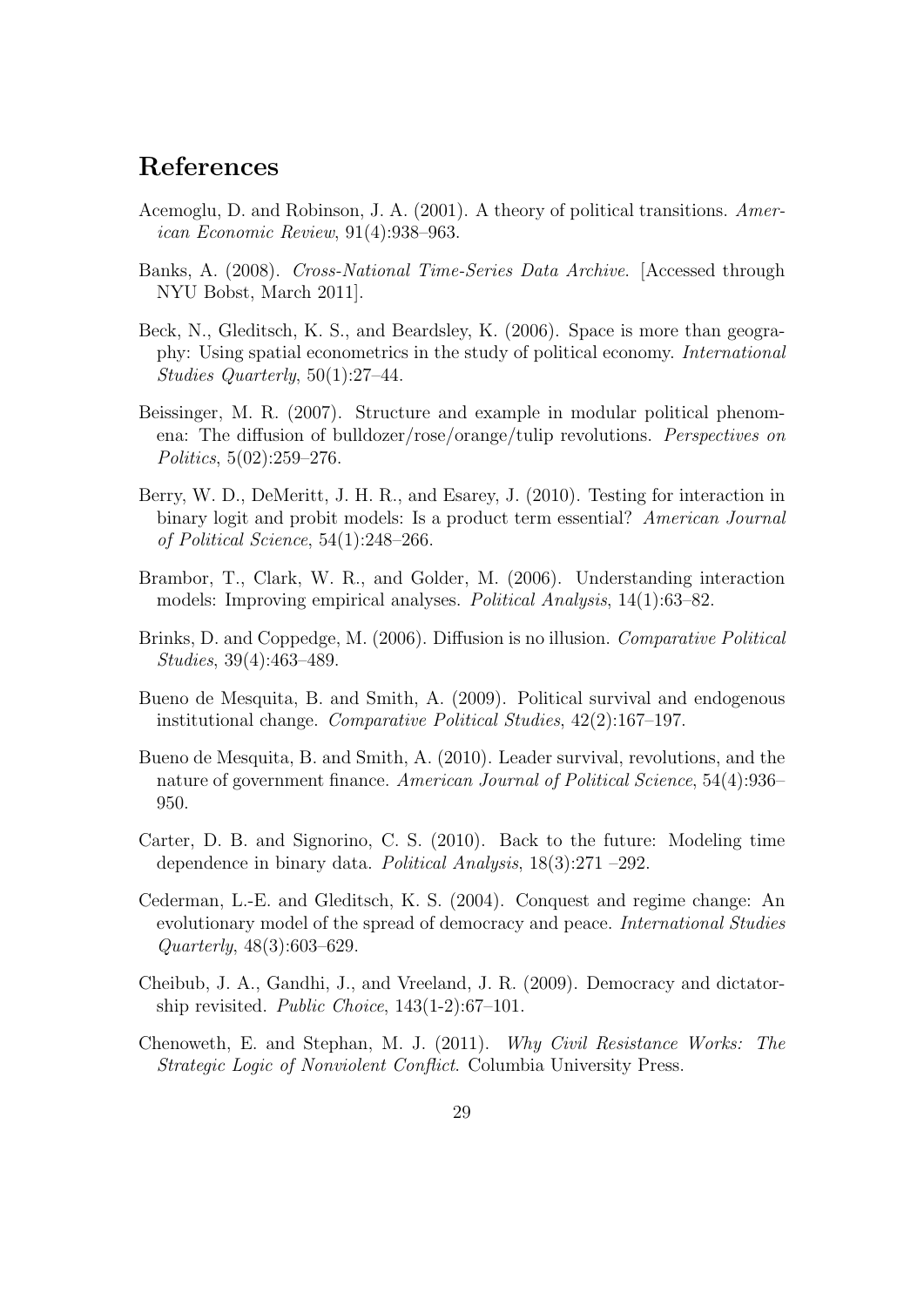- Collier, P. and Hoeffler, A. (2004). Greed and grievance in civil war. Oxford Economic Papers, 56(4):563–595.
- Fearon, J. D. (2011). Self-enforcing democracy. The Quarterly Journal of Economics, 126(4):1661–1708.
- Foran, J. (2005). Taking power: on the origins of Third World revolutions. Cambridge University Press.
- Franzese, R. J. and Hays, J. (2008). Empirical models of spatial interdependence. In Box-Steffensmeier, J. M., Brady, H., and Collier, D., editors, The Oxford Handbook of Political Methodology, pages 570–604. Oxford University Press.
- Franzese, R. J. and Hays, J. C. (2007). Spatial econometric models of crosssectional interdependence in political science panel and time-series-cross-section data. Political Analysis, 15(2):140–164.
- Geddes, B. (1999a). Appendix. List of Regime Classifications. www.uvm.edu/ cbeer/geddes/app.pdf [accessed July 2011].
- Geddes, B. (1999b). What do we know about democratization after twenty years? Annual Review of Political Science, 2(1):115–144.
- Gibler, D. M. and Sarkees, M. R. (2004). Measuring alliances: The correlates of war formal interstate alliance dataset, 1816-2000. Journal of Peace Research, 41(2):211–222.
- Gibney, M., Cornett, L., and Wood, R. (2009). Political Terror Scale 1976-2009. http://www.politicalterrorscale.org/ [accessed March 2011].
- Ginkel, J. and Smith, A. (1999). So you say you want a revolution: A game theoretic explanation of revolution in repressive regimes. Journal of Conflict Resolution, pages 291–316.
- Gleditsch, K. (2008). Expanded Trade and GDP Data (updated GDP data to 2004). http://privatewww.essex.ac.uk/ ksg/exptradegdp.html [accessed June 2011].
- Gleditsch, K. S. (2007). Transnational dimensions of civil war. Journal of Peace Research, 44(3):293–309.
- Gleditsch, K. S. and Ward, M. D. (2006). Diffusion and the international context of democratization. International Organization, 60(04):911–933.
- Goldstone, J. A. (2001). Toward a fourth generation of revolutionary theory. Annual Review of Political Science, 4(1):139–187.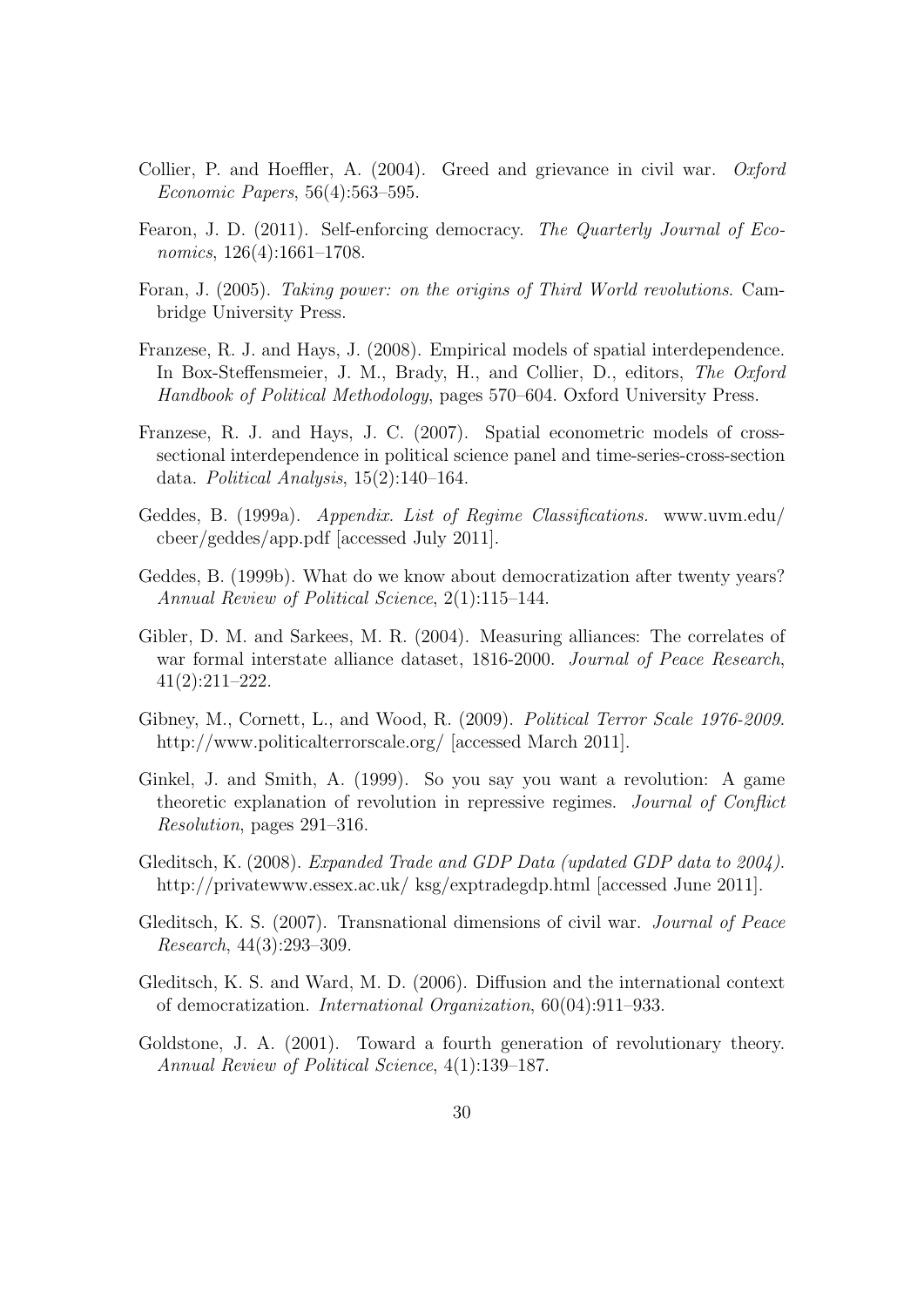- Goldstone, J. A., Bates, R. H., Epstein, D. L., Gurr, T. R., Lustik, M. B., Marshall, M. G., Ulfelder, J., and Woodward, M. (2010). A global model for forecasting political instability. American Journal of Political Science, 54(1):190–208.
- Gurr, T., G., M. M., and Jaggers, K.  $(2011)$ . Polity IV Project: Political Regime Characteristics and Transitions, 1800-2010. http://www.systemicpeace.org/polity/polity4.htm [accessed March 2011].
- Gurr, T. R. (1971). Why Men Rebel. Princeton University Press.
- Henderson, E. A. (2005). Not letting evidence get in the way of assumptions: Testing the clash of civilizations thesis with more recent data. International Politics, 42(4):458–469.
- Herron, M. C. (1999). Postestimation uncertainty in limited dependent variable models. *Political Analysis*, 8(1):83–98.
- Heston, A., Summers, R., and Aten, B. (2009). Penn World Table Version 6.3. http://pwt.econ.upenn.edu/php site/pwt index.php [accessed March 2011].
- Huntington, S. P. (1997). The clash of civilizations and the remaking of world order. Pocket Books.
- King, G. and Zeng, L. (2001). Logistic regression in rare events data. Political Analysis, 9(2):137–163.
- Kricheli, R. and Livne, Y. (2011). Mass revolutions vs. elite coups. Working Paper, Stanford University.
- Kuran, T. (1989). Sparks and prairie fires: A theory of unanticipated political revolution. Public Choice, 61(1):41–74.
- Kuran, T. (1991). Now out of never: The element of surprise in the east european revolution of 1989. World Politics, 44(1):7–48.
- Kuran, T. (1997). Private truths, public lies: The social consequences of preference falsification. Harvard Univ Press.
- Li, R. and Thompson, W. R. (1975). The "coup contagion" hypothesis. Journal of Conflict Resolution, 19(1):63–84.
- Lohmann, S. (1994). The dynamics of informational cascades: The monday demonstrations in leipzig, east germany, 1989-91. World Politics, 47(1):42–101.
- Modelski, G. and Perry, G. (1991). Democratization in long perspective. Technological Forecasting and Social Change, 39(1-2):23–34.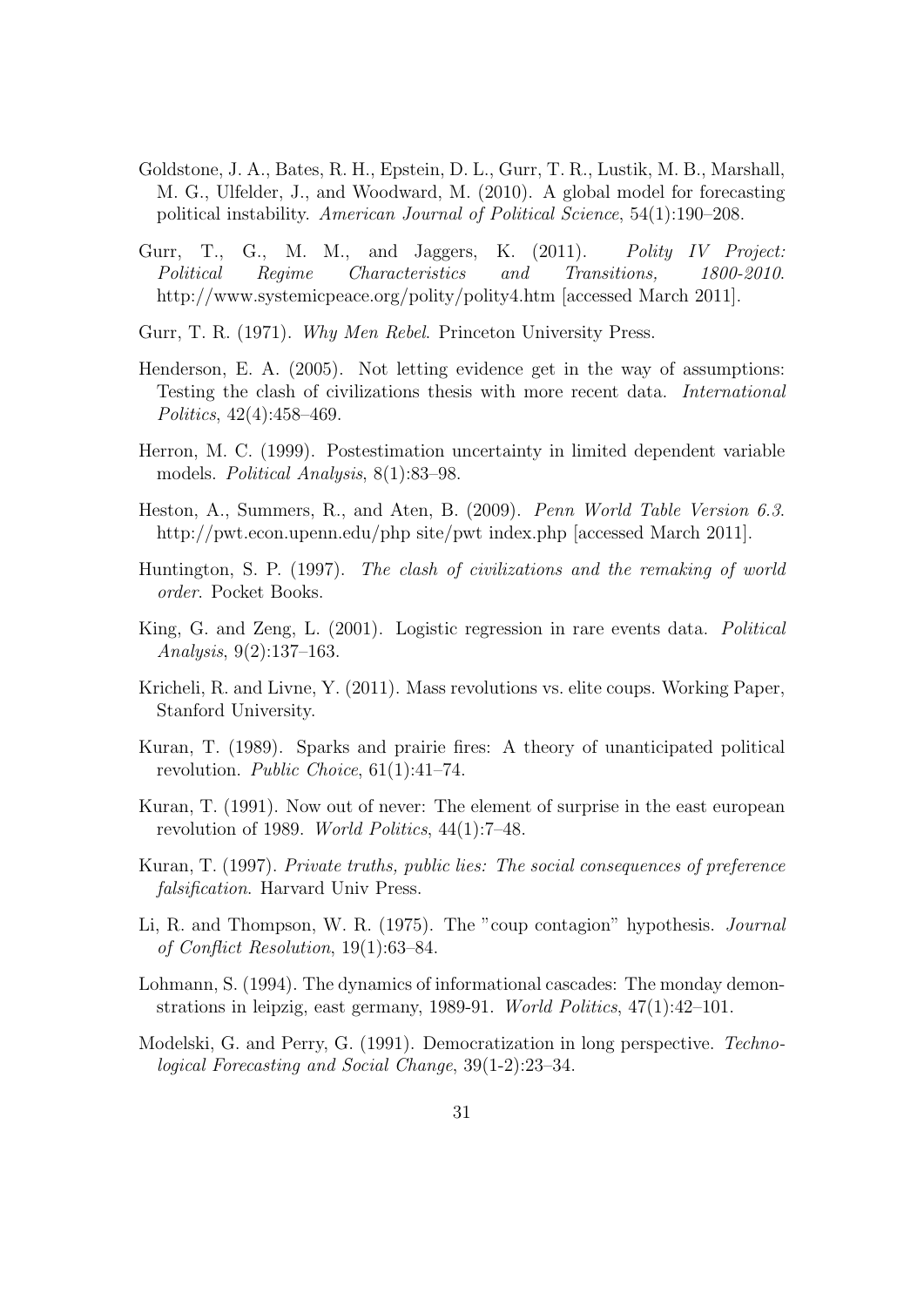- Plümper, T. and Neumayer, E. (2010). Model specification in the analysis of spatial dependence. European Journal of Political Research, 49(3):418–442.
- Przeworski, A. (2000). Democracy and development: political institutions and well-being in the world, 1950-1990. Cambridge University Press.
- Przeworski, A. and Limongi, F. (1997). Modernization: Theories and facts. World Politics, 49(2):155–183.
- Skocpol, T. (1979). States and social revolutions: a comparative analysis of France, Russia, and China. Cambridge University Press.
- Smith, A. (1999). Testing theories of strategic choice: The example of crisis escalation. American Journal of Political Science, 43(4):1254–1283.
- Svolik, M. W. (2012). The Politics of Authoritarian Rule. Cambridge University Press.
- Tucker, J. A. (2007). Enough! electoral fraud, collective action problems, and post-communist colored revolutions. Perspectives on Politics, 5(03):535–551.
- Urdal, H. (2006). A clash of generations? youth bulges and political violence. International Studies Quarterly, 50(3):607–629.
- Ward, M. D. and Gleditsch, K. S. (2008). Spatial regression models. Sage Publications.
- Weidmann, N. B., Kuse, D., and Gleditsch, K. S. (2010). The geography of the international system: The cshapes dataset. International Interactions, 36(1):86– 106.
- Wright, J. (2008). Do authoritarian institutions constrain? how legislatures affect economic growth and investment. American Journal of Political Science, 52(2):322–343.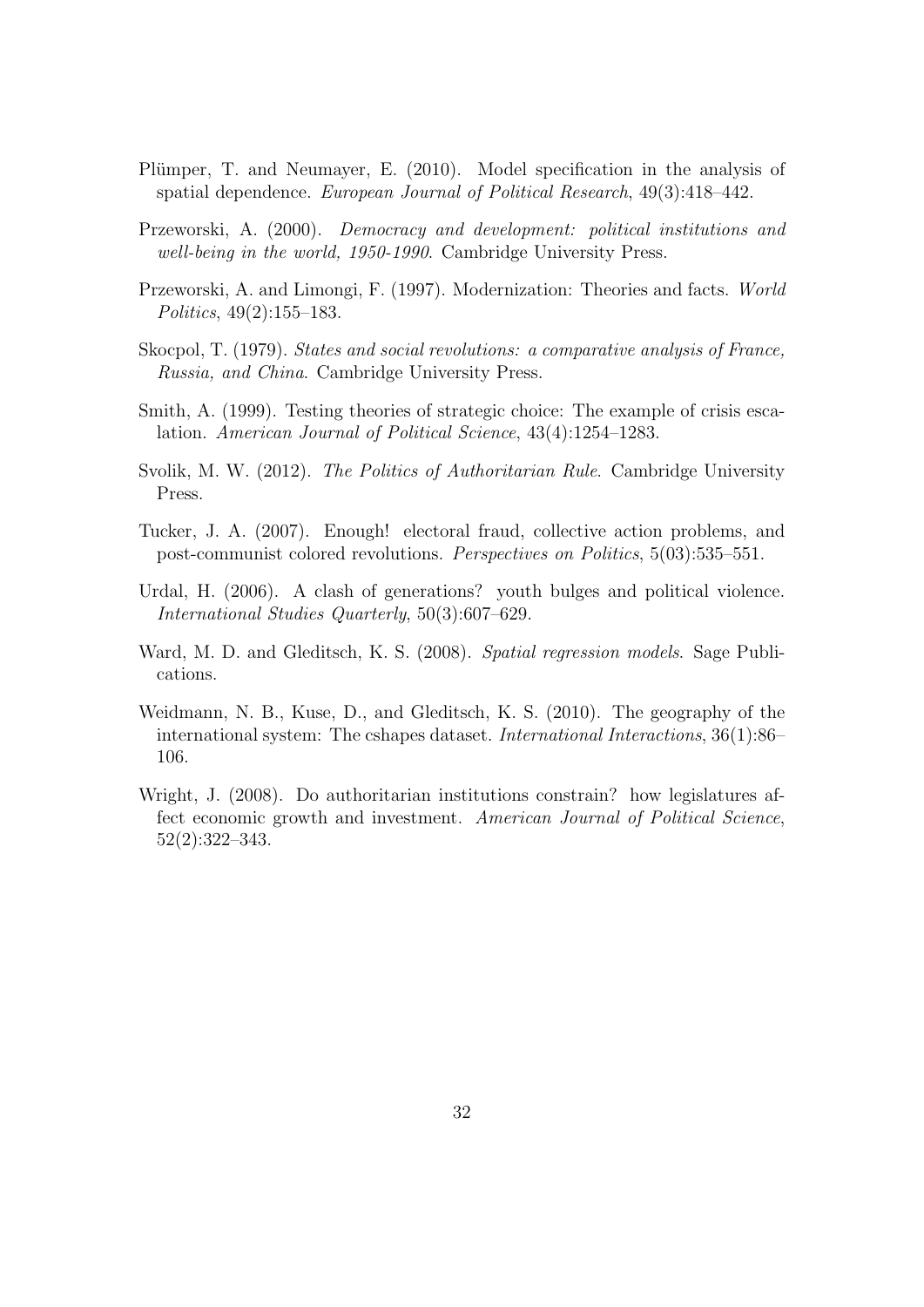## A Sources and coding of variables

revolutionary events, no. of previous revolutionary events, times since last revolutionary event, time squared, time cubed: see section 3.

anti-government demonstrations: Banks (2008)

democracy dummy, un region codes: Cheibub et al. (2009)

- single party rule, personalist rule, military rule, monarchy: Geddes (1999b), with update from Wright (2008). Missing values that Cheibub et al. (2009) code as military or royal dictatorship were coded as military rule or monarchy, respectively. Bahrain and Brunei were coded as monarchies throughout their existence.
- polity index: Gurr et al.  $(2011)$ . The index was recoded to 0 (least democratic) to 20 (most democratic) instead of -10 to 10.
- infant mortality rate, youth bulge: replication data from Urdal (2006)
- level of oppression: Gibney et al. (2009). Level of oppression was coded as the mean of the Amnesty International and State Department ratings when both were available, else the rating available was taken. Recoded to 0 (least oppressive) to 4 (most oppressive) instead of 1 to 5.
- ln GDP per capita: Gleditsch (2008)
- GDP growth: Heston et al. (2009), missing values filled in with calculations based on Gleditsch (2008)
- log population: Gleditsch (2008)
- neighbors: the R-Package "cshapes" was used to identify countries within 500km of a given country (http://nils.weidmann.ws/projects/cshapes/)
- cultural zones: codings are based on Henderson (2005) interpretation of Huntington's cultural zones
- official languages: country entries in Encyclopedia Britannica, different editions.

oil exports: Bueno de Mesquita and Smith (2010)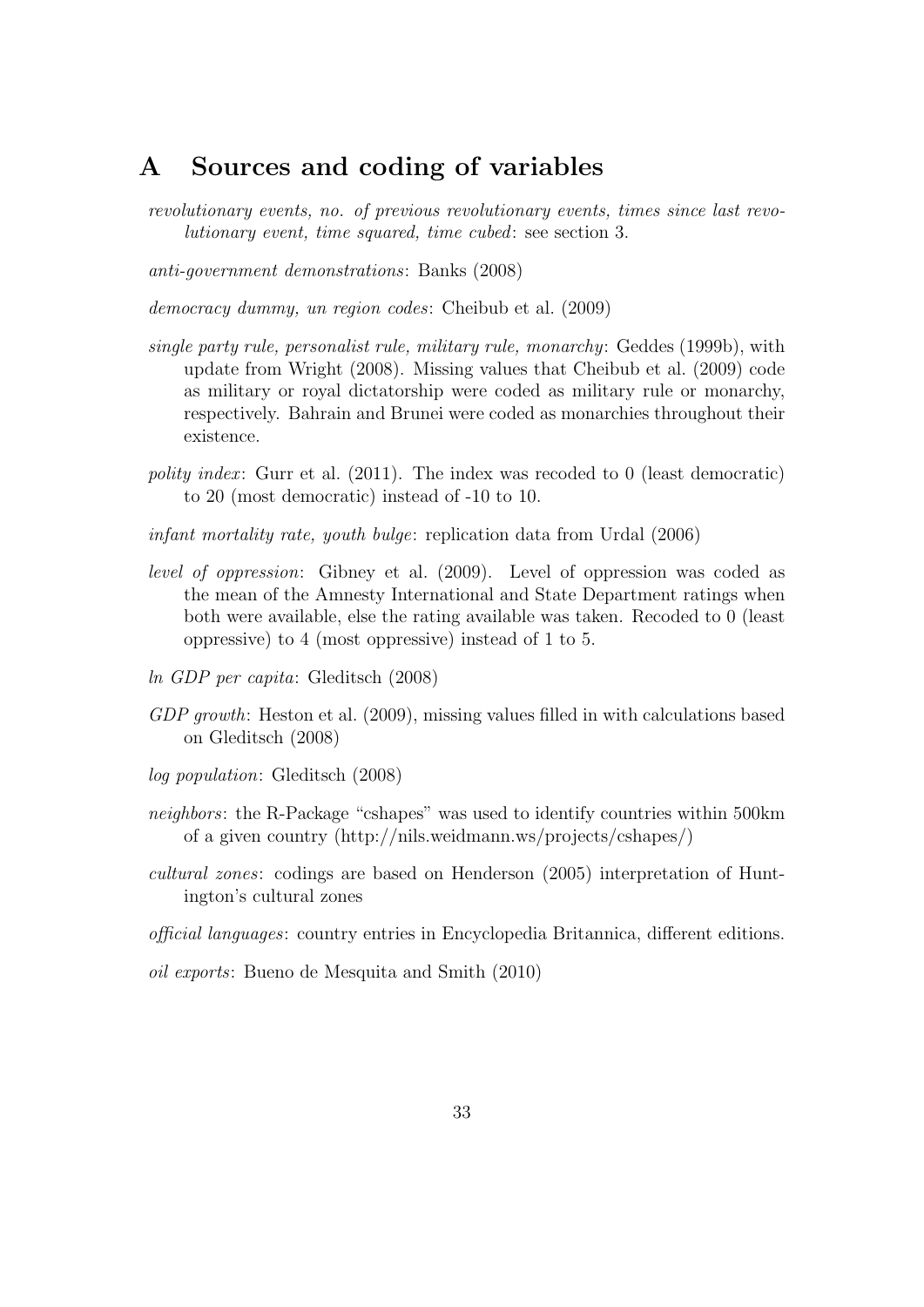# B Additional Tables and Figures

| Variables                              | Ν    | mean   | ${\rm SD}$ | min              | max            |
|----------------------------------------|------|--------|------------|------------------|----------------|
| revolutionary events                   | 8760 | 0.028  | 0.165      | $\overline{0}$   | $\mathbf{1}$   |
| onset of revolutionary event           | 8636 | 0.014  | 0.118      | $\Omega$         | 1              |
| demonstrations                         | 8732 | 0.188  | 0.390      | $\overline{0}$   | 1              |
| demonstration onset                    | 7961 | 0.109  | 0.311      | $\overline{0}$   | $\mathbf{1}$   |
| neighboring revolutionary events       | 8324 | 0.030  | 0.083      | $\theta$         | $\mathbf{1}$   |
| neighboring rev. events in autocracies | 8544 | 0.021  | 0.064      | $\overline{0}$   | $.5\,$         |
| neighboring rev. events in democracies | 8544 | 0.008  | 0.044      | $\theta$         | $\mathbf{1}$   |
| democracy dummy                        | 8489 | 0.429  | 0.495      | $\theta$         | 1              |
| log GDP per capita                     | 7972 | 7.582  | 1.349      | 3.989            | 10.902         |
| GDP growth                             | 8380 | 1.862  | 6.9882     | $-65.076$        | 134.130        |
| log population                         | 7903 | 8.545  | 2.029      | 2.079            | 14.074         |
| number of previous rev. events         | 8637 | 0.374  | 0.748      | $\theta$         | $\overline{5}$ |
| time since last rev. event             | 8760 | 19.014 | 15.063     | $\overline{0}$   | 62             |
| single party rule                      | 7413 | 0.227  | 0.419      | $\overline{0}$   | $\mathbf{1}$   |
| personalist rule                       | 7369 | 0.151  | 0.358      | $\overline{0}$   | $\mathbf{1}$   |
| military rule                          | 7539 | 0.092  | 0.289      | $\overline{0}$   | $\mathbf{1}$   |
| monarchy                               | 7619 | .093   | 0.290      | $\overline{0}$   | $\mathbf{1}$   |
| polity index                           | 7543 | 10.016 | 7.498      | $\overline{0}$   | 20             |
| infant mortality rate                  | 6803 | 73.448 | 54.446     | $\overline{2}$   | 263            |
| youth bulge                            | 6806 | 18.08  | 2.290      | 10.2             | 25.4           |
| level of oppression                    | 4833 | 1.413  | 1.119      | $\overline{0}$   | $\overline{4}$ |
| oil exports                            | 4001 | 2.691  | 9.411      | $\overline{0}$   | 91.569         |
| percentage of democratic neighbors     | 6884 | 0.349  | 0.322      | $\theta$         | 1              |
| difference to neighbors' Polity score  | 6883 | 0.466  | 6.497      | $-15.85$         | 18.5           |
| rev. events worldwide                  | 8693 | 4.250  | 2.427      | $\boldsymbol{0}$ | 12             |
| rev. events in same region             | 8475 | 0.028  | 0.0668     | $\Omega$         | $\mathbf{1}$   |
| rev. events in same regime type        | 7354 | 0.029  | 0.039      | $\theta$         | 0.333          |
| rev. events in same cultural zone      | 7413 | 0.027  | 0.047      | $\theta$         | 1              |
| rev. events same off. language         | 8749 | 0.019  | 0.047      | $\theta$         | $\mathbf 1$    |
|                                        |      |        |            |                  |                |

|  | Table A: summary statistics for variables used |  |  |
|--|------------------------------------------------|--|--|
|  |                                                |  |  |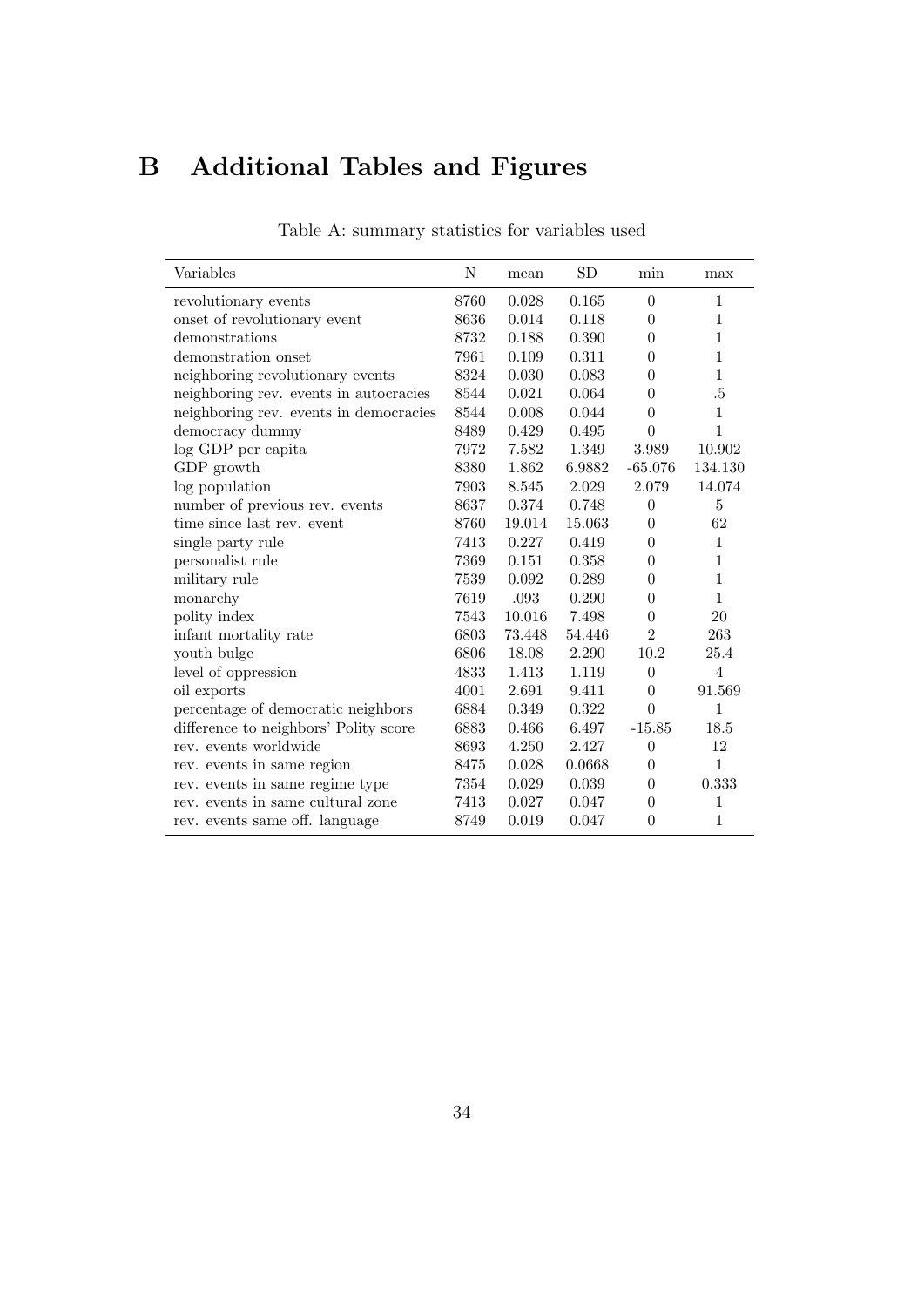

Figure 5: Robustness of results to dropping one year at a time, size of coefficient on neighboring revolutionary events, with 95% confidence interval



Figure 6: Effect of neighboring demonstrations for regimes ranging from 0 (highly authoritarian) to 20 (highly democratic)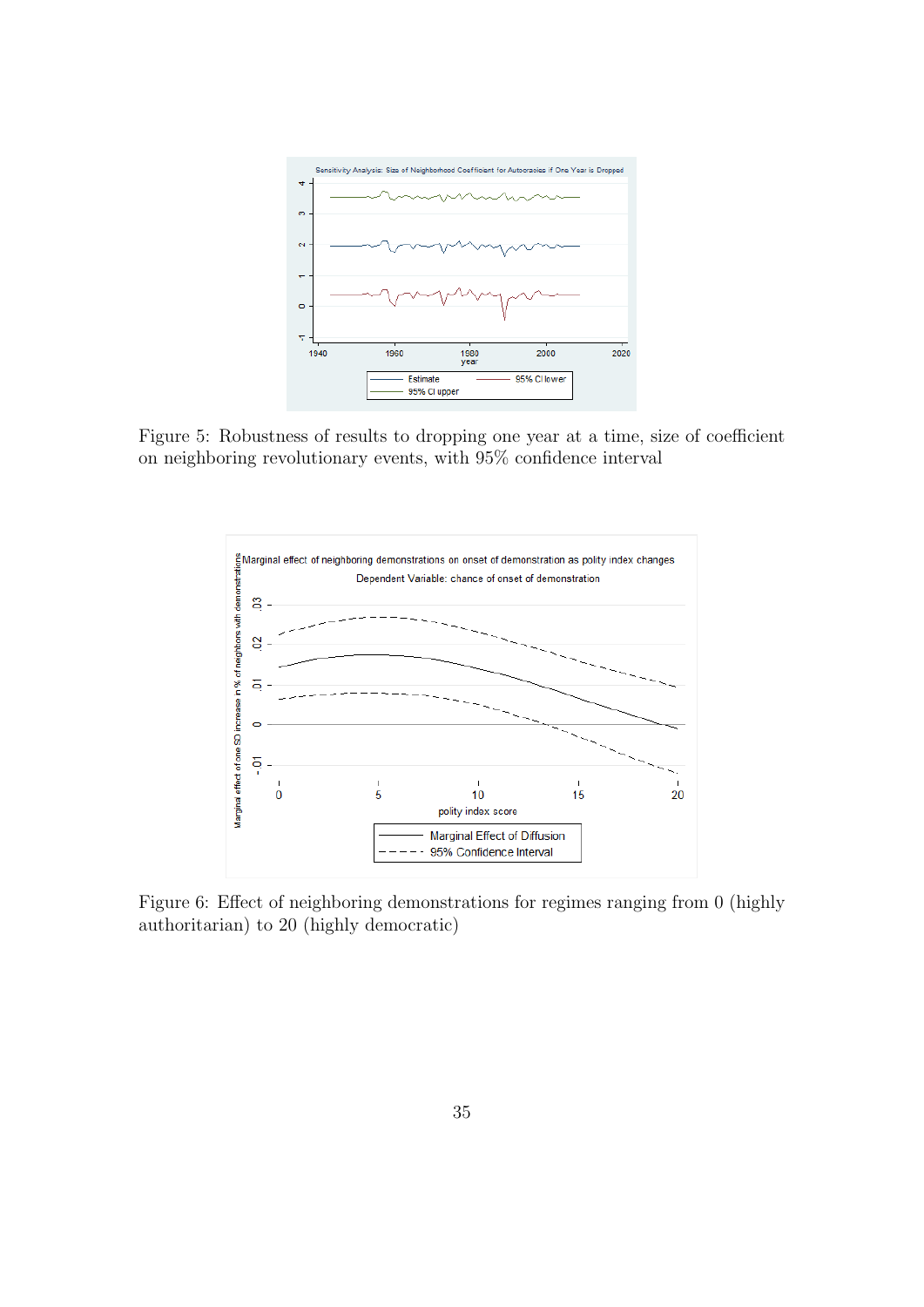| Dep. variable                        | anti-gov.<br>demonstr. | anti-gov.<br>demonstr. | anti-gov.<br>demonstr. |
|--------------------------------------|------------------------|------------------------|------------------------|
| neighboring anti-gov. demonstrations | $0.710**$              |                        |                        |
|                                      | (0.251)                |                        |                        |
| neighboring anti-gov. demonstrations | $-0.677*$              |                        |                        |
| * democracy                          | (0.314)                |                        |                        |
| neighboring demonstrations           |                        | $0.814**$              |                        |
| in autocracies                       |                        | (0.304)                |                        |
| neighboring demonstrations (aut)     |                        | $-0.964*$              |                        |
| * democracy                          |                        | (0.456)                |                        |
| neighboring demonstrations           |                        |                        | 0.587                  |
| in democracies                       |                        |                        | (0.369)                |
| neighboring demonstrations (dem)     |                        |                        | $-0.489$               |
| * democracy                          |                        |                        | (0.434)                |
|                                      |                        |                        |                        |
| democracy dummy                      | $0.512**$              | $0.512**$              | $0.512**$              |
|                                      | (0.136)                | (0.136)                | (0.136)                |
| log GDP per capita                   | $-0.019$               | $-0.019$               | $-0.019$               |
|                                      | (0.038)                | (0.038)                | (0.038)                |
| GDP growth                           | 0.003                  | 0.003                  | 0.003                  |
|                                      | (0.007)                | (0.007)                | (0.007)                |
| log population                       | $0.237**$              | $0.237**$              | $0.237**$              |
|                                      | (0.032)                | (0.032)                | (0.032)                |
| no. of previous rev. events          | $0.100**$              | $0.101**$              | $0.097**$              |
|                                      | (0.021)                | (0.022)                | (0.021)                |
| No. of country years                 | 6766                   | 6766                   | 6766                   |
| No. of rev onsets                    | 774                    | 774                    | 774                    |
| Log pseudolikelihood                 | $-2254.96$             | $-2256.02$             | $-2257.46$             |
| ePCP                                 | 80.73%                 | 80.72%                 | 80.72%                 |
| ePRE                                 | 4.89%                  | 4.86%                  | 4.84%                  |

Table B: Explaning the onset of anti-government demonstrations: logistic regression with standard errors (in parentheses) clustered on countries

Significance levels:  $+: 10\%$  \*: 5% \*\*:1%, indep. variables lagged by one year; time, time squared, time cubed and constant omitted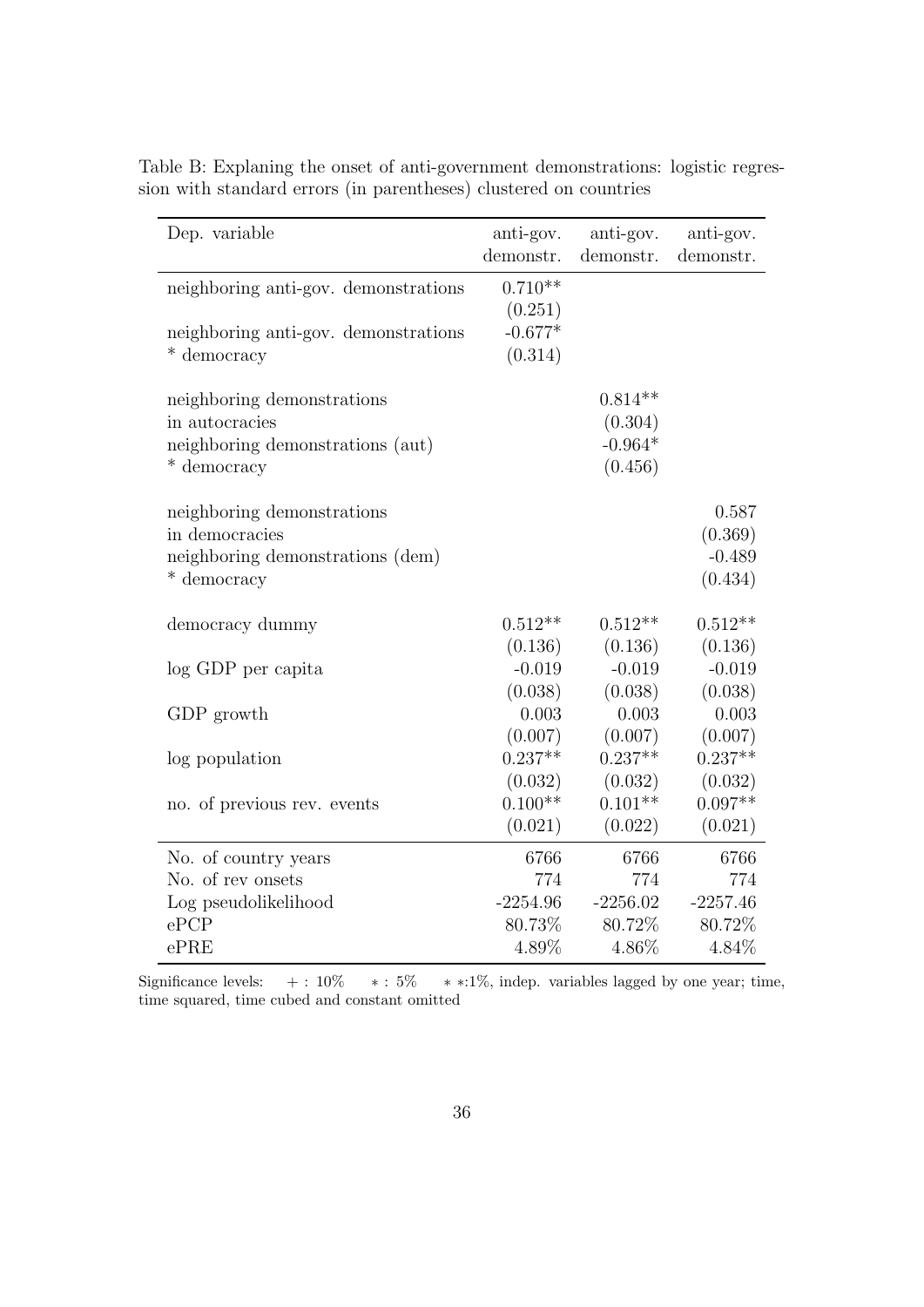## C Sources used during verification process

#### 1st step

- www.onwar.com
- www.globalsecurity.org
- www.refworld.org
- www.cia.gov/library/publications/the-world-factbook
- www.wikipedia.org

#### 2nd step

- country descriptions in the political handbook of the world (Banks et al 2010)
- country background notes issued by the US Department of State
- yearly country reports issued by Amnesty International and Human Rights Watch
- the Economist Intelligence Unit's quarterly country reports
- Banks, A. S., T. C. Muller, & W. R. Overstreet (Eds.). 2010. Political handbook of the world 2008. Washington: CQ Press. Retrieved from Political Handbook of the World Online Edition, http://library.cqpress.com/phw/.

## D Complete List of Revolutionary events

- 1. Albania, 02/1997-08/1997 (collapse of pyramid scheme brings down government, UN helps to restore order)
- 2. Algeria, 10/1988 (riots in Algiers spread to other cities), not mentioned in Banks
- 3. Algeria, 05/1991-03/1992 (FIS calls for demonstrations and strikes to change electoral law, military arrests supporters and drives even relatively moderate Islamists underground in 1992), deterioration into civil war/terrorist campaign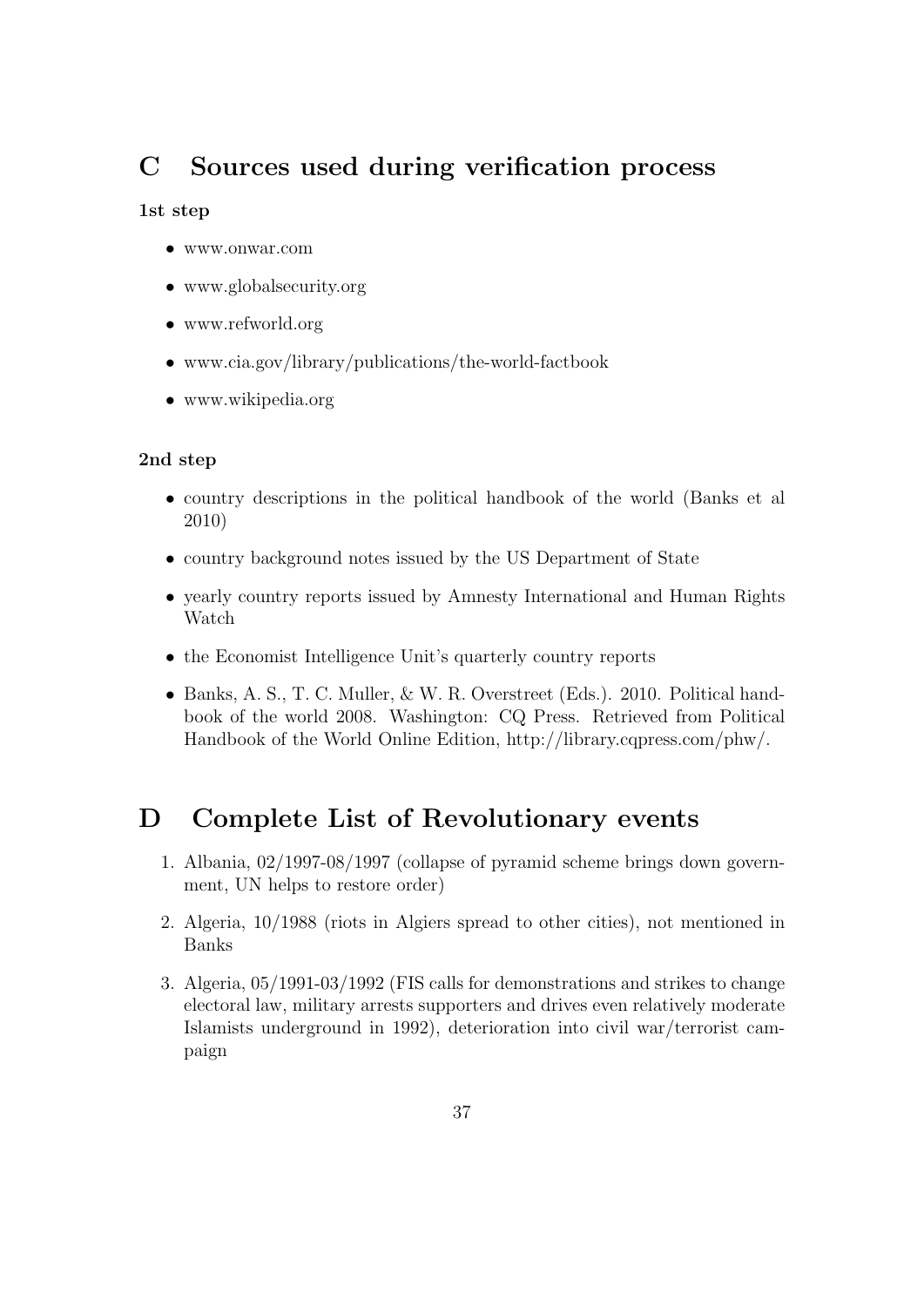- 4. Argentina, 1959-05/1973 (Peronist opposition to military government)
- 5. Argentina, 06/1982-10/1983 (protests force military junta to hold fair elections in 1983)
- 6. Argentina, 05/1989-03/1990 (riots caused by inflation, state of emergency declared)
- 7. Bangladesh, 10/1990-12/1990 (surge of opposition sweeps president from power, caretaker regime installed), not mentioned in Banks
- 8. Bangladesh, 03/1994-03/1996 (continuous boycott of the parliament by opposition, student protest and strikes)
- 9. Bangladesh, 05/2003-12/2008 (opposition again boycotts parliament, military care-taker government takes over, opposition finally wins by landslide in December 2008)
- 10. Benin, 10/1963 (military coup is preceded by ethnic clashes and strikes and demonstrations against the president)
- 11. Bolivia, 07/1946 (mob storms President Villarroel's palace and kills him)
- 12. Bolivia, 05/1949-05/1952 ("National Revolution")
- 13. Bolivia, 1956-1960 (opposition to "Stabilization Plan")
- 14. Bolivia, 1973-1974 (suppression of general strike against devaluation of Bolivian peso)
- 15. Bolivia, 11/1979-10/1982 (widespread civil disorder forces resignation of military regime)
- 16. Bolivia, 09/2003-10/2003 ("Bolivian Gas War")
- 17. Brazil, 1954-1956 (strikes)
- 18. Bulgaria, 11/1989-06/1990 (collapse of communist regime)
- 19. Burkina Faso, 01/1996 (President resigns after continuous worker strikes, hands power to a government of senior army officers)
- 20. Burkina Faso, 09/1990-1991 (clashes between government and opposition forces after military commander announces presidential candidacy)
- 21. Burundi, 04/1972-09/1972 (Hutu uprising provokes reprisals by ruling Tutsi), deterioration into genocide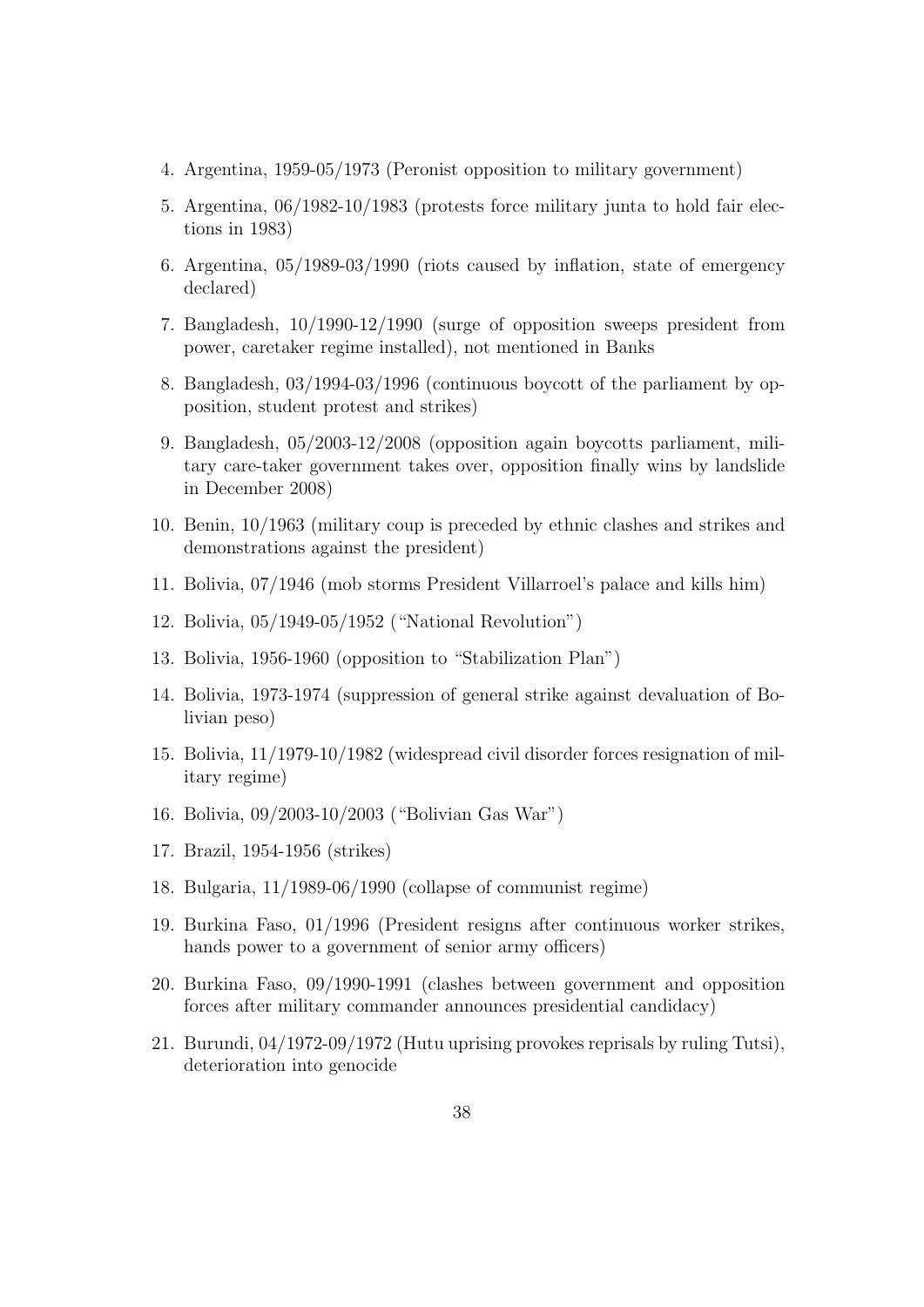- 22. Cambodia, 03/1970 (demonstrations against overthrow of Prince Sihanouk), deterioration into civil war
- 23. Chad, 11/1965 (tax revolts in Gura prefecture and Malgam riots, founding of FROLINAT), deterioration into civil war
- 24. China, 11/1956-07/1957 ("Hundred Flowers Campaign" encourages criticism of government, later put down)
- 25. China, 03/1959 (nationalist uprising in Tibet, flight of Dalai Lama), deterioration into guerilla war
- 26. China, 04/1989-06/1989 (student protests on Tiananmen Square), not mentioned in Banks
- 27. Colombia, 04/1948 ("Bogotazo" violent riots after assassination of presidential candidate Jorge Gaitan), deteriorates into decade of violence ("la Violencia")
- 28. Comoros, 1997-1998 (antigovernment strikes and violent demonstrations, secession movements in Anjouan and Moheli)
- 29. PR Congo, 07/1963 (three day uprising overthrows President Fulbert Youlou; "les Trois Glorieuses")
- 30. PR Congo, 10/1990-1992 (after general strike, military announces introduction of multiparty system, subsequent unrest results in renewed military interventions)
- 31. Costa Rica, 03/1948-04/1948 (National Republicans accept electoral defeat after widespread unrest)
- 32. Cuba late 1955 01/1959 (Cuban Revolution)
- 33. Czechoslovakia, 02/1948 (demonstrations force appointment of Communist government)
- 34. Czechoslovakia, 01/1968-08/1968 ("Prague Spring"), not mentioned in Banks
- 35. Czechoslovakia, 08/1988-12/1989 (dissident protest during 20th anniversary of Soviet Invasion during "Prague Spring", later general opposition to Communist government)
- 36. Dominica, 05/1979-06/1979 (president flees country after demonstrations)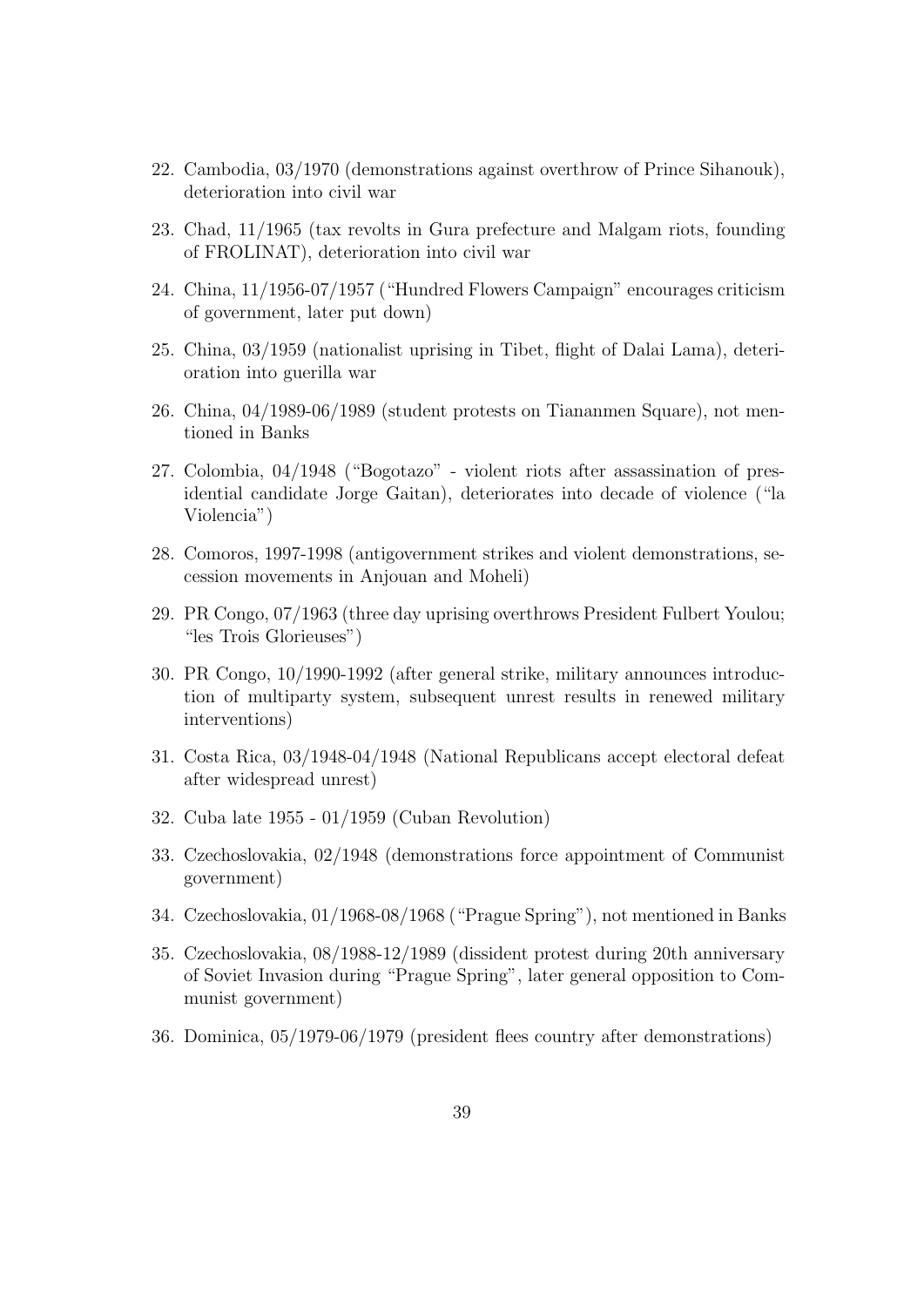- 37. East Timor 04/2006-06/2006 (demonstrations supporting dismissed soldiers precipitate gang violence and clashes, international forces restore peace)
- 38. Ecuador, 03/1966 (general strike against increasing taxes, joined by student groups and labor results in military reformers stepping down)
- 39. Ecuador, 01/2000 (debt-restructuring efforts generate waves of protests, president Mahuad declares state of emergency, military coup and countercoup)
- 40. Ecuador, 04/2005 (weeks of public protests, congress dismisses President on the grounds of having abandoned his post)
- 41. Egypt, 01/1952-07/1952 ("Cairo Fires", rioters loot districts associated with "Westernized" elite, put down with the help of British), not mentioned in Banks
- 42. Egypt, 06/1953-12/1954 (Muslim Brotherhood challenges regime in riots, clashes and civil tumult)
- 43. Egypt, 01/1977 (the "Bread Riots" bring hundred of thousand of protesters in most major cities onto the streets, army puts protest down, but government reinstitutes subsidies shortly thereafter), level of threat dubious, not mentioned in Banks
- 44. El Salvador, 03/1972 (young officer's coup after presumed electoral fraud, supported by demonstrations of some residents in the capital)
- 45. El Salvador, 1977-1980 (revolutionary organizations launch protest waves, number of strikes increase throughout 1977 and peak in 1979 and 1980), deterioration in guerilla/civil war
- 46. Georgia, 09/1991-01/1992 (violent protests and arrests of opposition in the wake of attempted coup in Moscow, anti-government demonstration turns violent in September, president flees country in January 1992)
- 47. Georgia, 11/2003 ("Rose Revolution" protest against electoral fraud oust president)
- 48. Georgia, 11/2007 (mass protests, president declares state of emergency but accepts demands for snap presidential elections)
- 49. German Democratic Republic, 09/1989-03/1990 (Fall of Berlin Wall)
- 50. Grenada, 03/1979 ("JEWEL Revolution")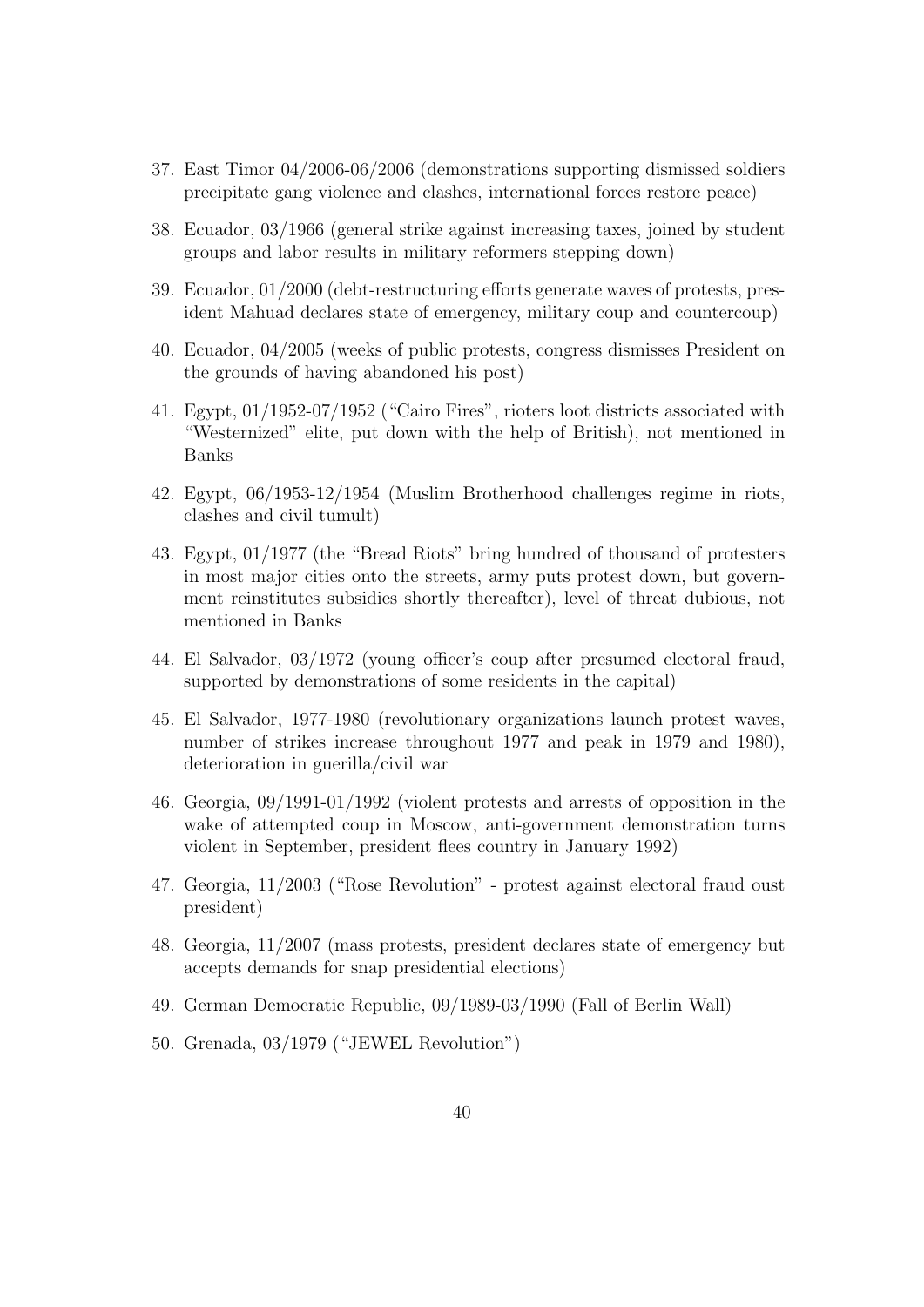- 51. Guatemala, 03/1982 (protests against electoral fraud, bloodless coup aimed to "restore democracy" results in military regime)
- 52. Guinea, 01/2007-02/2007 (after massive strikes, president changes cabinet repeatedly, elections are first postponed, finally never take place)
- 53. Guyana, 01/1998-06/1998 (elections for successor to president who died in office causes intense controversy, with opposition boycotting parliament)
- 54. Haiti, 12/1956-09/1957 (general strike forces resignation of military government)
- 55. Haiti, 10/1985-02/1986 (riots and demonstrations spread from Gonaive to the whole country, president Duvalier departs to France)
- 56. Haiti, 09/2003-02/2003 (widespread demonstrations, followed by rebel uprising eventually storming the capital)
- 57. Hungary, 10/1956-11/1956 (Hungarian Revolution)
- 58. Hungary, 03/1989-04/1990 (Overthrow of Communist government)
- 59. India, 03/1987-ongoing (demonstrations in Jammu and Kashmir)
- 60. Indonesia 01/1994-05/1998 (political opposition to the PDI under Megawati Sukarnoputri)
- 61. Iran, 06/1952-07/1952 (Shah re-appoints Mosaddegh as prime minister after five days of mass demonstrations)
- 62. Iran, 06/1963 ("Uprising of June 1963", protests against arrest of Khomeini)
- 63. Iran, 10/1977-02/1979 (Iranian Revolution)
- 64. Iraq, 03/1991-04/1991 (Kurds and Shiites rise up after Baghdad has lost Gulf War)
- 65. Iraq, 07/2003-ongoing (resistance to US occupation)
- 66. Israel, 12/1987-1993 (1st Intifada)
- 67. Israel, 09/2000-02/2005 (2nd Intifada)
- 68. Ivory Coast, 03/1992-05/1992 (mass demonstrations prompt the president to launch democratization), level of threat dubious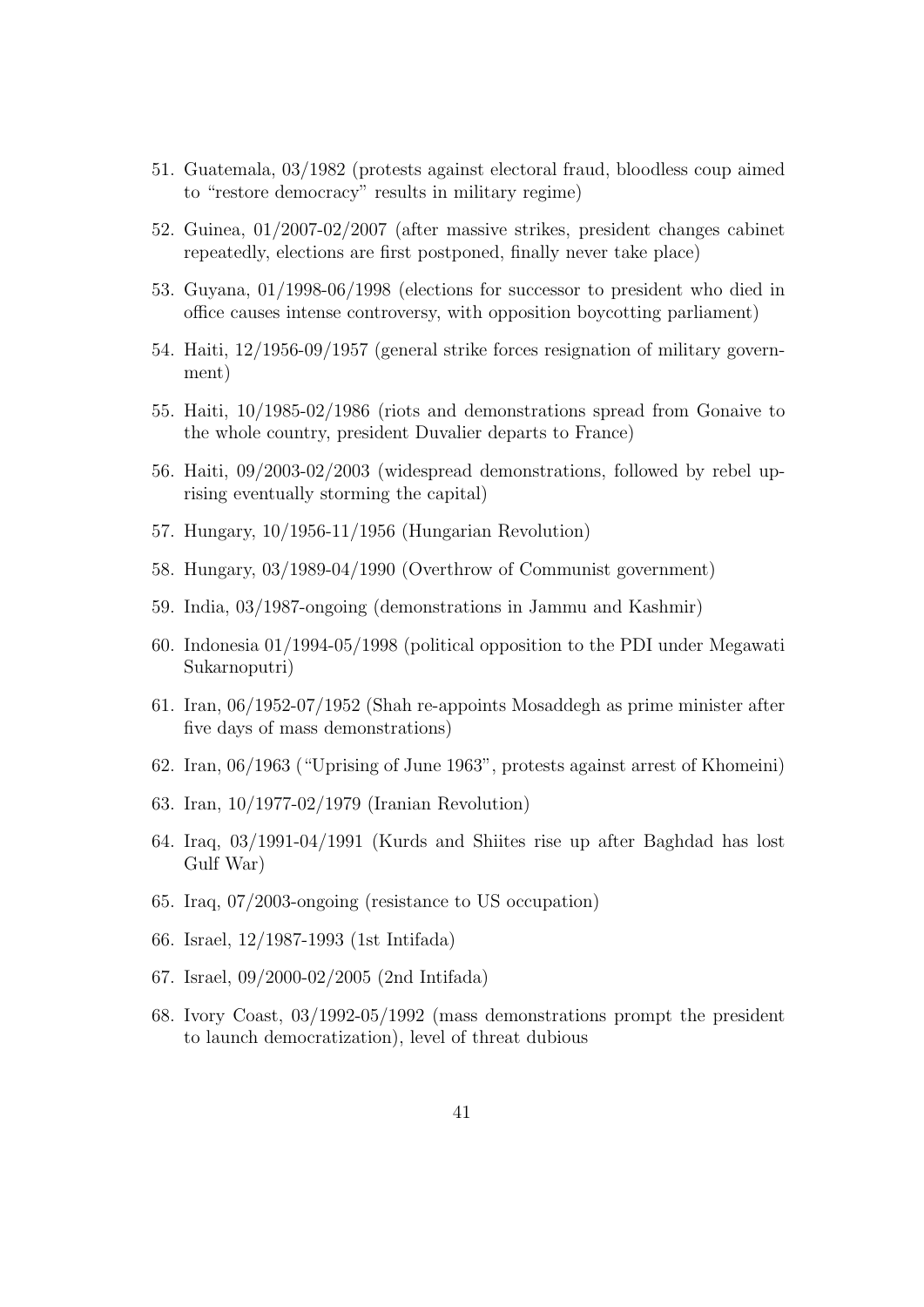- 69. Ivory Coast, 01/1995-10/1995 (opposition protest against unfavorable electoral code)
- 70. Ivory Coast, 10/2000 (coup attempt amid elections, riots and mutinies, initiator withdraws after widespread demonstrations)
- 71. Kyrgyzstan, 03/2005 ("Tulip Revolution")
- 72. Lebanon, 07/1958 (Muslim pro-Nasser demonstrations demand that Lebanon join the United Arab Republic, Christians oppose)
- 73. Lebanon, 04/1975 (Lebanon's civil war begins with a series of demonstrations by fishermen in Sidon), deterioration into civil war
- 74. Lebanon, 02/2005-06/2005 ("Cedar Revolution": after the assassination of Rafik Hariri, demonstrations force the retreat of Syrian troupes from Lebanon, and the disbanding of the pro-Syrian government), not mentioned in Banks
- 75. Lesotho, 07/1998-09/1998 (opposition protests against election results deteriorate into civil disorder, South Africa intervenes)
- 76. Madagascar, 04/1971-04/1972 (peasant uprising against tax burden in Tulear province, suppressed by the army), not mentioned in Banks
- 77. Madagascar, 04/1972-05/1972 (student protests are suppressed, but government is dissolved and president finally resigns)
- 78. Mali, 03/1980 (student-led anti-government demonstrations are put down)
- 79. Mali, 01/1991-08/1991 (again student-led anti-government demonstrations, this time supported by workers, a group of officers finally arrest the president)
- 80. Mexico, 1994-ongoing (Zapatista movement)
- 81. Myanmar, 05/1974-1977 (series of strikes and anti-government demonstrations)
- 82. Myanmar, 08/1988-09/1988 (student-led disturbances culminate in a popular outpouring of more than 100'000 demonstrators in Yangon, president resigns, but military again seizes power)
- 83. Myanmar, 09/1996 (weeklong demonstrations in Yangon and Mandalay, regime re-imposes house arrest on Aung San Suu Kyi, the opposition leader)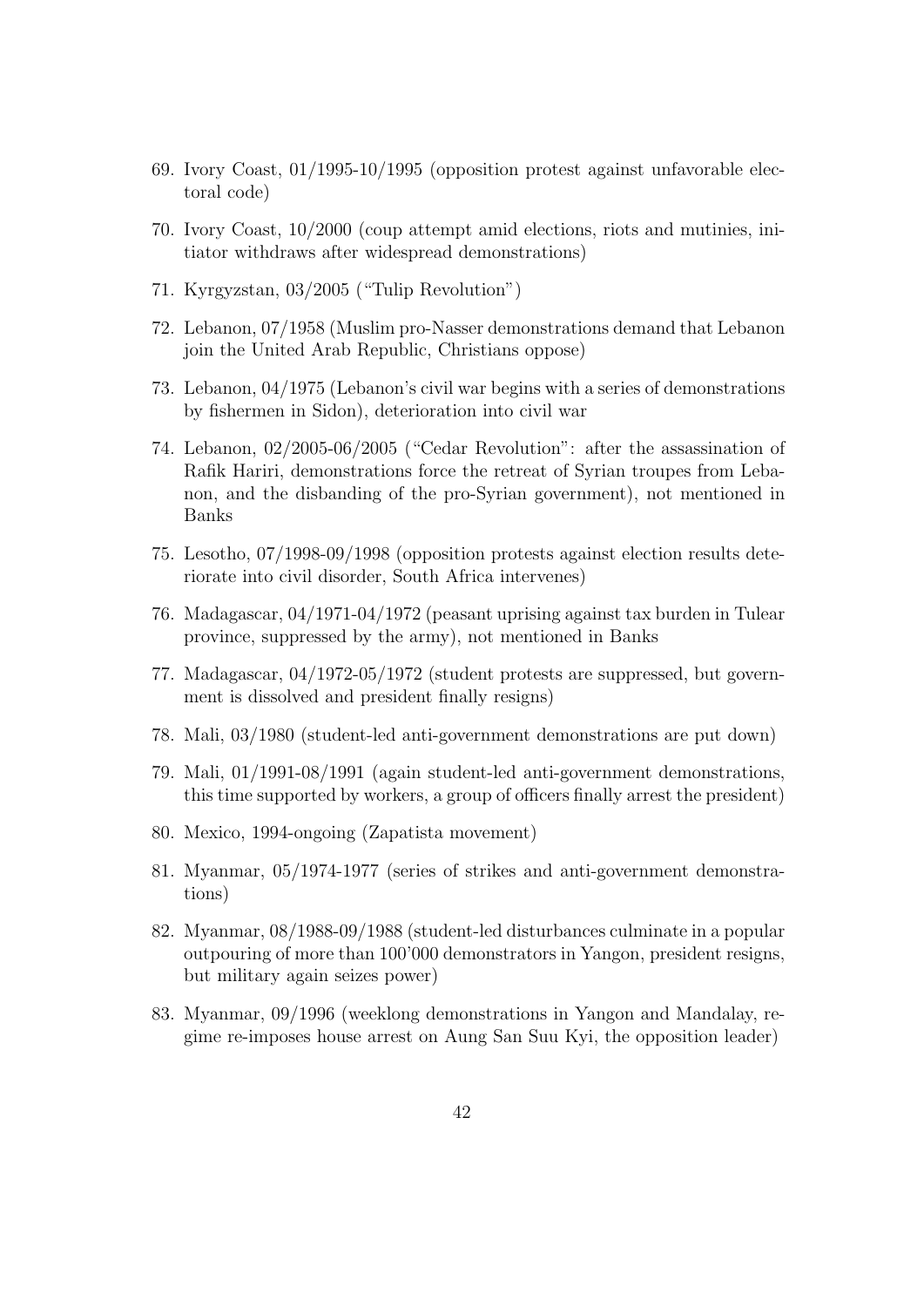- 84. Myanmar, 08/2007-09/2007 ("Saffron Revolution": removal of fuel subsidies spark demonstrations, the junta suppresses the uprising after Buddhist monks join in), not mentioned in Banks
- 85. Nepal, 11/1950-02/1952 (revolution restores the power of King Tribhuvan)
- 86. Nepal, 02/1990-05/1991 ("People's Movement")
- 87. Nicaragua, 1973 ("Sandinista" movement is revived after widespread corruption during distribution of international relief for earthquake leads to strikes and demonstrations), deterioration into guerilla/civil war
- 88. Nicaragua, 01/1978-07/1979 (Chamorro's assassination provokes mass demonstration and nationwide strikes)
- 89. Nigeria, 06/1993-08/1993 (after elections military refuses to authorize return to civilian rule, which results in serious rioting in Lagos)
- 90. Pakistan, 03/1971-07/1972 (East Pakistani demonstrate for independence), deteriorates into civil war
- 91. Pakistan, 02/1973 (Balochistani independence movement), deteriorates into civil war
- 92. Pakistan, 01/1977-07/1977 (opposition refuses to accept election results, government agrees to fresh elections, but military stages coup)
- 93. Paraguay, 01/1947-08/1947 (struggle between Feberistas and Colorados extends togeneral population and results in Paraguayan Civil War)
- 94. Paraguay, 1959-1960 (resistance to Stroessner's regime)
- 95. Philippines, 08/1983-02/1986 (People Power Revolution)
- 96. Philippines, 11/2000-01/2001 (People Power II, president Estrada, accused of corruption, is deposed by Supreme Court)
- 97. Poland, 06/1956-12/1956 ("Bread and Freedom" riots, worker's strikes result in wage rises and other reforms)
- 98. Poland, 1980-07/1983 (Labour movement Solidarnosc opposes Communist government, strikes), not mentioned in Banks
- 99. Poland, 04/1988-09/1989 (Labour movement Solidarnosc opposes Communist government, strikes until government accepts Round Table discussions), not mentioned in Banks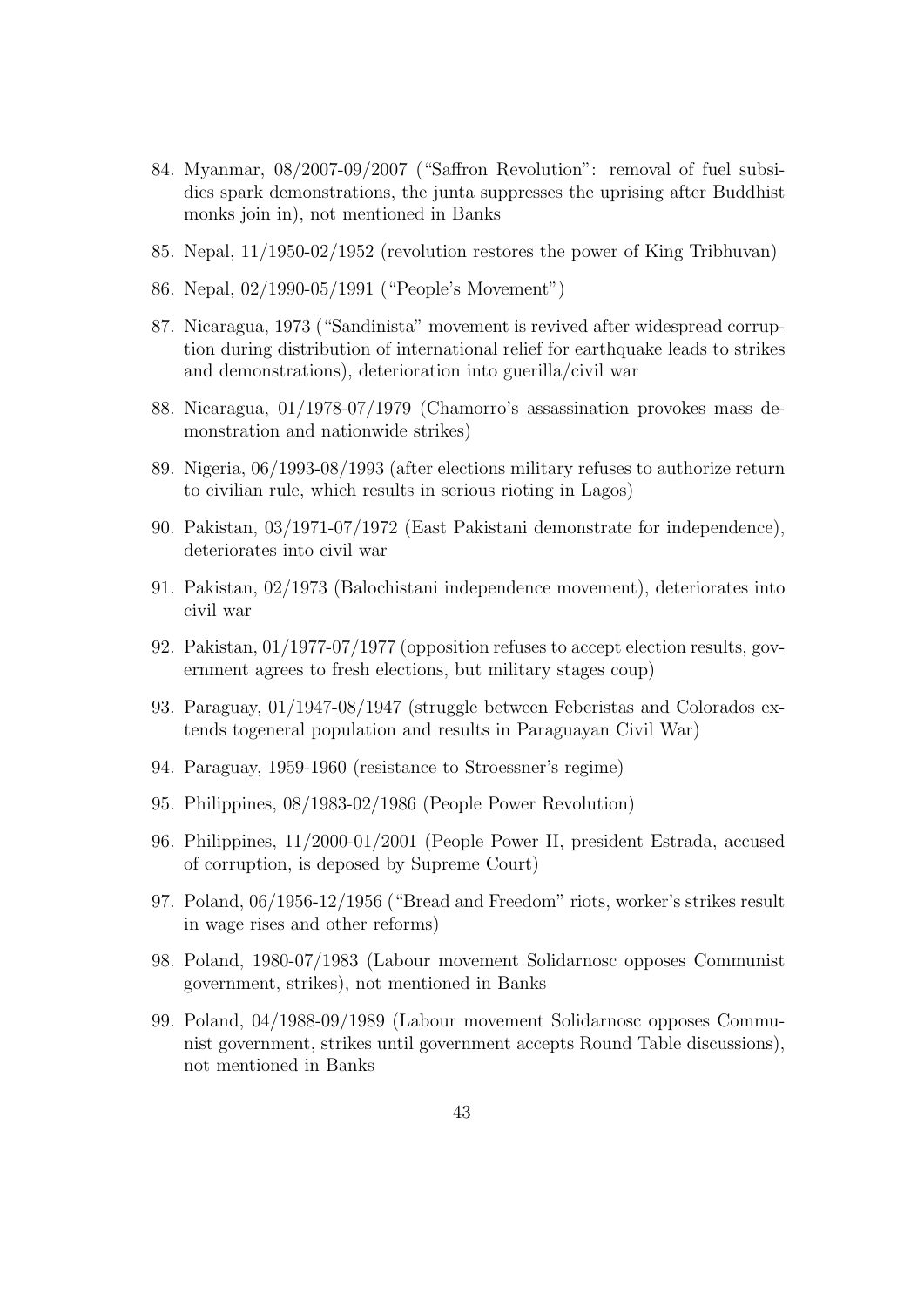- 100. Portugal, 03/1962 (student demonstrations in Lisbon in reaction to crackdown of regime on student associations)
- 101. Portugal, 04/1974-11/1975 ("Carnation revolution")
- 102. Romania, 12/1989-05/1990 (Uprising against communist rule ends with execution of Ceausescu and his wife)
- 103. Senegal, 12/1982-1983 (inhabitants of Casamana demonstrate for autonomy), deteriorates into (limited) civil war
- 104. South Africa, 04/1976-04/1977 (student protests against Afrikaans as medium of instruction, disturbances and racial violence spread to different townships)
- 105. South Africa, 07/1985-02/1990 (anti-apartheid struggle intensifies)
- 106. South Korea, 03/1960-04/1960 (student-led demonstrations against ballot tampering force the president's resignation), not mentioned in Banks
- 107. South Korea, 09/1974-10/1979 (student protests against president are joined by Christian organizations, president is assassinated in 1979)
- 108. South Korea, 04/1980-05/1980 (widespread series of labor strikes escalate into mass student demonstrations, uprising in southern city of Kwangju is suppressed)
- 109. Sri Lanka, 1953 (president resigns after massive "hartal" general strike by left parties)
- 110. Sri Lanka, 04/1971 (People's Liberation Front attempts to overthrow government, order is restored at the cost of an estimated 20'00 deaths)
- 111. Sudan, 08/1964-11/1964 (student demonstrations in Khartoum spread to the provinces and trigger strikes, military government ultimately resigns), not mentioned in Banks
- 112. Suriname 1982-1984 (right-wing military uprisings and other antigovernment conspiracy reported, austerity measures provoke strikes)
- 113. Tajikistan 03/1992-08/1992 (arrest of opposition politicians triggers widespread antiregime protests), deterioration into civil war
- 114. Thailand 06/1973-10/1973 (government falls because of widespread student demonstrations)